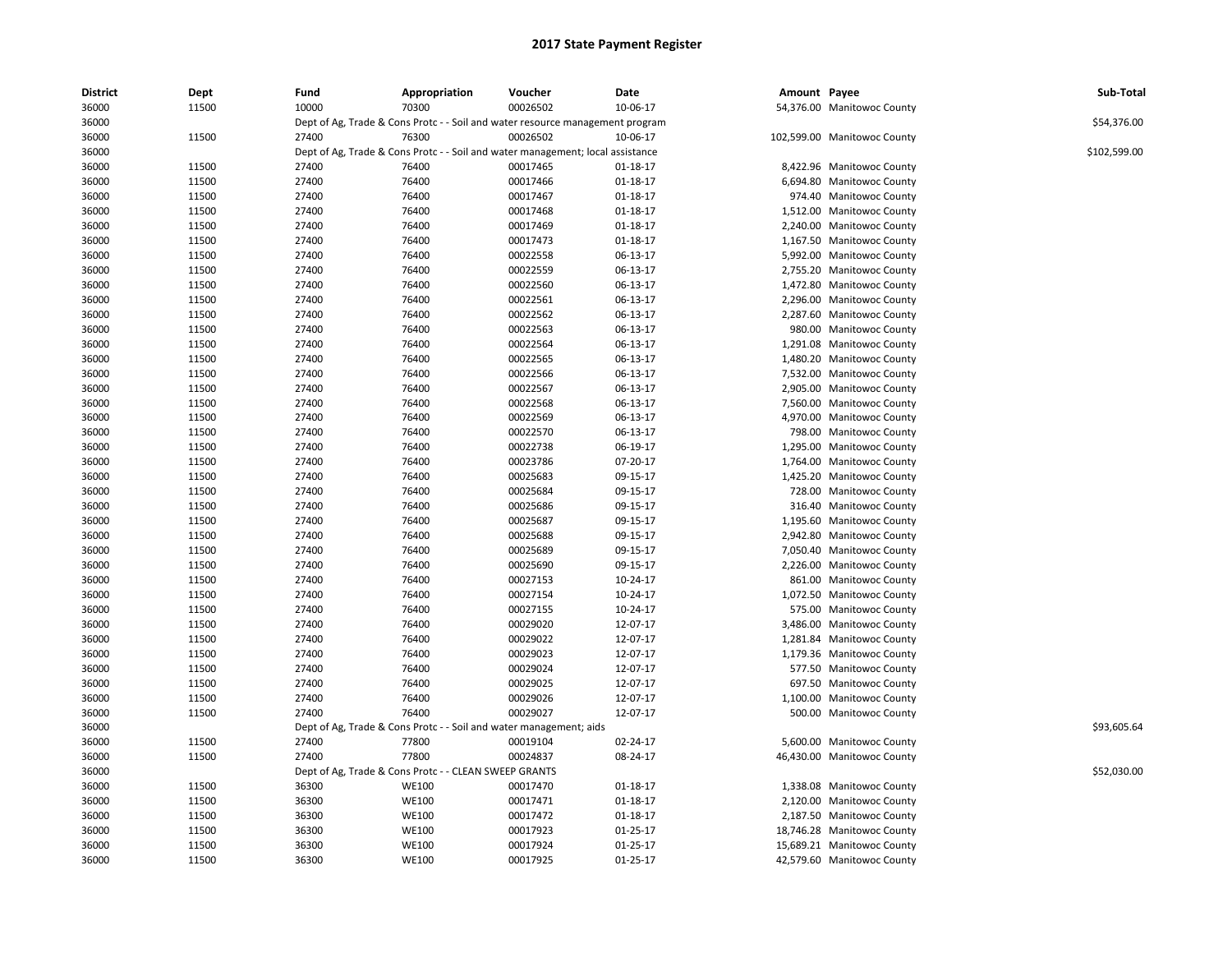| <b>District</b> | Dept           | Fund           | Appropriation                                               | Voucher                                                                               | <b>Date</b>                                                                                                   | Amount Payee |                                                           | Sub-Total      |
|-----------------|----------------|----------------|-------------------------------------------------------------|---------------------------------------------------------------------------------------|---------------------------------------------------------------------------------------------------------------|--------------|-----------------------------------------------------------|----------------|
| 36000           | 11500          | 36300          | <b>WE100</b>                                                | 00027156                                                                              | 10-24-17                                                                                                      |              | 11,550.00 Manitowoc County                                |                |
| 36000           | 11500          | 36300          | <b>WE100</b>                                                | 00027641                                                                              | 11-08-17                                                                                                      |              | 350.00 Manitowoc County                                   |                |
| 36000           | 11500          | 36300          | <b>WE100</b>                                                | 00027642                                                                              | 11-08-17                                                                                                      |              | 1,105.65 Manitowoc County                                 |                |
| 36000           |                |                | Dept of Ag, Trade & Cons Protc - - AGRICULTURE-SOIL & WATER |                                                                                       |                                                                                                               |              |                                                           | \$95,666.32    |
| 36000           | 11500          | 36300          | <b>WF100</b>                                                | 00027005                                                                              | 11-01-17                                                                                                      |              | 83.93 Manitowoc County                                    |                |
| 36000           |                |                |                                                             | Dept of Ag, Trade & Cons Protc - - CONSERVATION RESERVE ENHANCEMT                     |                                                                                                               |              |                                                           | \$83.93        |
| 36000           | 16500          | 10000          | 23600                                                       | 00014077                                                                              | 11-16-17                                                                                                      |              | 3,252.50 Manitowoc County                                 |                |
| 36000           | 16500          | 10000          | 23600                                                       | 00014428                                                                              | 12-12-17                                                                                                      |              | 32,721.00 Manitowoc County                                |                |
| 36000           |                |                |                                                             |                                                                                       | Dept of Safety & Prof Services - - Private on-site wastewater treatment system replacement and rehabilitation |              |                                                           | \$35,973.50    |
| 36000           | 37000          | 21200          | 38100                                                       | 00134417                                                                              | 03-24-17                                                                                                      |              | 1,819.75 Manitowoc County                                 |                |
| 36000           |                |                |                                                             | Dept of Natural Resources - - General program operations--federal funds               |                                                                                                               |              |                                                           | \$1,819.75     |
| 36000           | 37000          | 21200          | 55000                                                       | 00134417                                                                              | 03-24-17                                                                                                      |              | 6,305.43 Manitowoc County                                 |                |
| 36000           |                |                |                                                             | Dept of Natural Resources - - Enforcement aids -- boating enforcement                 |                                                                                                               |              |                                                           | \$6,305.43     |
| 36000           | 37000          | 21200          | 55200                                                       | 00183761                                                                              | 09-22-17                                                                                                      |              | 6,915.77 Manitowoc County                                 |                |
| 36000           |                |                |                                                             | Dept of Natural Resources - - Enforcement aids -- snowmobiling enforcement            |                                                                                                               |              |                                                           | \$6,915.77     |
| 36000           | 37000          | 21200          | 56300                                                       | 00203078                                                                              | 12-26-17                                                                                                      |              | 7,548.58 Manitowoc County                                 |                |
| 36000           |                |                |                                                             | Dept of Natural Resources - - Resource aids - county conservation aids                |                                                                                                               |              |                                                           | \$7,548.58     |
| 36000           | 37000          | 21200          | 57400                                                       | 00137273                                                                              | 03-30-17                                                                                                      |              | 40,687.50 Manitowoc County                                |                |
| 36000           | 37000          | 21200          | 57400                                                       | 00137276                                                                              | 03-30-17                                                                                                      |              | 50,250.00 Manitowoc County                                |                |
| 36000           | 37000          | 21200          | 57400                                                       | 00193526                                                                              | 11-08-17                                                                                                      |              | 51,660.53 Manitowoc County                                |                |
| 36000           |                |                |                                                             | Dept of Natural Resources - - Recreation aids - county snowmobile trail and area aids |                                                                                                               |              |                                                           | \$142,598.03   |
| 36000           | 37000          | 27400          | 27200                                                       | 00198784                                                                              | 12-05-17                                                                                                      |              | 889.03 Manitowoc County                                   |                |
| 36000           |                |                |                                                             |                                                                                       | Dept of Natural Resources - - Solid waste management--environmental repair; spills; abandoned containers      |              |                                                           | \$889.03       |
| 36000           | 39500          | 21100          | 16700                                                       | 00085595                                                                              | 02-16-17                                                                                                      |              | 17,335.17 Manitowoc County                                |                |
| 36000           |                |                |                                                             | WI Dept of Transportation - - Elderly and disabled capital aids, state funds          |                                                                                                               |              |                                                           | \$17,335.17    |
| 36000           | 39500          | 21100          | 16800                                                       | 00107228                                                                              | 04-20-17                                                                                                      |              | 216,142.00 Manitowoc County                               |                |
| 36000           |                |                |                                                             | WI Dept of Transportation - - Elderly and disabled county aids, state funds           |                                                                                                               |              |                                                           | \$216,142.00   |
| 36000           | 39500          | 21100          | 19000                                                       | 00065432                                                                              | 01-03-17                                                                                                      |              | 272,025.83 Manitowoc County                               |                |
| 36000           | 39500          | 21100          | 19000                                                       | 00133981                                                                              | 07-03-17                                                                                                      |              | 544,051.66 Manitowoc County                               |                |
| 36000           | 39500          | 21100          | 19000                                                       | 00169247                                                                              | 10-02-17                                                                                                      |              | 272,025.85 Manitowoc County                               |                |
| 36000           |                |                |                                                             | WI Dept of Transportation - - Transportation aids to counties, state funds            |                                                                                                               |              |                                                           | \$1,088,103.34 |
| 36000           | 39500          | 21100          | 27800                                                       | 00130318                                                                              | 06-20-17                                                                                                      |              | 72,563.42 Manitowoc County                                |                |
| 36000           | 39500          | 21100          | 27800                                                       | 00200770                                                                              | 12-13-17                                                                                                      |              | 5,414.10 Manitowoc County                                 |                |
| 36000           |                |                |                                                             | WI Dept of Transportation - - Local roads improvement program, state funds            |                                                                                                               |              |                                                           | \$77,977.52    |
| 36000           | 39500          | 21100          | 36300                                                       | 00076313                                                                              | 01-19-17                                                                                                      |              | 250.00 Manitowoc County                                   |                |
| 36000           | 39500          | 21100          | 36300                                                       | 00152562                                                                              | 08-08-17                                                                                                      |              | 55.67 Manitowoc County                                    |                |
| 36000           | 39500          | 21100          | 36300                                                       | 00157134                                                                              | 08-21-17                                                                                                      |              | 90.00 Manitowoc County                                    |                |
| 36000           | 39500          | 21100          | 36300                                                       | 00075557                                                                              | 01-18-17                                                                                                      |              | 998.90 Manitowoc County                                   |                |
| 36000           | 39500          | 21100          | 36300                                                       | 00124714                                                                              | 06-05-17                                                                                                      |              | 55.00 Manitowoc County                                    |                |
| 36000           | 39500          | 21100          | 36300                                                       | 00128338                                                                              | 06-14-17                                                                                                      |              | 150.00 Manitowoc County                                   |                |
| 36000           | 39500          | 21100          | 36300                                                       | 00133298                                                                              | 06-26-17                                                                                                      |              | 208.62 Manitowoc County                                   |                |
| 36000           | 39500          | 21100          | 36300                                                       | 00150396                                                                              | 08-03-17                                                                                                      |              | 501.32 Manitowoc County                                   |                |
| 36000           | 39500          | 21100          | 36300                                                       | 00171284                                                                              | 09-26-17                                                                                                      |              | 3.00 Manitowoc County                                     |                |
| 36000           | 39500          | 21100          | 36300                                                       | 00180855                                                                              | 10-18-17                                                                                                      |              | 25.00 Manitowoc County                                    |                |
| 36000           |                |                |                                                             |                                                                                       |                                                                                                               |              |                                                           | \$2,337.51     |
|                 |                |                |                                                             | WI Dept of Transportation - - State highway rehabilitation, state funds               |                                                                                                               |              |                                                           |                |
| 36000<br>36000  | 39500<br>39500 | 21100<br>21100 | 36800<br>36800                                              | 00094224<br>00099963                                                                  | 03-14-17<br>03-24-17                                                                                          |              | 26,840.95 Manitowoc County<br>246,840.59 Manitowoc County |                |
|                 |                |                |                                                             |                                                                                       |                                                                                                               |              |                                                           |                |
| 36000           | 39500          | 21100          | 36800                                                       | 00102876                                                                              | 04-04-17                                                                                                      |              | 209,312.68 Manitowoc County                               |                |
| 36000           | 39500          | 21100          | 36800                                                       | 00152562                                                                              | 08-08-17                                                                                                      |              | 108,001.79 Manitowoc County                               |                |
| 36000           | 39500          | 21100          | 36800                                                       | 00075557                                                                              | 01-18-17                                                                                                      |              | 171,899.56 Manitowoc County                               |                |
| 36000           | 39500          | 21100          | 36800                                                       | 00085402                                                                              | 02-13-17                                                                                                      |              | 286,255.68 Manitowoc County                               |                |
| 36000           | 39500          | 21100          | 36800                                                       | 00112535                                                                              | 05-02-17                                                                                                      |              | 196,120.56 Manitowoc County                               |                |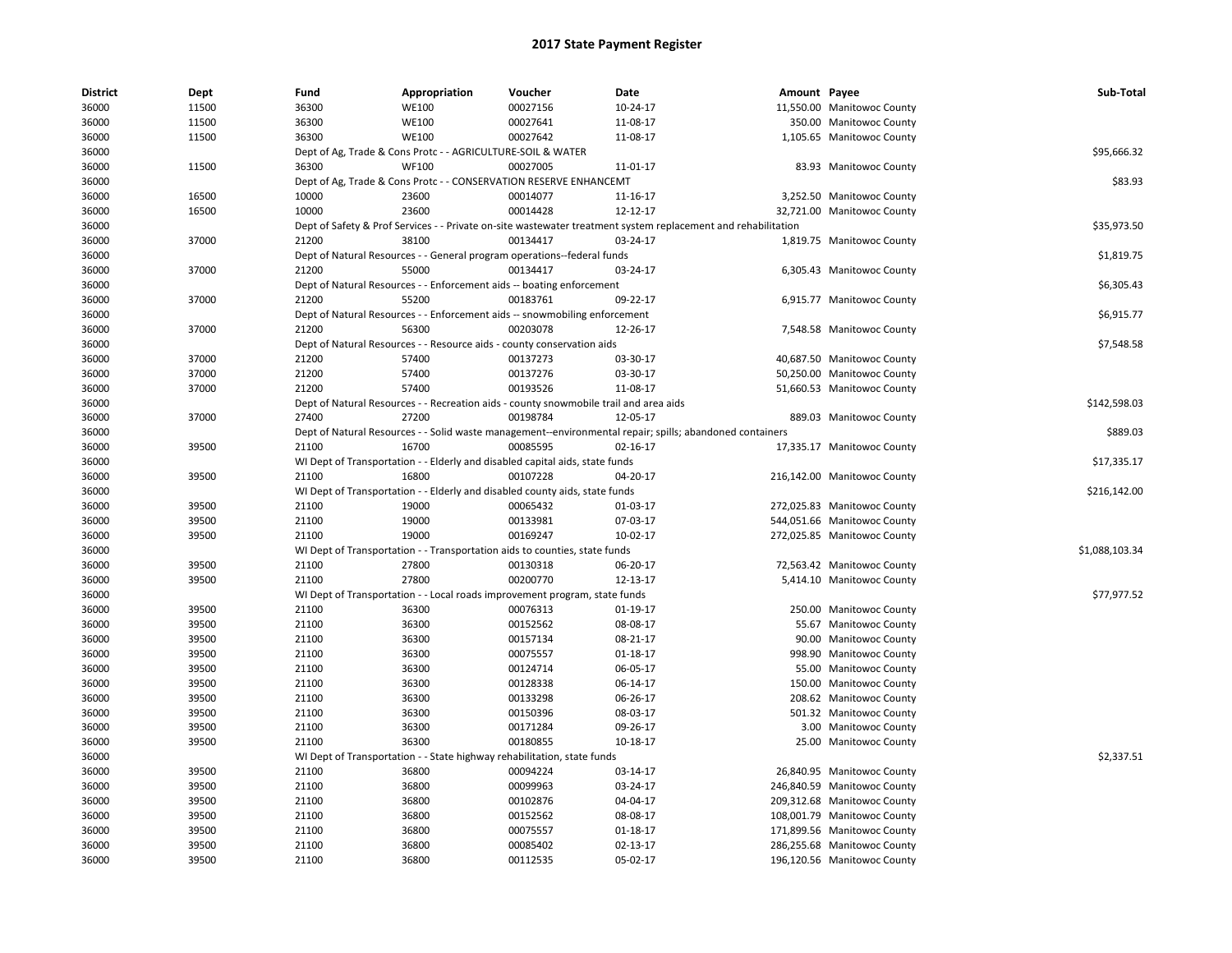| <b>District</b> | Dept           | Fund                          | Appropriation                                                               | Voucher                                | Date                                                                                                    | Amount Payee |                                                           | Sub-Total      |
|-----------------|----------------|-------------------------------|-----------------------------------------------------------------------------|----------------------------------------|---------------------------------------------------------------------------------------------------------|--------------|-----------------------------------------------------------|----------------|
| 36000           | 39500          | 21100                         | 36800                                                                       | 00133298                               | 06-26-17                                                                                                |              | 292,743.89 Manitowoc County                               |                |
| 36000           | 39500          | 21100                         | 36800                                                                       | 00147555                               | 08-01-17                                                                                                |              | 281,373.53 Manitowoc County                               |                |
| 36000           | 39500          | 21100                         | 36800                                                                       | 00147556                               | 08-01-17                                                                                                |              | 3,958.95 Manitowoc County                                 |                |
| 36000           | 39500          | 21100                         | 36800                                                                       | 00150396                               | 08-03-17                                                                                                |              | 161,243.97 Manitowoc County                               |                |
| 36000           | 39500          | 21100                         | 36800                                                                       | 00163306                               | 09-11-17                                                                                                |              | 44,166.67 Manitowoc County                                |                |
| 36000           | 39500          | 21100                         | 36800                                                                       | 00176701                               | 10-09-17                                                                                                |              | 86,558.63 Manitowoc County                                |                |
| 36000           | 39500          | 21100                         | 36800                                                                       | 00194933                               | 11-21-17                                                                                                |              | 152,138.05 Manitowoc County                               |                |
| 36000           | 39500          | 21100                         | 36800                                                                       | 00201796                               | 12-14-17                                                                                                |              | 258,471.18 Manitowoc County                               |                |
| 36000           |                |                               | WI Dept of Transportation - - Routine maintenance activities, state funds   |                                        |                                                                                                         |              |                                                           | \$2,525,926.68 |
| 36000           | 39500          | 21100                         | 38000                                                                       | 00176701                               | 10-09-17                                                                                                |              | 2,063.07 Manitowoc County                                 |                |
| 36000           | 39500          | 21100                         | 38000                                                                       | 00194933                               | 11-21-17                                                                                                |              | 2,813.50 Manitowoc County                                 |                |
| 36000           | 39500          | 21100                         | 38000                                                                       | 00201796                               | 12-14-17                                                                                                |              | 674.90 Manitowoc County                                   |                |
| 36000           |                |                               | WI Dept of Transportation - - Routine maintenance activities, federal funds |                                        |                                                                                                         |              |                                                           | \$5,551.47     |
| 36000           | 39500          | 21100                         | 38300                                                                       | 00152562                               | 08-08-17                                                                                                |              | 222.65 Manitowoc County                                   |                |
| 36000           | 39500          | 21100                         | 38300                                                                       | 00075557                               | 01-18-17                                                                                                |              | 3,995.62 Manitowoc County                                 |                |
| 36000           | 39500          | 21100                         | 38300                                                                       | 00133298                               | 06-26-17                                                                                                |              | 834.50 Manitowoc County                                   |                |
| 36000           | 39500          | 21100                         | 38300                                                                       | 00150396                               | 08-03-17                                                                                                |              | 2,005.28 Manitowoc County                                 |                |
| 36000           |                |                               | WI Dept of Transportation - - State highway rehabilitation, federal funds   |                                        |                                                                                                         |              |                                                           | \$7,058.05     |
| 36000           | 41000          | 10000                         | 11600                                                                       | 00167949                               | 11-07-17                                                                                                |              | 78,649.70 Manitowoc County                                |                |
| 36000           |                |                               |                                                                             |                                        | Department of Corrections - - Reimbursing counties for probation, extended supervision and parole holds |              |                                                           | \$78,649.70    |
| 36000           | 43500          | 10000                         | 10700                                                                       | 00098819                               | 01-19-17                                                                                                |              | 151.35 Manitowoc County                                   |                |
| 36000           | 43500          | 10000                         | 10700                                                                       | 00099287                               | 01-26-17                                                                                                |              | 29.46 Manitowoc County                                    |                |
| 36000           | 43500          | 10000                         | 10700                                                                       | 00104814                               | 02-02-17                                                                                                |              | 27.30 Manitowoc County                                    |                |
| 36000           | 43500          | 10000                         | 10700                                                                       | 00122154                               | 04-21-17                                                                                                |              | 42.88 Manitowoc County                                    |                |
| 36000           | 43500          | 10000                         | 10700                                                                       | 00131984                               | 06-14-17                                                                                                |              | 47.74 Manitowoc County                                    |                |
| 36000           | 43500          | 10000                         | 10700                                                                       | 00131987                               | 06-14-17                                                                                                |              | 14.73 Manitowoc County                                    |                |
| 36000           | 43500          | 10000                         | 10700                                                                       | 00134749                               | 06-30-17                                                                                                |              | 695.11 Manitowoc County                                   |                |
| 36000           | 43500          | 10000                         | 10700                                                                       | 00136916                               | 07-06-17                                                                                                |              | 97.92 Manitowoc County                                    |                |
| 36000           | 43500          | 10000                         | 10700                                                                       | 00140362                               | 07-14-17                                                                                                | 304.20       | <b>Manitowoc County</b>                                   |                |
| 36000           | 43500          | 10000                         | 10700                                                                       | 00145846                               | 08-17-17                                                                                                |              | 26.72 Manitowoc County                                    |                |
| 36000           | 43500          | 10000                         | 10700                                                                       | 00159754                               | 10-12-17                                                                                                |              | 71.25 Manitowoc County                                    |                |
| 36000           | 43500          | 10000                         | 10700                                                                       | 00160750                               | 10-12-17                                                                                                | 71.25        | <b>Manitowoc County</b>                                   |                |
| 36000           | 43500          | 10000                         | 10700                                                                       | 00164020                               | 10-23-17                                                                                                |              | 42.88 Manitowoc County                                    |                |
| 36000           | 43500          | 10000                         | 10700                                                                       | 00167241                               | $11 - 17 - 17$                                                                                          | 42.88        | <b>Manitowoc County</b>                                   |                |
| 36000           | 43500          | 10000                         | 10700                                                                       | 00171628                               | 12-01-17                                                                                                |              | 56.63 Manitowoc County                                    |                |
| 36000           |                | Department of Health Services |                                                                             | - Public health dispensaries and drugs |                                                                                                         |              |                                                           | \$1,722.30     |
| 36000           | 43500          | 10000                         | 00000                                                                       | 90708                                  | $01-02-17$                                                                                              |              | 4,567.00 Manitowoc County                                 |                |
| 36000           | 43500          | 10000                         | 00000                                                                       | 90711                                  | 03-01-17                                                                                                |              | 28,219.00 Manitowoc County                                |                |
| 36000           | 43500          | 10000                         | 00000                                                                       | 90715                                  | 05-01-17                                                                                                | 574,726.00   | <b>Manitowoc County</b>                                   |                |
| 36000           | 43500          | 10000                         | 00000                                                                       | 90716                                  | 06-01-17                                                                                                |              | 120,566.00 Manitowoc County                               |                |
| 36000           | 43500          | 10000                         | 00000                                                                       | 90717                                  | 06-15-17                                                                                                |              | 85,103.00 Manitowoc County                                |                |
| 36000           | 43500          | 10000                         | 00000                                                                       | 90800                                  | $07 - 01 - 17$                                                                                          |              | 323,946.00 Manitowoc County                               |                |
| 36000           | 43500          | 10000                         | 00000                                                                       | 90801                                  | 08-01-17                                                                                                |              | 2,117,339.00 Manitowoc County                             |                |
| 36000           | 43500          | 10000                         | 00000                                                                       | 90802                                  | 09-01-17                                                                                                | 365,890.00   | <b>Manitowoc County</b>                                   |                |
|                 |                |                               |                                                                             |                                        |                                                                                                         |              |                                                           |                |
| 36000<br>36000  | 43500<br>43500 | 10000<br>10000                | 00000<br>00000                                                              | 90805<br>90806                         | 10-02-17<br>11-01-17                                                                                    |              | 44,919.00 Manitowoc County<br>280,375.00 Manitowoc County |                |
| 36000           | 43500          | 10000                         | 00000                                                                       | 90807                                  | 12-01-17                                                                                                |              | 119,671.00 Manitowoc County                               |                |
|                 |                |                               |                                                                             |                                        |                                                                                                         |              |                                                           |                |
| 36000           | 43500          | 10000                         | 00000<br>00000                                                              | 90713                                  | 04-01-17                                                                                                |              | 151,787.00 Manitowoc County                               |                |
| 36000           | 43500          | 10000                         |                                                                             | 90714                                  | 04-03-17                                                                                                |              | 23,205.00 Manitowoc County                                |                |
| 36000           |                |                               | Department of Health Services - - State/Federal Aids<br>20200               |                                        |                                                                                                         |              |                                                           | \$4,240,313.00 |
| 36000           | 45500          | 10000                         |                                                                             | 00025543                               | 03-16-17                                                                                                |              | 1,271.48 Manitowoc County                                 |                |
| 36000           |                |                               | Department of Justice - - Officer training reimbursement                    |                                        |                                                                                                         |              |                                                           | \$1,271.48     |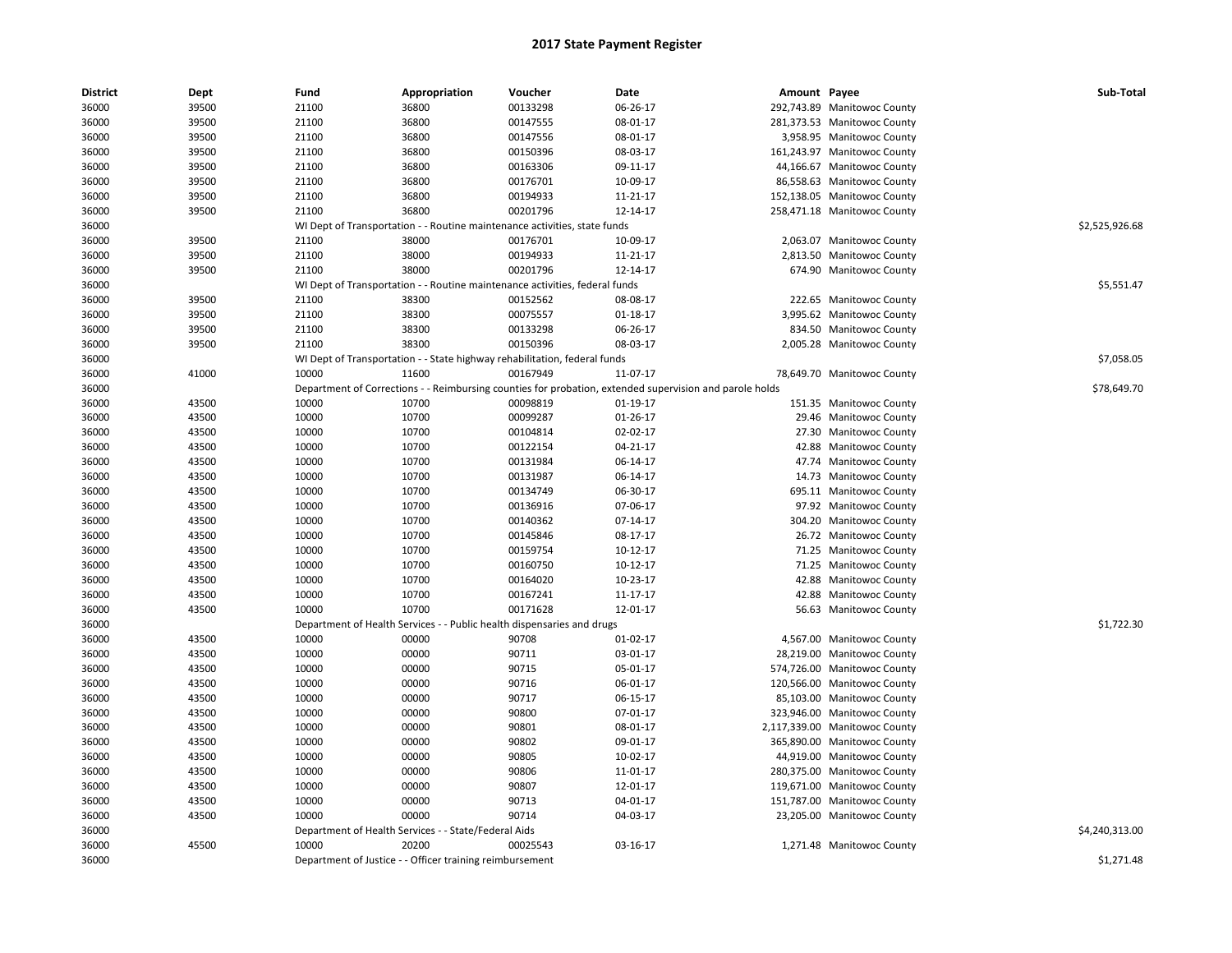| <b>District</b> | Dept  | Fund                                       | Appropriation                                                    | Voucher                                                                                   | Date                                                                                             | Amount Payee |                            | Sub-Total   |
|-----------------|-------|--------------------------------------------|------------------------------------------------------------------|-------------------------------------------------------------------------------------------|--------------------------------------------------------------------------------------------------|--------------|----------------------------|-------------|
| 36000           | 45500 | 10000                                      | 22100                                                            | 00035920                                                                                  | 10-13-17                                                                                         |              | 3,870.00 Manitowoc County  |             |
| 36000           |       |                                            |                                                                  | Department of Justice - - Crime laboratories; deoxyribonucleic acid analysis              |                                                                                                  |              |                            | \$3,870.00  |
| 36000           | 45500 | 10000                                      | 22500                                                            | 00024815                                                                                  | 03-02-17                                                                                         |              | 10,119.00 Manitowoc County |             |
| 36000           | 45500 | 10000                                      | 22500                                                            | 00039394                                                                                  | 12-28-17                                                                                         |              | 10,119.00 Manitowoc County |             |
| 36000           |       |                                            | Department of Justice - - Drug crimes enforcement; local grants  |                                                                                           |                                                                                                  |              |                            | \$20,238.00 |
| 36000           | 45500 | 10000                                      | 23100                                                            | 00025543                                                                                  | 03-16-17                                                                                         |              | 3,023.54 Manitowoc County  |             |
| 36000           | 45500 | 10000                                      | 23100                                                            | 00037724                                                                                  | 11-20-17                                                                                         |              | 14,560.00 Manitowoc County |             |
| 36000           |       |                                            |                                                                  | Department of Justice - - Law enforcement training fund, local assistance                 |                                                                                                  |              |                            | \$17,583.54 |
| 36000           | 45500 | 10000                                      | 24100                                                            | 00026702                                                                                  | 04-14-17                                                                                         |              | 596.84 Manitowoc County    |             |
| 36000           |       |                                            | Department of Justice - - Federal aid, state operations          |                                                                                           |                                                                                                  |              |                            | \$596.84    |
| 36000           | 45500 | 10000                                      | 25100                                                            | 00023245                                                                                  | 02-06-17                                                                                         |              | 2,567.84 Manitowoc County  |             |
| 36000           | 45500 | 10000                                      | 25100                                                            | 00027999                                                                                  | 05-10-17                                                                                         |              | 14,624.00 Manitowoc County |             |
| 36000           | 45500 | 10000                                      | 25100                                                            | 00029039                                                                                  | 06-02-17                                                                                         |              | 954.02 Manitowoc County    |             |
| 36000           | 45500 | 10000                                      | 25100                                                            | 00029059                                                                                  | 06-02-17                                                                                         |              | 5,170.67 Manitowoc County  |             |
| 36000           | 45500 | 10000                                      | 25100                                                            | 00029086                                                                                  | 06-06-17                                                                                         |              | 12,499.98 Manitowoc County |             |
| 36000           | 45500 | 10000                                      | 25100                                                            | 00030964                                                                                  | 07-03-17                                                                                         |              | 588.59 Manitowoc County    |             |
| 36000           | 45500 | 10000                                      | 25100                                                            | 00033161                                                                                  | 08-28-17                                                                                         |              | 533.73 Manitowoc County    |             |
| 36000           | 45500 | 10000                                      | 25100                                                            | 00037317                                                                                  | 11-16-17                                                                                         |              | 1,266.09 Manitowoc County  |             |
| 36000           | 45500 | 10000                                      | 25100                                                            | 00037738                                                                                  | 11-20-17                                                                                         |              | 3,804.26 Manitowoc County  |             |
| 36000           | 45500 | 10000                                      | 25100                                                            | 00037821                                                                                  | 11-21-17                                                                                         |              | 1,038.92 Manitowoc County  |             |
| 36000           |       |                                            | Department of Justice - - Federal aid, local assistance          |                                                                                           |                                                                                                  |              |                            | \$43,048.10 |
| 36000           | 45500 | 10000                                      | 27200                                                            | 00025309                                                                                  | 03-16-17                                                                                         |              | 7,414.50 Manitowoc County  |             |
| 36000           | 45500 | 10000                                      | 27200                                                            | 00032180                                                                                  | 07-28-17                                                                                         |              | 1,372.14 Manitowoc County  |             |
| 36000           |       | Department of Justice - - Gifts and grants |                                                                  |                                                                                           |                                                                                                  |              |                            | \$8,786.64  |
| 36000           | 45500 | 10000                                      | 28500                                                            | 00033441                                                                                  | 08-18-17                                                                                         |              | 13,266.69 Manitowoc County |             |
| 36000           | 45500 | 10000                                      | 28500                                                            | 00035232                                                                                  | 09-27-17                                                                                         |              | 18,503.38 Manitowoc County |             |
| 36000           | 45500 | 10000                                      | 28500                                                            | 00037006                                                                                  | 11-03-17                                                                                         |              | 43,149.05 Manitowoc County |             |
| 36000           |       |                                            | Department of Justice - - Alternatives to Prosecution            |                                                                                           |                                                                                                  |              |                            | \$74,919.12 |
| 36000           | 45500 | 10000                                      | 53200                                                            | 00024969                                                                                  | 03-03-17                                                                                         |              | 17,525.53 Manitowoc County |             |
| 36000           | 45500 | 10000                                      | 53200                                                            | 00031714                                                                                  | 07-20-17                                                                                         |              | 17,866.83 Manitowoc County |             |
| 36000           |       |                                            |                                                                  | Department of Justice - - Crime victim and witness assistance surcharge, general services |                                                                                                  |              |                            | \$35,392.36 |
| 36000           | 46500 | 10000                                      | 30200                                                            | 00020142                                                                                  | $01 - 10 - 17$                                                                                   |              | 2,176.88 Manitowoc County  |             |
| 36000           | 46500 | 10000                                      | 30200                                                            | 00029067                                                                                  | 07-13-17                                                                                         |              | 2,984.56 Manitowoc County  |             |
| 36000           | 46500 | 10000                                      | 30200                                                            | 00036137                                                                                  | 12-28-17                                                                                         |              | 454.43 Manitowoc County    |             |
| 36000           |       |                                            |                                                                  |                                                                                           | Department of Military Affairs - - Worker's compensation for local unit of government volunteers |              |                            | \$5,615.87  |
| 36000           | 46500 | 10000                                      | 30800                                                            | 00035570                                                                                  | 12-12-17                                                                                         |              | 8,137.25 Manitowoc County  |             |
| 36000           |       |                                            | Department of Military Affairs - - Emergency response equipment  |                                                                                           |                                                                                                  |              |                            | \$8,137.25  |
| 36000           | 46500 | 10000                                      | 34200                                                            | 00030320                                                                                  | 08-11-17                                                                                         |              | 1,249.96 Manitowoc County  |             |
| 36000           | 46500 | 10000                                      | 34200                                                            | 00030731                                                                                  | 08-23-17                                                                                         |              | 27,593.46 Manitowoc County |             |
| 36000           |       |                                            | Department of Military Affairs - - Federal aid, local assistance |                                                                                           |                                                                                                  |              |                            | \$28,843.42 |
| 36000           | 46500 | 27200                                      | 36400                                                            | 00027689                                                                                  | 06-14-17                                                                                         |              | 11,698.78 Manitowoc County |             |
| 36000           |       |                                            |                                                                  |                                                                                           | Department of Military Affairs - - Division of emergency management; petroleum inspection fund   |              |                            | \$11,698.78 |
| 36000           | 48500 | 15200                                      | 12700                                                            | 00024203                                                                                  | 01-24-17                                                                                         |              | 650.00 Manitowoc County    |             |
| 36000           | 48500 | 15200                                      | 12700                                                            | 00031960                                                                                  | 06-29-17                                                                                         |              | 650.00 Manitowoc County    |             |
| 36000           |       |                                            | Department of Veterans Affairs - - Grants to counties            |                                                                                           |                                                                                                  |              |                            | \$1,300.00  |
| 36000           | 48500 | 58200                                      | 26700                                                            | 00024203                                                                                  | 01-24-17                                                                                         |              | 2,925.00 Manitowoc County  |             |
| 36000           | 48500 | 58200                                      | 26700                                                            | 00031960                                                                                  | 06-29-17                                                                                         |              | 2,925.00 Manitowoc County  |             |
| 36000           |       |                                            | Department of Veterans Affairs - - County grants                 |                                                                                           |                                                                                                  |              |                            | \$5,850.00  |
| 36000           | 48500 | 58300                                      | 37000                                                            | 00024203                                                                                  | 01-24-17                                                                                         |              | 2,925.00 Manitowoc County  |             |
| 36000           | 48500 | 58300                                      | 37000                                                            | 00031960                                                                                  | 06-29-17                                                                                         |              | 2,925.00 Manitowoc County  |             |
| 36000           |       |                                            | Department of Veterans Affairs - - County grants                 |                                                                                           |                                                                                                  |              |                            | \$5,850.00  |
| 36000           | 50500 | 10000                                      | 15500                                                            | 00040179                                                                                  | $01 - 18 - 17$                                                                                   |              | 9,989.00 Manitowoc County  |             |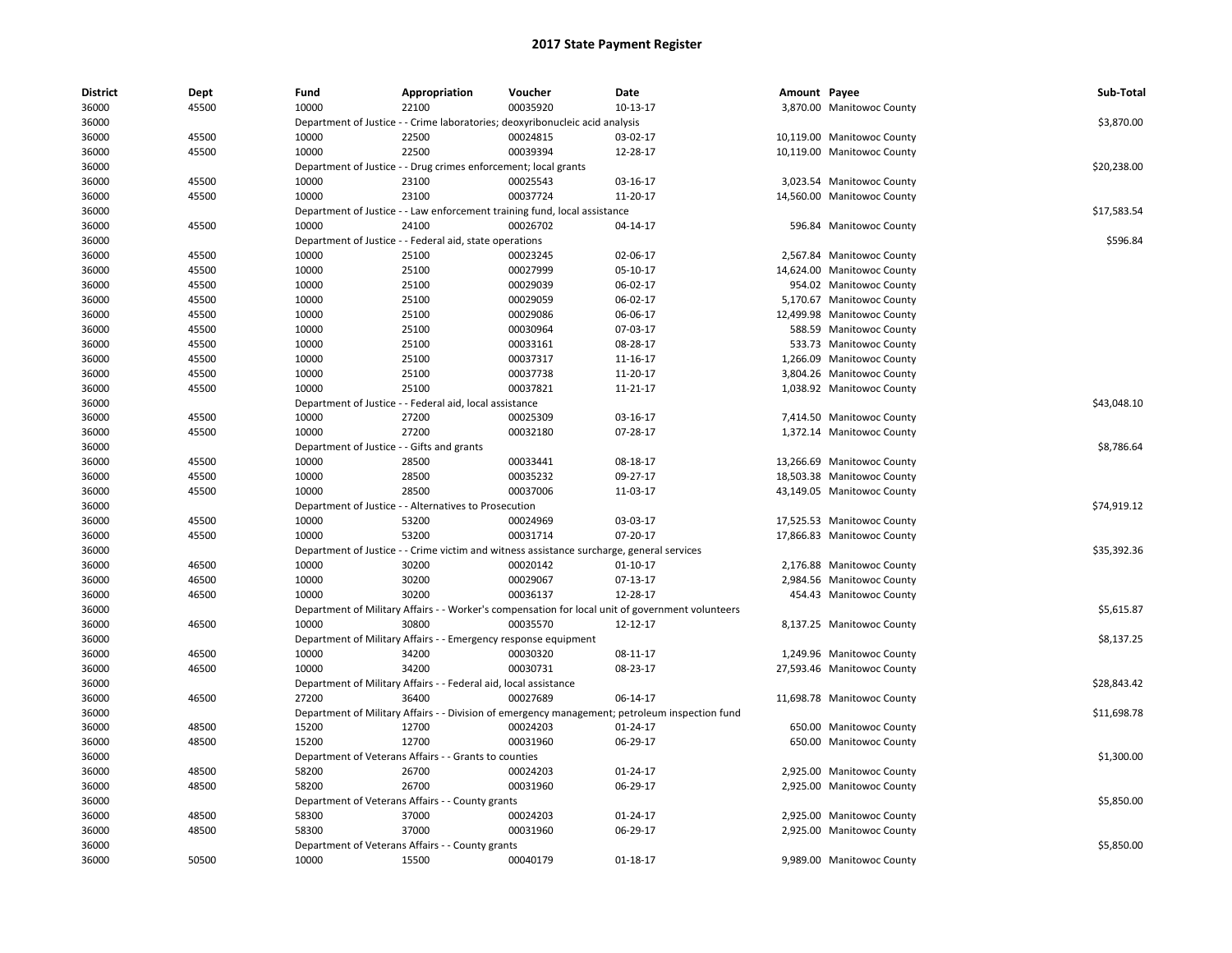| <b>District</b> | Dept  | Fund                                           | Appropriation                                                                    | Voucher  | Date                                                                                                   | Amount Payee |                               | Sub-Total       |
|-----------------|-------|------------------------------------------------|----------------------------------------------------------------------------------|----------|--------------------------------------------------------------------------------------------------------|--------------|-------------------------------|-----------------|
| 36000           | 50500 | 10000                                          | 15500                                                                            | 00042620 | 02-15-17                                                                                               |              | 10,360.00 Manitowoc County    |                 |
| 36000           | 50500 | 10000                                          | 15500                                                                            | 00045024 | 03-15-17                                                                                               |              | 7,278.00 Manitowoc County     |                 |
| 36000           | 50500 | 10000                                          | 15500                                                                            | 00046138 | 03-29-17                                                                                               |              | 4,756.00 Manitowoc County     |                 |
| 36000           | 50500 | 10000                                          | 15500                                                                            | 00048894 | 05-01-17                                                                                               |              | 7,844.00 Manitowoc County     |                 |
| 36000           | 50500 | 10000                                          | 15500                                                                            | 00051831 | 05-31-17                                                                                               |              | 7,957.00 Manitowoc County     |                 |
| 36000           | 50500 | 10000                                          | 15500                                                                            | 00055751 | 07-17-17                                                                                               |              | 6,400.00 Manitowoc County     |                 |
| 36000           | 50500 | 10000                                          | 15500                                                                            | 00057864 | 08-15-17                                                                                               |              | 9,599.00 Manitowoc County     |                 |
| 36000           | 50500 | 10000                                          | 15500                                                                            | 00058913 | 08-29-17                                                                                               |              | 4,085.00 Manitowoc County     |                 |
| 36000           | 50500 | 10000                                          | 15500                                                                            | 00062827 | $10-17-17$                                                                                             |              | 988.00 Manitowoc County       |                 |
| 36000           | 50500 | 10000                                          | 15500                                                                            | 00063993 | 10-31-17                                                                                               |              | 255.00 Manitowoc County       |                 |
| 36000           | 50500 | 10000                                          | 15500                                                                            | 00067454 | 12-15-17                                                                                               |              | 8,035.00 Manitowoc County     |                 |
| 36000           | 50500 | 10000                                          | 15500                                                                            | 00068729 | 12-29-17                                                                                               |              | 9,985.00 Manitowoc County     |                 |
| 36000           |       |                                                | Department of Administration - - Federal aid; local assistance                   |          |                                                                                                        |              |                               | \$87,531.00     |
| 36000           | 50500 | 10000                                          | 17500                                                                            | 00047889 | 05-05-17                                                                                               |              | 671,600.00 Manitowoc County   |                 |
| 36000           |       |                                                |                                                                                  |          | Department of Administration - - High-voltage transmission line environmental impact fee distributions |              |                               | \$671,600.00    |
| 36000           | 50500 | 23500                                          | 37100                                                                            | 00040179 | $01-18-17$                                                                                             |              | 8,159.00 Manitowoc County     |                 |
| 36000           | 50500 | 23500                                          | 37100                                                                            | 00042620 | 02-15-17                                                                                               |              | 8,875.00 Manitowoc County     |                 |
| 36000           | 50500 | 23500                                          | 37100                                                                            | 00045024 | 03-15-17                                                                                               |              | 6,201.00 Manitowoc County     |                 |
| 36000           | 50500 | 23500                                          | 37100                                                                            | 00046138 | 03-29-17                                                                                               |              | 3,960.00 Manitowoc County     |                 |
| 36000           | 50500 | 23500                                          | 37100                                                                            | 00048894 | 05-01-17                                                                                               |              | 5,547.00 Manitowoc County     |                 |
| 36000           | 50500 | 23500                                          | 37100                                                                            | 00051831 | 05-31-17                                                                                               |              | 5,300.00 Manitowoc County     |                 |
| 36000           | 50500 | 23500                                          | 37100                                                                            | 00055751 | $07-17-17$                                                                                             |              | 3,697.00 Manitowoc County     |                 |
| 36000           | 50500 | 23500                                          | 37100                                                                            | 00057864 | 08-15-17                                                                                               |              | (71.00) Manitowoc County      |                 |
| 36000           | 50500 | 23500                                          | 37100                                                                            | 00058913 | 08-29-17                                                                                               |              | 1,877.00 Manitowoc County     |                 |
| 36000           | 50500 | 23500                                          | 37100                                                                            | 00060306 | 09-15-17                                                                                               |              | 267.00 Manitowoc County       |                 |
| 36000           | 50500 | 23500                                          | 37100                                                                            | 00062827 | 10-17-17                                                                                               |              | 6,469.00 Manitowoc County     |                 |
| 36000           | 50500 | 23500                                          | 37100                                                                            | 00063993 | 10-31-17                                                                                               |              | 5,167.00 Manitowoc County     |                 |
| 36000           | 50500 | 23500                                          | 37100                                                                            | 00067454 | 12-15-17                                                                                               |              | 7,367.00 Manitowoc County     |                 |
| 36000           | 50500 | 23500                                          | 37100                                                                            | 00068729 | 12-29-17                                                                                               |              | 8,001.00 Manitowoc County     |                 |
| 36000           |       |                                                | Department of Administration - - Low-income assistance grants                    |          |                                                                                                        |              |                               | \$70,816.00     |
| 36000           | 50500 | 26900                                          | 16600                                                                            | 00041098 | 02-07-17                                                                                               |              | 1,000.00 Manitowoc County     |                 |
| 36000           | 50500 | 26900                                          | 16600                                                                            | 00042970 | 02-21-17                                                                                               |              | 2,936.00 Manitowoc County     |                 |
| 36000           | 50500 | 26900                                          | 16600                                                                            | 00052881 | 06-15-17                                                                                               |              | 25,000.00 Manitowoc County    |                 |
| 36000           | 50500 | 26900                                          | 16600                                                                            | 00061032 | 09-26-17                                                                                               |              | 25,000.00 Manitowoc County    |                 |
|                 |       |                                                |                                                                                  |          |                                                                                                        |              |                               |                 |
| 36000           |       | Department of Administration - - Land<br>10000 | 12000                                                                            |          |                                                                                                        |              |                               | \$53,936.00     |
| 36000           | 51000 |                                                |                                                                                  | 00000280 | 01-17-17                                                                                               |              | 25,220.50 Manitowoc County    | \$25,220.50     |
| 36000           |       | Elections Commission - - Recount fees          |                                                                                  |          |                                                                                                        |              |                               |                 |
| 36000           | 83500 | 10000                                          | 10500                                                                            | 00021136 | 07-24-17                                                                                               |              | 383,785.44 Manitowoc County   |                 |
| 36000           | 83500 | 10000                                          | 10500                                                                            | 00024157 | 11-20-17                                                                                               |              | 2,174,784.13 Manitowoc County |                 |
| 36000           |       |                                                | Shared Revenue and Tax Relief - - County and municipal aid account               |          |                                                                                                        |              |                               | \$2,558,569.57  |
| 36000           | 83500 | 10000                                          | 10900                                                                            | 00017350 | 07-24-17                                                                                               |              | 86,036.00 Manitowoc County    |                 |
| 36000           |       |                                                | Shared Revenue and Tax Relief - - State aid; tax exempt property                 |          |                                                                                                        |              |                               | \$86,036.00     |
| 36000           | 83500 | 10000                                          | 11000                                                                            | 00021136 | 07-24-17                                                                                               |              | 277,567.64 Manitowoc County   |                 |
| 36000           | 83500 | 10000                                          | 11000                                                                            | 00024157 | 11-20-17                                                                                               |              | 1,586,778.82 Manitowoc County |                 |
| 36000           |       |                                                | Shared Revenue and Tax Relief - - Public utility distribution account            |          |                                                                                                        |              |                               | \$1,864,346.46  |
| 36000           | 83500 | 10000                                          | 30200                                                                            | 00020115 | 07-24-17                                                                                               |              | 1,077,940.18 Manitowoc County |                 |
| 36000           | 83500 | 10000                                          | 30200                                                                            | 00022160 | 07-24-17                                                                                               |              | 5,001,649.16 Manitowoc County |                 |
| 36000           |       |                                                | Shared Revenue and Tax Relief - - School levy tax credit and first dollar credit |          |                                                                                                        |              |                               | \$6,079,589.34  |
| 36000           | 83500 | 52100                                          | 36300                                                                            | 00016165 | 03-27-17                                                                                               |              | 1,509,698.07 Manitowoc County |                 |
| 36000           |       |                                                | Shared Revenue and Tax Relief - - Lottery and gaming credit                      |          |                                                                                                        |              |                               | \$1,509,698.07  |
| 36000 Total     |       |                                                |                                                                                  |          |                                                                                                        |              |                               | \$22,141,872.06 |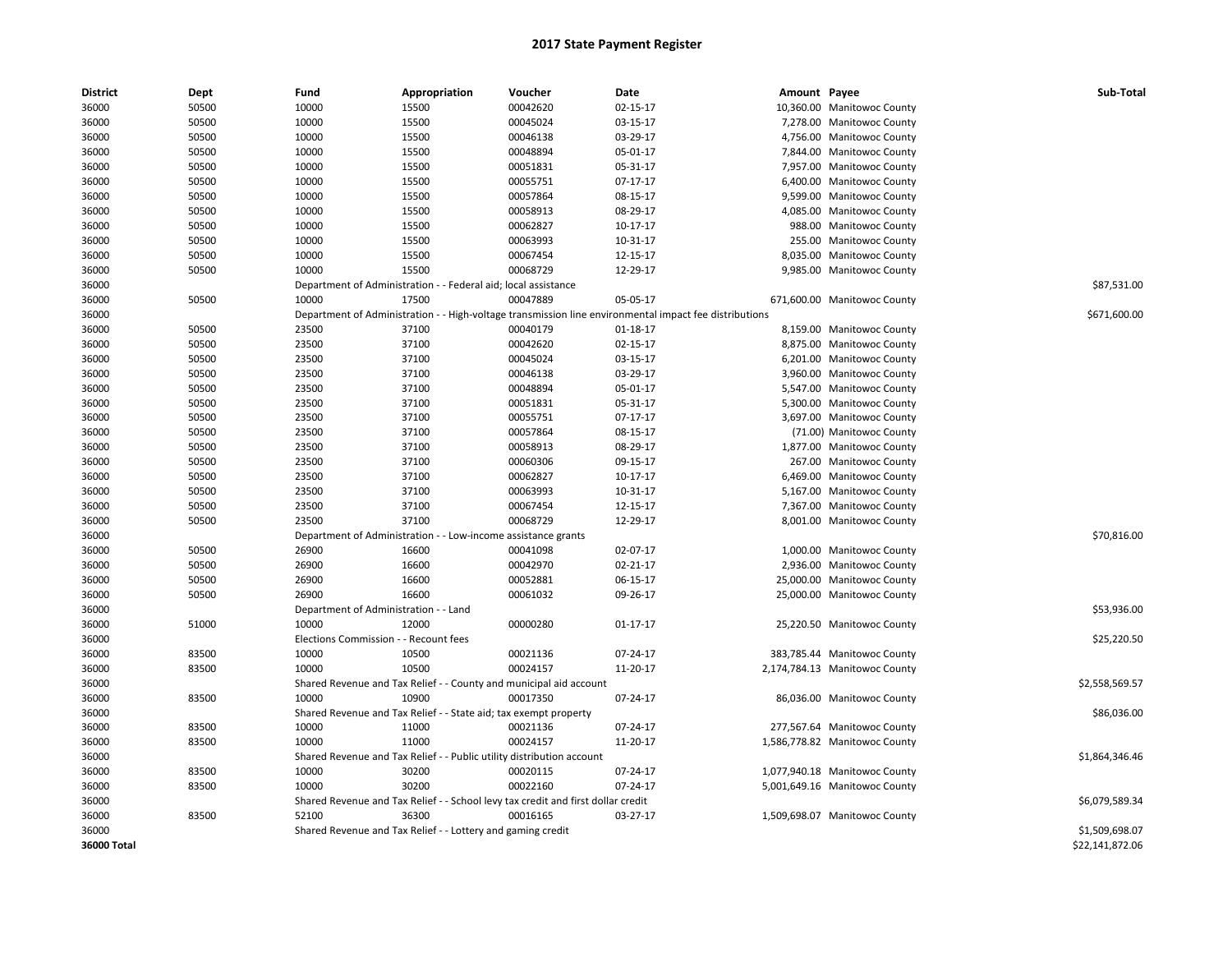| <b>District</b> | Dept  | Fund  | Appropriation                                                                                                | Voucher  | Date     | Amount Payee |                         | Sub-Total    |
|-----------------|-------|-------|--------------------------------------------------------------------------------------------------------------|----------|----------|--------------|-------------------------|--------------|
| 36002           | 16500 | 10000 | 22500                                                                                                        | 00011320 | 06-26-17 |              | 6,479.93 Cato, Town of  |              |
| 36002           |       |       | Dept of Safety & Prof Services - - Fire dues distribution                                                    |          |          |              |                         | \$6,479.93   |
| 36002           | 37000 | 21200 | 16600                                                                                                        | 00157598 | 06-19-17 |              | 233.23 Cato, Town of    |              |
| 36002           |       |       | Dept of Natural Resources - - General program operations - state funds; forestry                             |          |          |              |                         | \$233.23     |
| 36002           | 37000 | 21200 | 57100                                                                                                        | 00157598 | 06-19-17 |              | 106.75 Cato, Town of    |              |
| 36002           |       |       | Dept of Natural Resources - - Resource aids -- county forests, forest croplands and managed forest land aids |          | \$106.75 |              |                         |              |
| 36002           | 37000 | 21200 | 58900                                                                                                        | 00157598 | 06-19-17 |              | 1,072.87 Cato, Town of  |              |
| 36002           |       |       | Dept of Natural Resources - - Resource aids - distribution of closed acreage fees.                           |          |          |              |                         | \$1,072.87   |
| 36002           | 37000 | 27400 | 67000                                                                                                        | 00154571 | 06-01-17 |              | 5,942.51 Cato, Town of  |              |
| 36002           |       |       | Dept of Natural Resources - - Financial assistance for responsible units                                     |          |          |              |                         | \$5,942.51   |
| 36002           | 37000 | 27400 | 67300                                                                                                        | 00154571 | 06-01-17 |              | 404.26 Cato, Town of    |              |
| 36002           |       |       | Dept of Natural Resources - - Recycling consolidation grants                                                 |          | \$404.26 |              |                         |              |
| 36002           | 39500 | 21100 | 19100                                                                                                        | 00066344 | 01-03-17 |              | 36,399.06 Cato, Town of |              |
| 36002           | 39500 | 21100 | 19100                                                                                                        | 00097467 | 04-03-17 |              | 36,399.06 Cato, Town of |              |
| 36002           | 39500 | 21100 | 19100                                                                                                        | 00134893 | 07-03-17 |              | 36,399.06 Cato, Town of |              |
| 36002           | 39500 | 21100 | 19100                                                                                                        | 00170159 | 10-02-17 |              | 36,399.06 Cato, Town of |              |
| 36002           |       |       | WI Dept of Transportation - - Transportation aids to municipalities, state funds                             |          |          |              |                         | \$145,596.24 |
| 36002           | 83500 | 10000 | 10500                                                                                                        | 00021106 | 07-24-17 |              | 8,253.32 Cato, Town of  |              |
| 36002           | 83500 | 10000 | 10500                                                                                                        | 00024127 | 11-20-17 |              | 46,768.79 Cato, Town of |              |
| 36002           |       |       | Shared Revenue and Tax Relief - - County and municipal aid account                                           |          |          |              |                         | \$55,022.11  |
| 36002           | 83500 | 10000 | 10900                                                                                                        | 00018210 | 07-24-17 |              | 287.00 Cato, Town of    |              |
| 36002           |       |       | Shared Revenue and Tax Relief - - State aid; tax exempt property                                             |          |          |              |                         | \$287.00     |
| 36002           | 83500 | 10000 | 11000                                                                                                        | 00021106 | 07-24-17 |              | 76.97 Cato, Town of     |              |
| 36002           | 83500 | 10000 | 11000                                                                                                        | 00024127 | 11-20-17 |              | 141.17 Cato, Town of    |              |
| 36002           |       |       | Shared Revenue and Tax Relief - - Public utility distribution account                                        |          |          |              |                         | \$218.14     |
| 36002 Total     |       |       |                                                                                                              |          |          |              |                         | \$215,363.04 |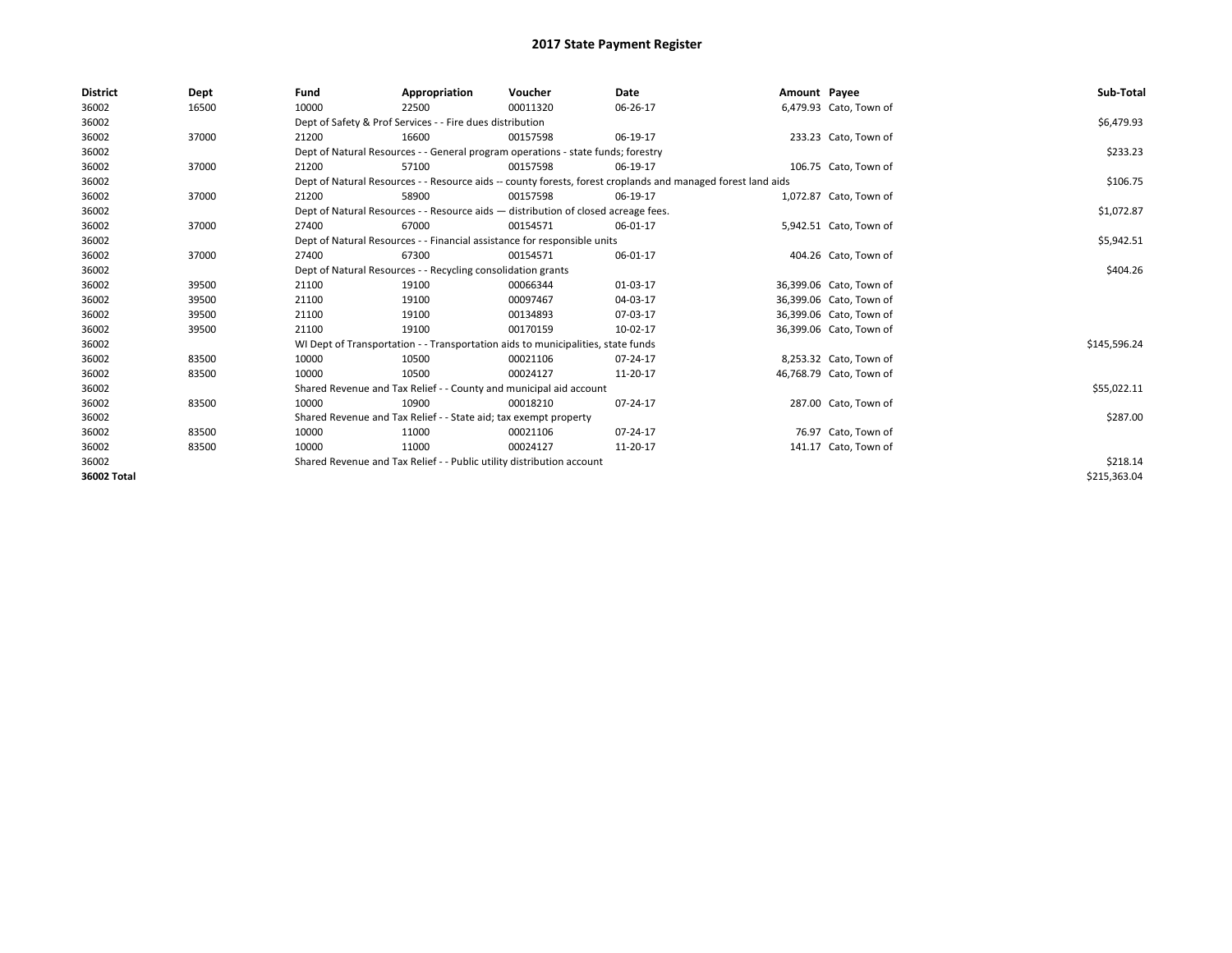| <b>District</b>    | Dept  | Fund  | Appropriation                                                                      | Voucher  | Date                                                                                                         | Amount Payee |                                | Sub-Total    |
|--------------------|-------|-------|------------------------------------------------------------------------------------|----------|--------------------------------------------------------------------------------------------------------------|--------------|--------------------------------|--------------|
| 36004              | 16500 | 10000 | 22500                                                                              | 00011321 | 06-27-17                                                                                                     |              | 2,771.77 Centerville, Town of  |              |
| 36004              |       |       | Dept of Safety & Prof Services - - Fire dues distribution                          |          |                                                                                                              |              |                                | \$2,771.77   |
| 36004              | 37000 | 10000 | 50300                                                                              | 00126114 | 02-06-17                                                                                                     |              | 32,156.65 Centerville, Town of |              |
| 36004              | 37000 | 10000 | 50300                                                                              | 00126115 | 02-06-17                                                                                                     |              | 2,011.67 Centerville, Town of  |              |
| 36004              |       |       | Dept of Natural Resources - - Aids in lieu of taxes - general fund                 |          |                                                                                                              |              |                                | \$34,168.32  |
| 36004              | 37000 | 21200 | 16600                                                                              | 00157599 | 06-19-17                                                                                                     |              | 148.77 Centerville, Town of    |              |
| 36004              |       |       | Dept of Natural Resources - - General program operations - state funds; forestry   |          |                                                                                                              |              |                                | \$148.77     |
| 36004              | 37000 | 21200 | 57100                                                                              | 00157599 | 06-19-17                                                                                                     |              | 76.09 Centerville, Town of     |              |
| 36004              |       |       |                                                                                    |          | Dept of Natural Resources - - Resource aids -- county forests, forest croplands and managed forest land aids |              |                                | \$76.09      |
| 36004              | 37000 | 21200 | 58900                                                                              | 00157599 | 06-19-17                                                                                                     |              | 684.33 Centerville, Town of    |              |
| 36004              |       |       | Dept of Natural Resources - - Resource aids - distribution of closed acreage fees. |          |                                                                                                              |              |                                | \$684.33     |
| 36004              | 37000 | 27400 | 67000                                                                              | 00154958 | 06-01-17                                                                                                     |              | 3,650.65 Centerville, Town of  |              |
| 36004              |       |       | Dept of Natural Resources - - Financial assistance for responsible units           |          |                                                                                                              |              |                                | \$3,650.65   |
| 36004              | 37000 | 27400 | 67300                                                                              | 00154958 | 06-01-17                                                                                                     |              | 164.58 Centerville, Town of    |              |
| 36004              |       |       | Dept of Natural Resources - - Recycling consolidation grants                       |          |                                                                                                              |              |                                | \$164.58     |
| 36004              | 39500 | 21100 | 19100                                                                              | 00066345 | 01-03-17                                                                                                     |              | 21,007.08 Centerville, Town of |              |
| 36004              | 39500 | 21100 | 19100                                                                              | 00097468 | 04-03-17                                                                                                     |              | 21,007.08 Centerville, Town of |              |
| 36004              | 39500 | 21100 | 19100                                                                              | 00134894 | 07-03-17                                                                                                     |              | 21,007.08 Centerville, Town of |              |
| 36004              | 39500 | 21100 | 19100                                                                              | 00170160 | 10-02-17                                                                                                     |              | 21,007.08 Centerville, Town of |              |
| 36004              |       |       | WI Dept of Transportation - - Transportation aids to municipalities, state funds   |          |                                                                                                              |              |                                | \$84,028.32  |
| 36004              | 83500 | 10000 | 10500                                                                              | 00021107 | 07-24-17                                                                                                     |              | 1,846.01 Centerville, Town of  |              |
| 36004              | 83500 | 10000 | 10500                                                                              | 00024128 | 11-20-17                                                                                                     |              | 10,467.44 Centerville, Town of |              |
| 36004              |       |       | Shared Revenue and Tax Relief - - County and municipal aid account                 |          |                                                                                                              |              |                                | \$12,313.45  |
| 36004              | 83500 | 10000 | 10900                                                                              | 00018211 | 07-24-17                                                                                                     |              | 2.00 Centerville, Town of      |              |
| 36004              |       |       | Shared Revenue and Tax Relief - - State aid; tax exempt property                   |          |                                                                                                              |              |                                | \$2.00       |
| 36004              | 83500 | 10000 | 11000                                                                              | 00021107 | $07 - 24 - 17$                                                                                               |              | 0.61 Centerville, Town of      |              |
| 36004              | 83500 | 10000 | 11000                                                                              | 00024128 | 11-20-17                                                                                                     |              | 3.53 Centerville, Town of      |              |
| 36004              |       |       | Shared Revenue and Tax Relief - - Public utility distribution account              |          |                                                                                                              |              |                                | \$4.14       |
| 36004              | 83500 | 10000 | 50100                                                                              | 00015308 | 01-31-17                                                                                                     |              | 211.11 Centerville, Town of    |              |
| 36004              |       |       | Shared Revenue and Tax Relief - - Payments for municipal services                  |          |                                                                                                              |              |                                | \$211.11     |
| <b>36004 Total</b> |       |       |                                                                                    |          |                                                                                                              |              |                                | \$138,223.53 |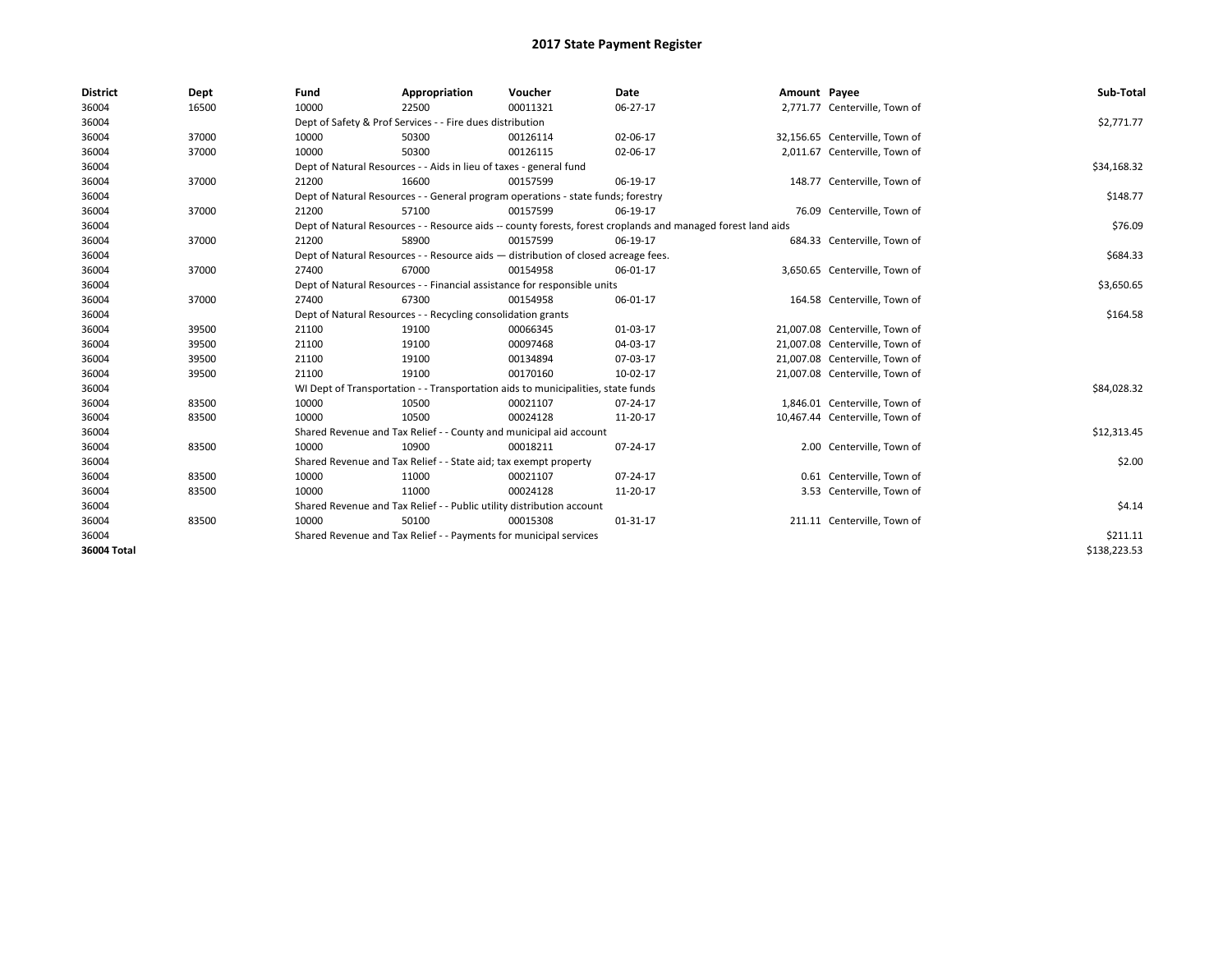| <b>District</b> | Dept  | Fund  | Appropriation                                                                                                | Voucher                                                                            | <b>Date</b> | Amount Payee |                               | Sub-Total    |  |  |  |
|-----------------|-------|-------|--------------------------------------------------------------------------------------------------------------|------------------------------------------------------------------------------------|-------------|--------------|-------------------------------|--------------|--|--|--|
| 36006           | 16500 | 10000 | 22500                                                                                                        | 00011322                                                                           | 06-27-17    |              | 4,114.97 Town Of Cooperstown  |              |  |  |  |
| 36006           |       |       | Dept of Safety & Prof Services - - Fire dues distribution                                                    |                                                                                    |             |              |                               | \$4,114.97   |  |  |  |
| 36006           | 37000 | 10000 | 50300                                                                                                        | 00126117                                                                           | 02-06-17    |              | 2,076.26 Town Of Cooperstown  |              |  |  |  |
| 36006           | 37000 | 10000 | 50300                                                                                                        | 00126118                                                                           | 02-06-17    |              | 2,002.05 Town Of Cooperstown  |              |  |  |  |
| 36006           |       |       | Dept of Natural Resources - - Aids in lieu of taxes - general fund                                           |                                                                                    |             |              |                               | \$4,078.31   |  |  |  |
| 36006           | 37000 | 21200 | 16600                                                                                                        | 00157600                                                                           | 06-19-17    |              | 556.89 Town Of Cooperstown    |              |  |  |  |
| 36006           |       |       |                                                                                                              | Dept of Natural Resources - - General program operations - state funds; forestry   |             |              |                               | \$556.89     |  |  |  |
| 36006           | 37000 | 21200 | 57100                                                                                                        | 00157600                                                                           | 06-19-17    |              | 254.88 Town Of Cooperstown    |              |  |  |  |
| 36006           |       |       | Dept of Natural Resources - - Resource aids -- county forests, forest croplands and managed forest land aids |                                                                                    |             |              |                               |              |  |  |  |
| 36006           | 37000 | 21200 | 58900                                                                                                        | 00157600                                                                           | 06-19-17    |              | 2,561.69 Town Of Cooperstown  |              |  |  |  |
| 36006           |       |       |                                                                                                              | Dept of Natural Resources - - Resource aids - distribution of closed acreage fees. |             |              |                               | \$2,561.69   |  |  |  |
| 36006           | 37000 | 27400 | 67000                                                                                                        | 00154902                                                                           | 06-01-17    |              | 6,760.52 Town Of Cooperstown  |              |  |  |  |
| 36006           |       |       |                                                                                                              | Dept of Natural Resources - - Financial assistance for responsible units           |             |              |                               | \$6,760.52   |  |  |  |
| 36006           | 37000 | 27400 | 67300                                                                                                        | 00154902                                                                           | 06-01-17    |              | 333.00 Town Of Cooperstown    |              |  |  |  |
| 36006           |       |       | Dept of Natural Resources - - Recycling consolidation grants                                                 |                                                                                    |             |              |                               | \$333.00     |  |  |  |
| 36006           | 39500 | 21100 | 19100                                                                                                        | 00066346                                                                           | 01-03-17    |              | 34,037.41 Town Of Cooperstown |              |  |  |  |
| 36006           | 39500 | 21100 | 19100                                                                                                        | 00097469                                                                           | 04-03-17    |              | 34,037.41 Town Of Cooperstown |              |  |  |  |
| 36006           | 39500 | 21100 | 19100                                                                                                        | 00134895                                                                           | 07-03-17    |              | 34,037.41 Town Of Cooperstown |              |  |  |  |
| 36006           | 39500 | 21100 | 19100                                                                                                        | 00170161                                                                           | 10-02-17    |              | 34,037.43 Town Of Cooperstown |              |  |  |  |
| 36006           |       |       |                                                                                                              | WI Dept of Transportation - - Transportation aids to municipalities, state funds   |             |              |                               | \$136,149.66 |  |  |  |
| 36006           | 83500 | 10000 | 10500                                                                                                        | 00021108                                                                           | 07-24-17    |              | 7,409.31 Town Of Cooperstown  |              |  |  |  |
| 36006           | 83500 | 10000 | 10500                                                                                                        | 00024129                                                                           | 11-20-17    |              | 41,986.11 Town Of Cooperstown |              |  |  |  |
| 36006           |       |       |                                                                                                              | Shared Revenue and Tax Relief - - County and municipal aid account                 |             |              |                               | \$49,395.42  |  |  |  |
| 36006           | 83500 | 10000 | 10900                                                                                                        | 00018212                                                                           | 07-24-17    |              | 17.00 Town Of Cooperstown     |              |  |  |  |
| 36006           |       |       | Shared Revenue and Tax Relief - - State aid; tax exempt property                                             |                                                                                    |             |              |                               | \$17.00      |  |  |  |
| 36006           | 83500 | 10000 | 50100                                                                                                        | 00015309                                                                           | 01-31-17    |              | 355.61 Town Of Cooperstown    |              |  |  |  |
| 36006           |       |       | Shared Revenue and Tax Relief - - Payments for municipal services                                            |                                                                                    |             |              |                               | \$355.61     |  |  |  |
| 36006 Total     |       |       |                                                                                                              |                                                                                    |             |              |                               | \$204,577.95 |  |  |  |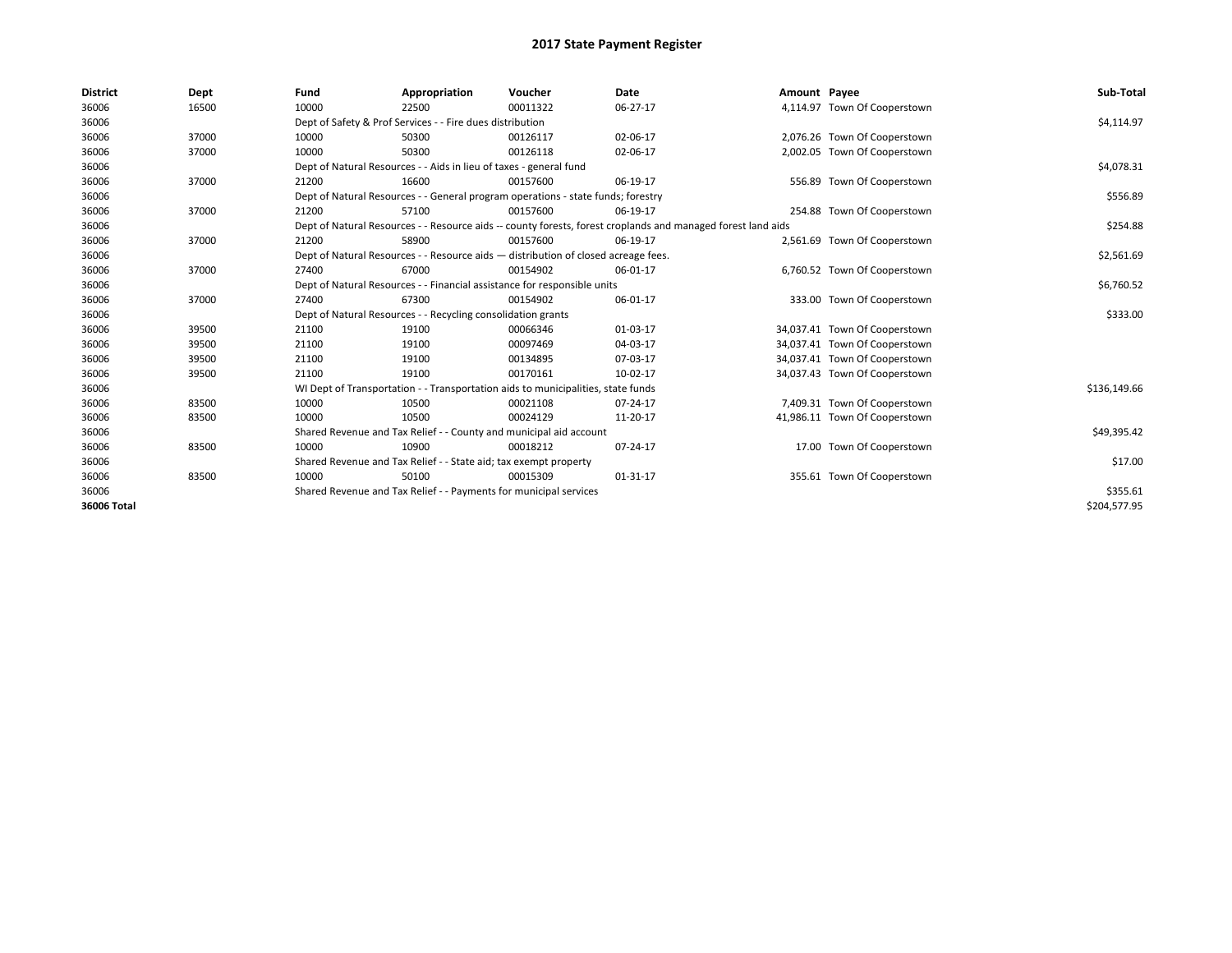| <b>District</b> | Dept  | Fund                                                                                                         | Appropriation                                                                      | Voucher  | Date     | Amount Payee |                         | Sub-Total    |
|-----------------|-------|--------------------------------------------------------------------------------------------------------------|------------------------------------------------------------------------------------|----------|----------|--------------|-------------------------|--------------|
| 36008           | 16500 | 10000                                                                                                        | 22500                                                                              | 00012423 | 06-30-17 |              | 3,162.81 Town Of Eaton  |              |
| 36008           |       |                                                                                                              | Dept of Safety & Prof Services - - Fire dues distribution                          |          |          |              |                         | \$3,162.81   |
| 36008           | 37000 | 10000                                                                                                        | 50300                                                                              | 00126132 | 02-06-17 |              | 732.59 Town Of Eaton    |              |
| 36008           | 37000 | 10000                                                                                                        | 50300                                                                              | 00143481 | 04-21-17 |              | 821.97 Town Of Eaton    |              |
| 36008           |       |                                                                                                              | Dept of Natural Resources - - Aids in lieu of taxes - general fund                 |          |          |              |                         | \$1,554.56   |
| 36008           | 37000 | 21200                                                                                                        | 16600                                                                              | 00157601 | 06-19-17 |              | 866.18 Town Of Eaton    |              |
| 36008           |       |                                                                                                              | Dept of Natural Resources - - General program operations - state funds; forestry   |          |          |              |                         | \$866.18     |
| 36008           | 37000 | 21200                                                                                                        | 57100                                                                              | 00157601 | 06-19-17 |              | 396.44 Town Of Eaton    |              |
| 36008           |       | Dept of Natural Resources - - Resource aids -- county forests, forest croplands and managed forest land aids |                                                                                    | \$396.44 |          |              |                         |              |
| 36008           | 37000 | 21200                                                                                                        | 57900                                                                              | 00143480 | 04-21-17 |              | 556.99 Town Of Eaton    |              |
| 36008           |       |                                                                                                              | Dept of Natural Resources - - Aids in lieu of taxes - sum sufficient               |          |          |              |                         | \$556.99     |
| 36008           | 37000 | 21200                                                                                                        | 58900                                                                              | 00157601 | 06-19-17 |              | 3,984.44 Town Of Eaton  |              |
| 36008           |       |                                                                                                              | Dept of Natural Resources - - Resource aids - distribution of closed acreage fees. |          |          |              |                         | \$3,984.44   |
| 36008           | 37000 | 27400                                                                                                        | 67000                                                                              | 00154370 | 06-01-17 |              | 4,005.46 Town Of Eaton  |              |
| 36008           |       |                                                                                                              | Dept of Natural Resources - - Financial assistance for responsible units           |          |          |              |                         | \$4,005.46   |
| 36008           | 37000 | 27400                                                                                                        | 67300                                                                              | 00154370 | 06-01-17 |              | 213.28 Town Of Eaton    |              |
| 36008           |       |                                                                                                              | Dept of Natural Resources - - Recycling consolidation grants                       |          |          |              |                         | \$213.28     |
| 36008           | 39500 | 21100                                                                                                        | 19100                                                                              | 00066347 | 01-03-17 |              | 25,779.91 Town Of Eaton |              |
| 36008           | 39500 | 21100                                                                                                        | 19100                                                                              | 00097470 | 04-03-17 |              | 25,779.91 Town Of Eaton |              |
| 36008           | 39500 | 21100                                                                                                        | 19100                                                                              | 00134896 | 07-03-17 |              | 25,779.91 Town Of Eaton |              |
| 36008           | 39500 | 21100                                                                                                        | 19100                                                                              | 00170162 | 10-02-17 |              | 25,779.93 Town Of Eaton |              |
| 36008           |       |                                                                                                              | WI Dept of Transportation - - Transportation aids to municipalities, state funds   |          |          |              |                         | \$103,119.66 |
| 36008           | 83500 | 10000                                                                                                        | 10500                                                                              | 00021109 | 07-24-17 |              | 4,042.78 Town Of Eaton  |              |
| 36008           | 83500 | 10000                                                                                                        | 10500                                                                              | 00024130 | 11-20-17 |              | 22,909.10 Town Of Eaton |              |
| 36008           |       |                                                                                                              | Shared Revenue and Tax Relief - - County and municipal aid account                 |          |          |              |                         | \$26,951.88  |
| 36008           | 83500 | 10000                                                                                                        | 10900                                                                              | 00018213 | 07-24-17 |              | 50.00 Town Of Eaton     |              |
| 36008           |       |                                                                                                              | Shared Revenue and Tax Relief - - State aid; tax exempt property                   |          |          |              |                         | \$50.00      |
| 36008 Total     |       |                                                                                                              |                                                                                    |          |          |              |                         | \$144.861.70 |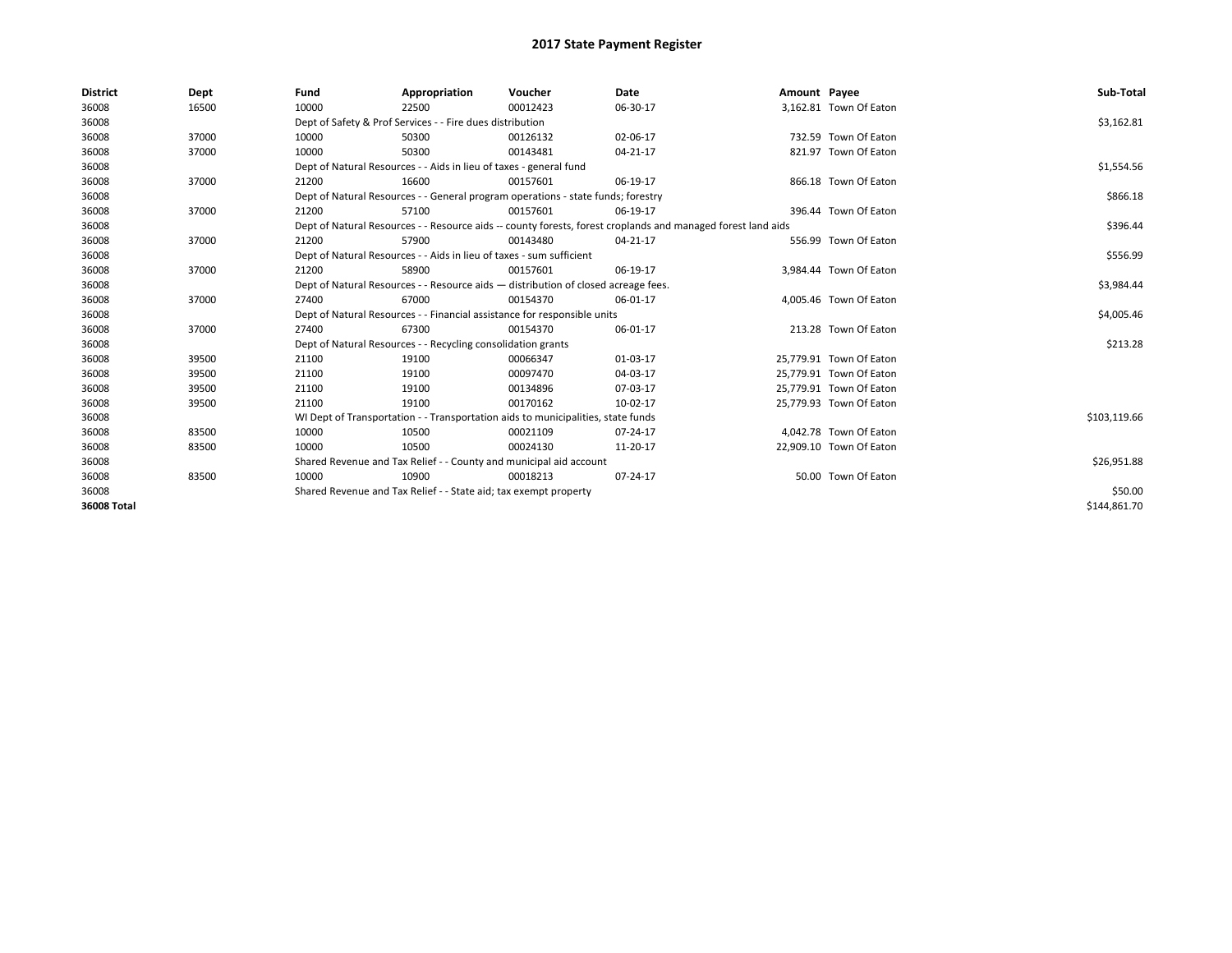| <b>District</b> | Dept  | Fund  | Appropriation                                                                      | Voucher  | Date                                                                                                         | Amount Payee |                             | Sub-Total    |  |  |  |
|-----------------|-------|-------|------------------------------------------------------------------------------------|----------|--------------------------------------------------------------------------------------------------------------|--------------|-----------------------------|--------------|--|--|--|
| 36010           | 16500 | 10000 | 22500                                                                              | 00011323 | 06-27-17                                                                                                     |              | 4,205.74 Town Of Franklin   |              |  |  |  |
| 36010           |       |       | Dept of Safety & Prof Services - - Fire dues distribution                          |          |                                                                                                              |              |                             | \$4,205.74   |  |  |  |
| 36010           | 37000 | 21200 | 16600                                                                              | 00157602 | 06-19-17                                                                                                     |              | 406.49 Town Of Franklin     |              |  |  |  |
| 36010           |       |       | Dept of Natural Resources - - General program operations - state funds; forestry   |          |                                                                                                              |              |                             | \$406.49     |  |  |  |
| 36010           | 37000 | 21200 | 57100                                                                              | 00157602 | 06-19-17                                                                                                     |              | 192.44 Town Of Franklin     |              |  |  |  |
| 36010           |       |       |                                                                                    |          | Dept of Natural Resources - - Resource aids -- county forests, forest croplands and managed forest land aids |              |                             | \$192.44     |  |  |  |
| 36010           | 37000 | 21200 | 58900                                                                              | 00157602 | 06-19-17                                                                                                     |              | 1,869.84 Town Of Franklin   |              |  |  |  |
| 36010           |       |       | Dept of Natural Resources - - Resource aids - distribution of closed acreage fees. |          |                                                                                                              |              |                             | \$1,869.84   |  |  |  |
| 36010           | 39500 | 21100 | 19100                                                                              | 00066348 | 01-03-17                                                                                                     |              | 35.887.09 Town Of Franklin  |              |  |  |  |
| 36010           | 39500 | 21100 | 19100                                                                              | 00097471 | 04-03-17                                                                                                     |              | 35.887.09 Town Of Franklin  |              |  |  |  |
| 36010           | 39500 | 21100 | 19100                                                                              | 00134897 | 07-03-17                                                                                                     |              | 35.887.09 Town Of Franklin  |              |  |  |  |
| 36010           | 39500 | 21100 | 19100                                                                              | 00170163 | 10-02-17                                                                                                     |              | 35,887.11 Town Of Franklin  |              |  |  |  |
| 36010           |       |       | WI Dept of Transportation - - Transportation aids to municipalities, state funds   |          |                                                                                                              |              |                             |              |  |  |  |
| 36010           | 39500 | 21100 | 27800                                                                              | 00107764 | 04-19-17                                                                                                     |              | 26,838.58 Town Of Franklin  |              |  |  |  |
| 36010           |       |       | WI Dept of Transportation - - Local roads improvement program, state funds         |          |                                                                                                              |              |                             | \$26,838.58  |  |  |  |
| 36010           | 50500 | 10000 | 17400                                                                              | 00047890 | 05-05-17                                                                                                     |              | 73.876.00 Town Of Franklin  |              |  |  |  |
| 36010           |       |       |                                                                                    |          | Department of Administration - - High-voltage transmission line annual impact fee distributions              |              |                             | \$73,876.00  |  |  |  |
| 36010           | 50500 | 10000 | 17500                                                                              | 00047890 | 05-05-17                                                                                                     |              | 671,600.00 Town Of Franklin |              |  |  |  |
| 36010           |       |       |                                                                                    |          | Department of Administration - - High-voltage transmission line environmental impact fee distributions       |              |                             | \$671,600.00 |  |  |  |
| 36010           | 83500 | 10000 | 10500                                                                              | 00021110 | 07-24-17                                                                                                     |              | 7.519.53 Town Of Franklin   |              |  |  |  |
| 36010           | 83500 | 10000 | 10500                                                                              | 00024131 | 11-20-17                                                                                                     |              | 42.680.53 Town Of Franklin  |              |  |  |  |
| 36010           |       |       | Shared Revenue and Tax Relief - - County and municipal aid account                 |          |                                                                                                              |              |                             | \$50,200.06  |  |  |  |
| 36010           | 83500 | 10000 | 11000                                                                              | 00021110 | 07-24-17                                                                                                     |              | 211.31 Town Of Franklin     |              |  |  |  |
| 36010           | 83500 | 10000 | 11000                                                                              | 00024131 | 11-20-17                                                                                                     |              | 1,228.33 Town Of Franklin   |              |  |  |  |
| 36010           |       |       | Shared Revenue and Tax Relief - - Public utility distribution account              |          |                                                                                                              |              |                             | \$1,439.64   |  |  |  |
| 36010 Total     |       |       |                                                                                    |          |                                                                                                              |              |                             | \$974,177.17 |  |  |  |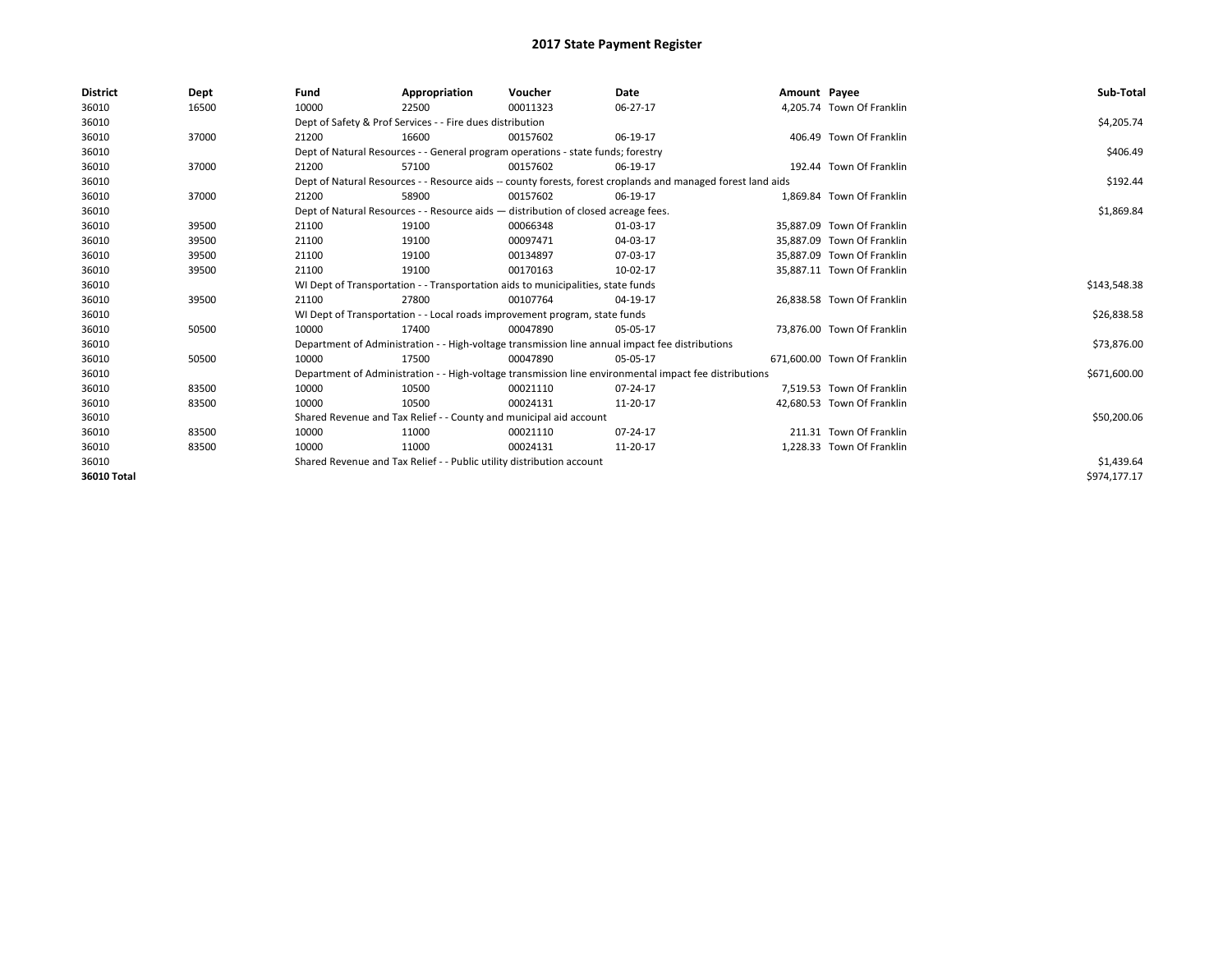| <b>District</b> | Dept  | Fund  | Appropriation                                                                      | Voucher  | Date                                                                                                         | Amount Payee |                          | Sub-Total    |
|-----------------|-------|-------|------------------------------------------------------------------------------------|----------|--------------------------------------------------------------------------------------------------------------|--------------|--------------------------|--------------|
| 36012           | 16500 | 10000 | 22500                                                                              | 00011324 | 06-26-17                                                                                                     |              | 4,389.45 Town Of Gibson  |              |
| 36012           |       |       | Dept of Safety & Prof Services - - Fire dues distribution                          |          |                                                                                                              |              |                          | \$4,389.45   |
| 36012           | 37000 | 10000 | 50300                                                                              | 00125934 | 02-06-17                                                                                                     |              | 1,451.58 Town Of Gibson  |              |
| 36012           |       |       | Dept of Natural Resources - - Aids in lieu of taxes - general fund                 |          |                                                                                                              |              |                          | \$1,451.58   |
| 36012           | 37000 | 21200 | 16600                                                                              | 00157603 | 06-26-17                                                                                                     |              | 815.74 Town Of Gibson    |              |
| 36012           |       |       | Dept of Natural Resources - - General program operations - state funds; forestry   |          |                                                                                                              |              |                          | \$815.74     |
| 36012           | 37000 | 21200 | 57100                                                                              | 00157603 | 06-26-17                                                                                                     |              | 395.64 Town Of Gibson    |              |
| 36012           |       |       |                                                                                    |          | Dept of Natural Resources - - Resource aids -- county forests, forest croplands and managed forest land aids |              |                          | \$395.64     |
| 36012           | 37000 | 21200 | 58900                                                                              | 00157603 | 06-26-17                                                                                                     |              | 3,752.39 Town Of Gibson  |              |
| 36012           |       |       | Dept of Natural Resources - - Resource aids - distribution of closed acreage fees. |          |                                                                                                              |              |                          | \$3,752.39   |
| 36012           | 37000 | 27400 | 67000                                                                              | 00154688 | 06-01-17                                                                                                     |              | 3,268.05 Town Of Gibson  |              |
| 36012           |       |       | Dept of Natural Resources - - Financial assistance for responsible units           |          |                                                                                                              |              |                          | \$3,268.05   |
| 36012           | 37000 | 27400 | 67300                                                                              | 00154688 | 06-01-17                                                                                                     |              | 343.00 Town Of Gibson    |              |
| 36012           |       |       | Dept of Natural Resources - - Recycling consolidation grants                       |          |                                                                                                              |              |                          | \$343.00     |
| 36012           | 39500 | 21100 | 19100                                                                              | 00066349 | 01-03-17                                                                                                     |              | 32,853.84 Town Of Gibson |              |
| 36012           | 39500 | 21100 | 19100                                                                              | 00097472 | 04-03-17                                                                                                     |              | 32,853.84 Town Of Gibson |              |
| 36012           | 39500 | 21100 | 19100                                                                              | 00134898 | 07-03-17                                                                                                     |              | 32.853.84 Town Of Gibson |              |
| 36012           | 39500 | 21100 | 19100                                                                              | 00170164 | 10-02-17                                                                                                     |              | 32,853.84 Town Of Gibson |              |
| 36012           |       |       | WI Dept of Transportation - - Transportation aids to municipalities, state funds   |          |                                                                                                              |              |                          | \$131,415.36 |
| 36012           | 83500 | 10000 | 10500                                                                              | 00021111 | $07 - 24 - 17$                                                                                               |              | 15,165.18 Town Of Gibson |              |
| 36012           | 83500 | 10000 | 10500                                                                              | 00024132 | 11-20-17                                                                                                     |              | 85,936.01 Town Of Gibson |              |
| 36012           |       |       | Shared Revenue and Tax Relief - - County and municipal aid account                 |          |                                                                                                              |              |                          | \$101,101.19 |
| 36012           | 83500 | 10000 | 10900                                                                              | 00018214 | 07-24-17                                                                                                     |              | 27.00 Town Of Gibson     |              |
| 36012           |       |       | Shared Revenue and Tax Relief - - State aid; tax exempt property                   |          |                                                                                                              |              |                          | \$27.00      |
| 36012 Total     |       |       |                                                                                    |          |                                                                                                              |              |                          | \$246,959.40 |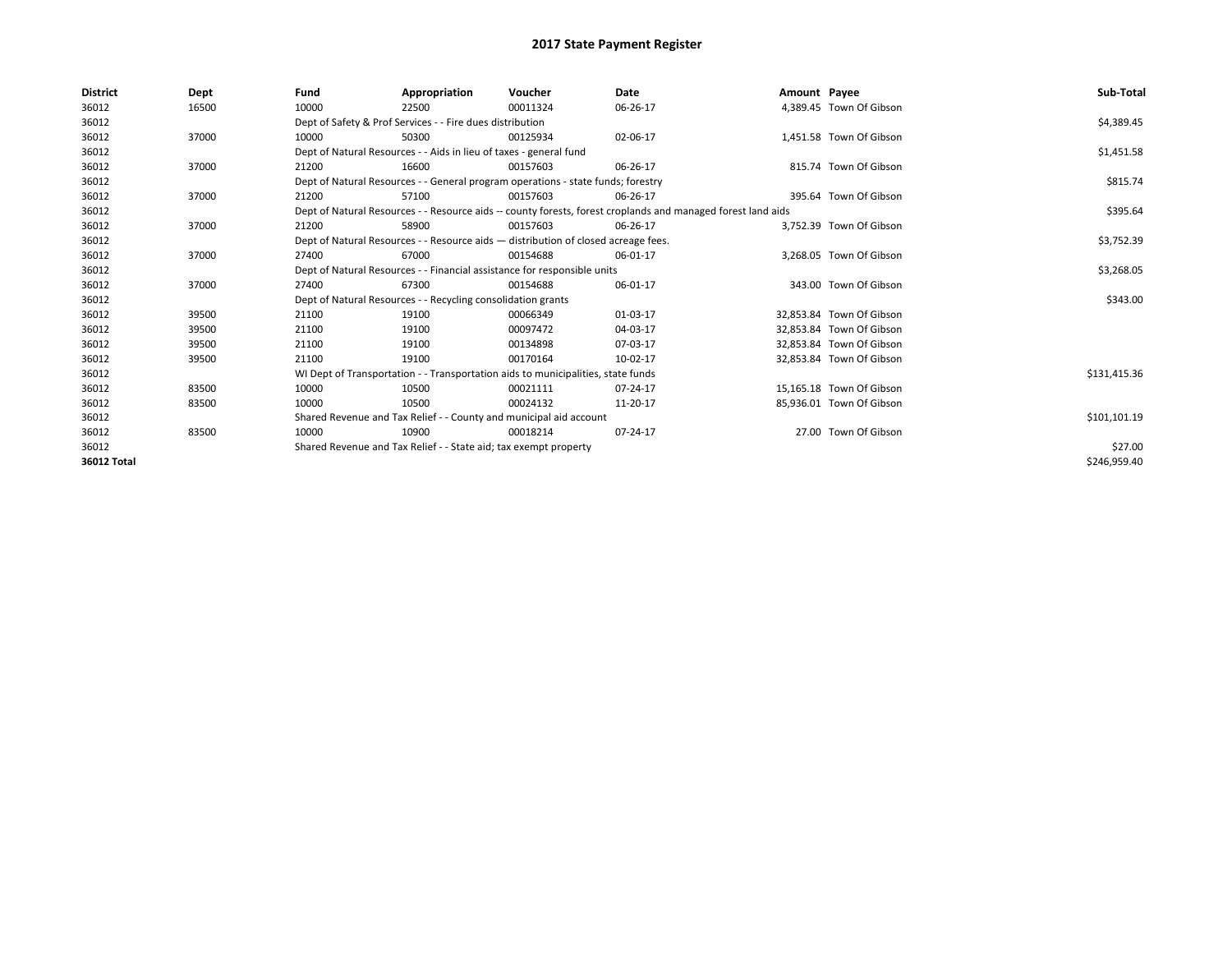| <b>District</b> | Dept  | Fund  | Appropriation                                                                      | Voucher  | Date                                                                                                         | Amount Payee |                           | Sub-Total    |  |  |
|-----------------|-------|-------|------------------------------------------------------------------------------------|----------|--------------------------------------------------------------------------------------------------------------|--------------|---------------------------|--------------|--|--|
| 36014           | 16500 | 10000 | 22500                                                                              | 00011325 | 06-26-17                                                                                                     |              | 7,333.65 Town Of Kossuth  |              |  |  |
| 36014           |       |       | Dept of Safety & Prof Services - - Fire dues distribution                          |          |                                                                                                              |              |                           | \$7,333.65   |  |  |
| 36014           | 37000 | 10000 | 50300                                                                              | 00125784 | 02-06-17                                                                                                     |              | 1.165.67 Town Of Kossuth  |              |  |  |
| 36014           |       |       | Dept of Natural Resources - - Aids in lieu of taxes - general fund                 |          |                                                                                                              |              |                           | \$1,165.67   |  |  |
| 36014           | 37000 | 21200 | 16600                                                                              | 00157604 | 06-19-17                                                                                                     |              | 423.80 Town Of Kossuth    |              |  |  |
| 36014           |       |       | Dept of Natural Resources - - General program operations - state funds; forestry   |          |                                                                                                              |              |                           |              |  |  |
| 36014           | 37000 | 21200 | 57100                                                                              | 00157604 | 06-19-17                                                                                                     |              | 193.97 Town Of Kossuth    |              |  |  |
| 36014           |       |       |                                                                                    |          | Dept of Natural Resources - - Resource aids -- county forests, forest croplands and managed forest land aids |              |                           | \$193.97     |  |  |
| 36014           | 37000 | 21200 | 58900                                                                              | 00157604 | 06-19-17                                                                                                     |              | 1,949.50 Town Of Kossuth  |              |  |  |
| 36014           |       |       | Dept of Natural Resources - - Resource aids - distribution of closed acreage fees. |          |                                                                                                              |              |                           | \$1,949.50   |  |  |
| 36014           | 37000 | 27400 | 67000                                                                              | 00154498 | 06-01-17                                                                                                     |              | 1,538.01 Town Of Kossuth  |              |  |  |
| 36014           |       |       | Dept of Natural Resources - - Financial assistance for responsible units           |          |                                                                                                              |              |                           | \$1,538.01   |  |  |
| 36014           | 37000 | 27400 | 67300                                                                              | 00154498 | 06-01-17                                                                                                     |              | 534.75 Town Of Kossuth    |              |  |  |
| 36014           |       |       | Dept of Natural Resources - - Recycling consolidation grants                       |          |                                                                                                              |              |                           | \$534.75     |  |  |
| 36014           | 39500 | 21100 | 19100                                                                              | 00066350 | 01-03-17                                                                                                     |              | 35,754.97 Town Of Kossuth |              |  |  |
| 36014           | 39500 | 21100 | 19100                                                                              | 00097473 | 04-03-17                                                                                                     |              | 35.754.97 Town Of Kossuth |              |  |  |
| 36014           | 39500 | 21100 | 19100                                                                              | 00134899 | 07-03-17                                                                                                     |              | 35,754.97 Town Of Kossuth |              |  |  |
| 36014           | 39500 | 21100 | 19100                                                                              | 00170165 | 10-02-17                                                                                                     |              | 35,754.99 Town Of Kossuth |              |  |  |
| 36014           |       |       | WI Dept of Transportation - - Transportation aids to municipalities, state funds   |          |                                                                                                              |              |                           | \$143,019.90 |  |  |
| 36014           | 39500 | 21100 | 27800                                                                              | 00159457 | 08-29-17                                                                                                     |              | 26,659.56 Town Of Kossuth |              |  |  |
| 36014           |       |       | WI Dept of Transportation - - Local roads improvement program, state funds         |          |                                                                                                              |              |                           | \$26,659.56  |  |  |
| 36014           | 83500 | 10000 | 10500                                                                              | 00021112 | 07-24-17                                                                                                     |              | 5,733.61 Town Of Kossuth  |              |  |  |
| 36014           | 83500 | 10000 | 10500                                                                              | 00024133 | 11-20-17                                                                                                     |              | 32,490.47 Town Of Kossuth |              |  |  |
| 36014           |       |       | Shared Revenue and Tax Relief - - County and municipal aid account                 |          |                                                                                                              |              |                           | \$38,224.08  |  |  |
| 36014           | 83500 | 10000 | 10900                                                                              | 00018215 | 07-24-17                                                                                                     |              | 96.00 Town Of Kossuth     |              |  |  |
| 36014           |       |       | Shared Revenue and Tax Relief - - State aid; tax exempt property                   |          |                                                                                                              |              |                           | \$96.00      |  |  |
| 36014 Total     |       |       |                                                                                    |          |                                                                                                              |              |                           | \$221,138.89 |  |  |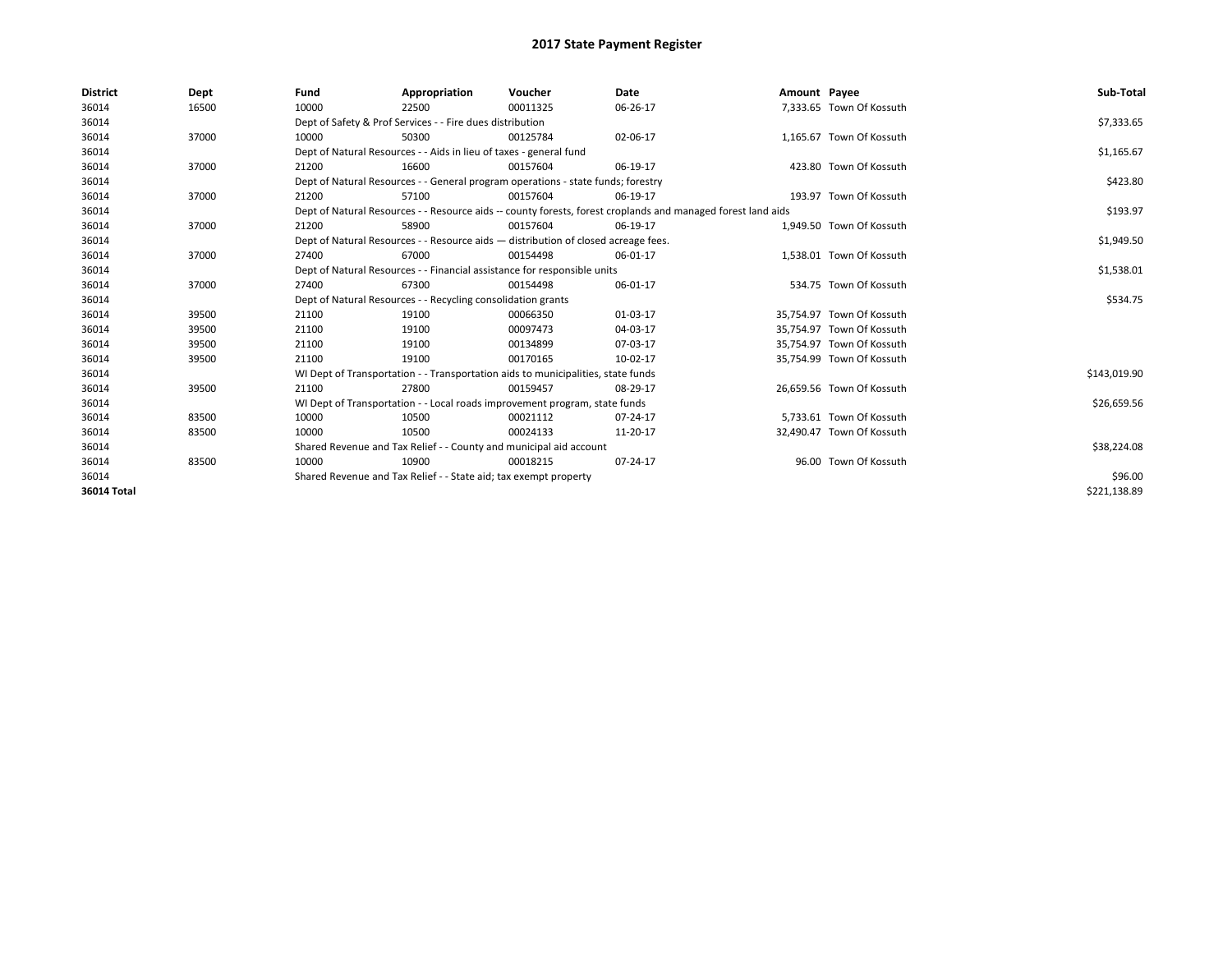| <b>District</b> | Dept  | Fund  | Appropriation                                                                      | Voucher  | Date                                                                                                         | Amount Payee |                           | Sub-Total    |  |  |  |
|-----------------|-------|-------|------------------------------------------------------------------------------------|----------|--------------------------------------------------------------------------------------------------------------|--------------|---------------------------|--------------|--|--|--|
| 36016           | 16500 | 10000 | 22500                                                                              | 00011326 | 06-26-17                                                                                                     |              | 5,571.98 Town Of Liberty  |              |  |  |  |
| 36016           |       |       | Dept of Safety & Prof Services - - Fire dues distribution                          |          |                                                                                                              |              |                           | \$5,571.98   |  |  |  |
| 36016           | 37000 | 21200 | 16600                                                                              | 00157605 | 06-19-17                                                                                                     |              | 863.67 Town Of Liberty    |              |  |  |  |
| 36016           |       |       | Dept of Natural Resources - - General program operations - state funds; forestry   |          |                                                                                                              |              |                           | \$863.67     |  |  |  |
| 36016           | 37000 | 21200 | 57100                                                                              | 00157605 | 06-19-17                                                                                                     |              | 452.49 Town Of Liberty    |              |  |  |  |
| 36016           |       |       |                                                                                    |          | Dept of Natural Resources - - Resource aids -- county forests, forest croplands and managed forest land aids |              |                           | \$452.49     |  |  |  |
| 36016           | 37000 | 21200 | 58900                                                                              | 00157605 | 06-19-17                                                                                                     |              | 3,972.90 Town Of Liberty  |              |  |  |  |
| 36016           |       |       | Dept of Natural Resources - - Resource aids - distribution of closed acreage fees. |          | \$3,972.90                                                                                                   |              |                           |              |  |  |  |
| 36016           | 37000 | 27400 | 67000                                                                              | 00154573 | 06-01-17                                                                                                     |              | 6,253.43 Town Of Liberty  |              |  |  |  |
| 36016           |       |       | Dept of Natural Resources - - Financial assistance for responsible units           |          |                                                                                                              |              |                           |              |  |  |  |
| 36016           | 37000 | 27400 | 67300                                                                              | 00154573 | 06-01-17                                                                                                     |              | 330.18 Town Of Liberty    |              |  |  |  |
| 36016           |       |       | Dept of Natural Resources - - Recycling consolidation grants                       |          |                                                                                                              |              |                           |              |  |  |  |
| 36016           | 39500 | 21100 | 19100                                                                              | 00066351 | 01-03-17                                                                                                     |              | 33,107.07 Town Of Liberty |              |  |  |  |
| 36016           | 39500 | 21100 | 19100                                                                              | 00097474 | 04-03-17                                                                                                     |              | 33,107.07 Town Of Liberty |              |  |  |  |
| 36016           | 39500 | 21100 | 19100                                                                              | 00134900 | 07-03-17                                                                                                     |              | 33,107.07 Town Of Liberty |              |  |  |  |
| 36016           | 39500 | 21100 | 19100                                                                              | 00170166 | 10-02-17                                                                                                     |              | 33,107.07 Town Of Liberty |              |  |  |  |
| 36016           |       |       | WI Dept of Transportation - - Transportation aids to municipalities, state funds   |          |                                                                                                              |              |                           | \$132,428.28 |  |  |  |
| 36016           | 83500 | 10000 | 10500                                                                              | 00021113 | 07-24-17                                                                                                     |              | 4,121.07 Town Of Liberty  |              |  |  |  |
| 36016           | 83500 | 10000 | 10500                                                                              | 00024134 | 11-20-17                                                                                                     |              | 23,352.70 Town Of Liberty |              |  |  |  |
| 36016           |       |       | Shared Revenue and Tax Relief - - County and municipal aid account                 |          |                                                                                                              |              |                           | \$27,473.77  |  |  |  |
| 36016           | 83500 | 10000 | 10900                                                                              | 00018216 | 07-24-17                                                                                                     |              | 25.00 Town Of Liberty     |              |  |  |  |
| 36016           |       |       | Shared Revenue and Tax Relief - - State aid; tax exempt property                   |          |                                                                                                              |              |                           | \$25.00      |  |  |  |
| 36016           | 83500 | 10000 | 11000                                                                              | 00021113 | 07-24-17                                                                                                     |              | 200.48 Town Of Liberty    |              |  |  |  |
| 36016           | 83500 | 10000 | 11000                                                                              | 00024134 | 11-20-17                                                                                                     |              | 1,833.10 Town Of Liberty  |              |  |  |  |
| 36016           |       |       | Shared Revenue and Tax Relief - - Public utility distribution account              |          |                                                                                                              |              |                           |              |  |  |  |
| 36016 Total     |       |       |                                                                                    |          |                                                                                                              |              |                           | \$179,405.28 |  |  |  |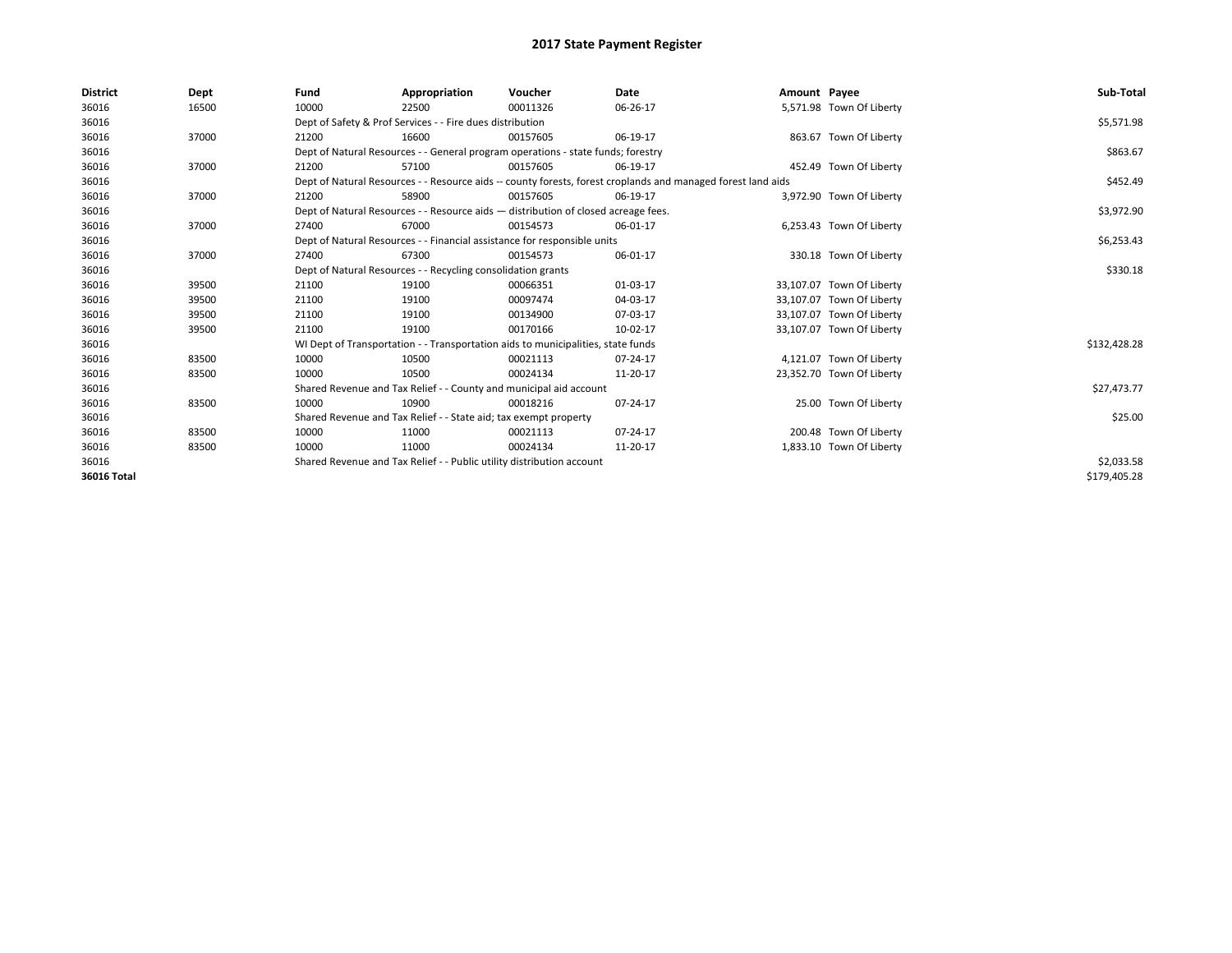| <b>District</b> | Dept  | Fund  | Appropriation                                                                                                | Voucher  | Date     | Amount Payee |                             | Sub-Total   |  |  |  |
|-----------------|-------|-------|--------------------------------------------------------------------------------------------------------------|----------|----------|--------------|-----------------------------|-------------|--|--|--|
| 36018           | 16500 | 10000 | 22500                                                                                                        | 00011327 | 06-26-17 |              | 3,784.60 Town of Manitowoc  |             |  |  |  |
| 36018           |       |       | Dept of Safety & Prof Services - - Fire dues distribution                                                    |          |          |              |                             | \$3,784.60  |  |  |  |
| 36018           | 37000 | 21200 | 16600                                                                                                        | 00157606 | 06-19-17 |              | 62.93 Town of Manitowoc     |             |  |  |  |
| 36018           |       |       | Dept of Natural Resources - - General program operations - state funds; forestry                             |          |          |              |                             | \$62.93     |  |  |  |
| 36018           | 37000 | 21200 | 57100                                                                                                        | 00157606 | 06-19-17 |              | 28.80 Town of Manitowoc     |             |  |  |  |
| 36018           |       |       | Dept of Natural Resources - - Resource aids -- county forests, forest croplands and managed forest land aids |          |          |              |                             |             |  |  |  |
| 36018           | 37000 | 21200 | 58900                                                                                                        | 00157606 | 06-19-17 |              | 289.46 Town of Manitowoc    |             |  |  |  |
| 36018           |       |       | Dept of Natural Resources - - Resource aids - distribution of closed acreage fees.                           |          |          |              |                             |             |  |  |  |
| 36018           | 37000 | 27400 | 67000                                                                                                        | 00154492 | 06-01-17 |              | 2,087.92 Town of Manitowoc  |             |  |  |  |
| 36018           |       |       | Dept of Natural Resources - - Financial assistance for responsible units                                     |          |          |              |                             | \$2,087.92  |  |  |  |
| 36018           | 37000 | 27400 | 67300                                                                                                        | 00154492 | 06-01-17 |              | 281.47 Town of Manitowoc    |             |  |  |  |
| 36018           |       |       | Dept of Natural Resources - - Recycling consolidation grants                                                 |          |          |              |                             |             |  |  |  |
| 36018           | 39500 | 21100 | 19100                                                                                                        | 00066352 | 01-03-17 |              | 6.545.44 Town of Manitowoc  |             |  |  |  |
| 36018           | 39500 | 21100 | 19100                                                                                                        | 00097475 | 04-03-17 |              | 6.545.44 Town of Manitowoc  |             |  |  |  |
| 36018           | 39500 | 21100 | 19100                                                                                                        | 00134901 | 07-03-17 |              | 6,545.44 Town of Manitowoc  |             |  |  |  |
| 36018           | 39500 | 21100 | 19100                                                                                                        | 00170167 | 10-02-17 |              | 6,545.46 Town of Manitowoc  |             |  |  |  |
| 36018           |       |       | WI Dept of Transportation - - Transportation aids to municipalities, state funds                             |          |          |              |                             | \$26,181.78 |  |  |  |
| 36018           | 83500 | 10000 | 10500                                                                                                        | 00021114 | 07-24-17 |              | 2.534.86 Town of Manitowoc  |             |  |  |  |
| 36018           | 83500 | 10000 | 10500                                                                                                        | 00024135 | 11-20-17 |              | 14,364.21 Town of Manitowoc |             |  |  |  |
| 36018           |       |       | Shared Revenue and Tax Relief - - County and municipal aid account                                           |          |          |              |                             | \$16,899.07 |  |  |  |
| 36018           | 83500 | 10000 | 10900                                                                                                        | 00018217 | 07-24-17 |              | 126.00 Town of Manitowoc    |             |  |  |  |
| 36018           |       |       | Shared Revenue and Tax Relief - - State aid; tax exempt property                                             |          |          |              |                             | \$126.00    |  |  |  |
| 36018           | 83500 | 10000 | 11000                                                                                                        | 00021114 | 07-24-17 |              | 175.04 Town of Manitowoc    |             |  |  |  |
| 36018           | 83500 | 10000 | 11000                                                                                                        | 00024135 | 11-20-17 |              | 1.018.96 Town of Manitowoc  |             |  |  |  |
| 36018           |       |       | Shared Revenue and Tax Relief - - Public utility distribution account                                        |          |          |              |                             |             |  |  |  |
| 36018 Total     |       |       |                                                                                                              |          |          |              |                             | \$50,936.03 |  |  |  |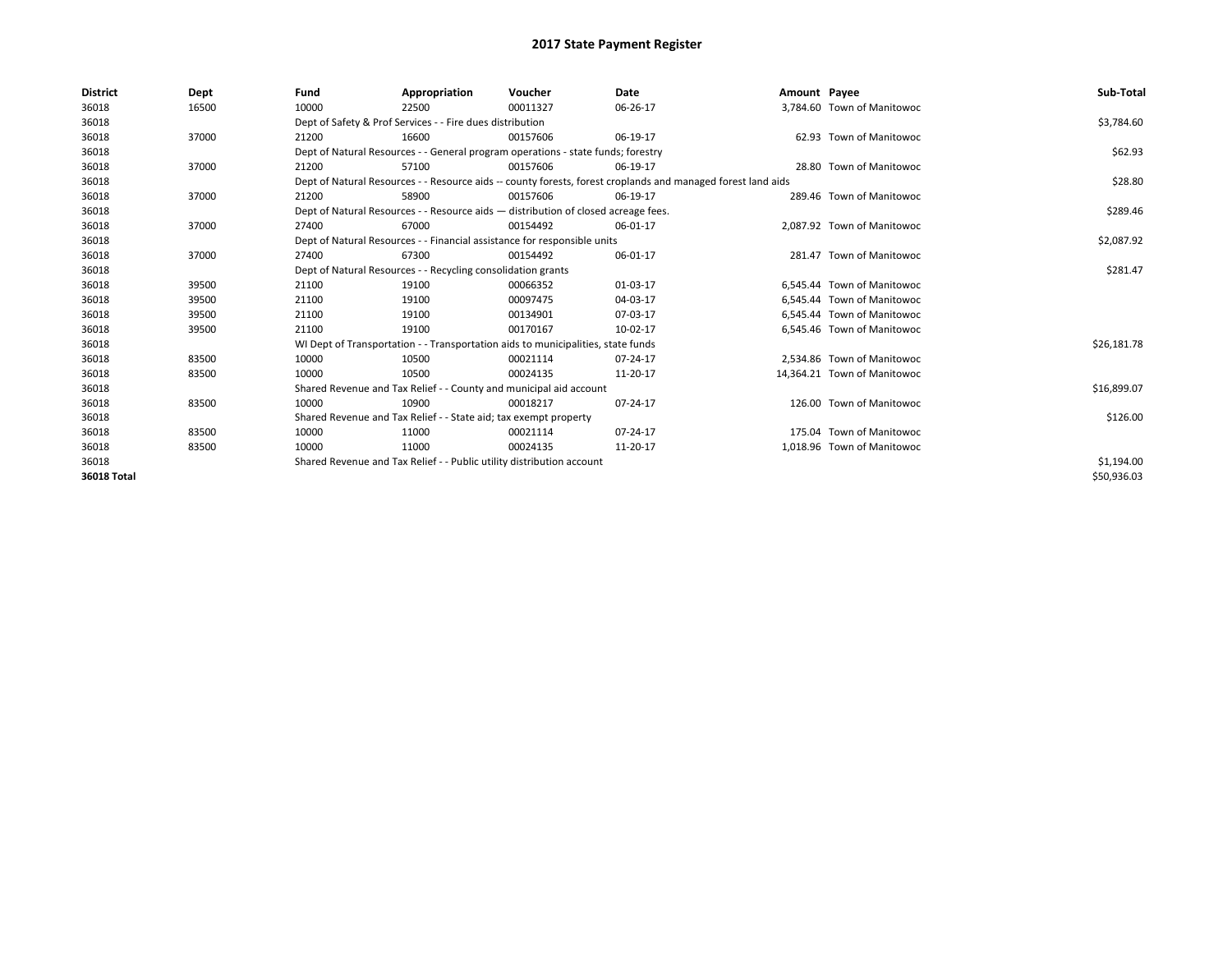| <b>District</b> | Dept  | Fund  | Appropriation                                                                                                | Voucher  | Date     | Amount Payee |                                    | Sub-Total    |  |  |
|-----------------|-------|-------|--------------------------------------------------------------------------------------------------------------|----------|----------|--------------|------------------------------------|--------------|--|--|
| 36020           | 16500 | 10000 | 22500                                                                                                        | 00011328 | 06-26-17 |              | 9,349.23 Town Of Manitowoc Rapids  |              |  |  |
| 36020           |       |       | Dept of Safety & Prof Services - - Fire dues distribution                                                    |          |          |              |                                    | \$9,349.23   |  |  |
| 36020           | 37000 | 10000 | 50300                                                                                                        | 00143601 | 04-21-17 |              | 20.29 Town Of Manitowoc Rapids     |              |  |  |
| 36020           |       |       | Dept of Natural Resources - - Aids in lieu of taxes - general fund                                           |          |          |              |                                    | \$20.29      |  |  |
| 36020           | 37000 | 21200 | 16600                                                                                                        | 00157607 | 06-19-17 |              | 196.70 Town Of Manitowoc Rapids    |              |  |  |
| 36020           |       |       | Dept of Natural Resources - - General program operations - state funds; forestry                             |          |          |              |                                    | \$196.70     |  |  |
| 36020           | 37000 | 21200 | 57100                                                                                                        | 00157607 | 06-19-17 |              | 90.02 Town Of Manitowoc Rapids     |              |  |  |
| 36020           |       |       | Dept of Natural Resources - - Resource aids -- county forests, forest croplands and managed forest land aids |          |          |              |                                    |              |  |  |
| 36020           | 37000 | 21200 | 58900                                                                                                        | 00157607 | 06-19-17 |              | 904.80 Town Of Manitowoc Rapids    |              |  |  |
| 36020           |       |       | Dept of Natural Resources - - Resource aids - distribution of closed acreage fees.                           |          |          |              |                                    | \$904.80     |  |  |
| 36020           | 37000 | 27400 | 67000                                                                                                        | 00154871 | 06-01-17 |              | 8,029.91 Town Of Manitowoc Rapids  |              |  |  |
| 36020           |       |       | Dept of Natural Resources - - Financial assistance for responsible units                                     |          |          |              |                                    | \$8,029.91   |  |  |
| 36020           | 39500 | 21100 | 19100                                                                                                        | 00066353 | 01-03-17 |              | 28,438.83 Town Of Manitowoc Rapids |              |  |  |
| 36020           | 39500 | 21100 | 19100                                                                                                        | 00097476 | 04-03-17 |              | 28,438.83 Town Of Manitowoc Rapids |              |  |  |
| 36020           | 39500 | 21100 | 19100                                                                                                        | 00134902 | 07-03-17 |              | 28,438.83 Town Of Manitowoc Rapids |              |  |  |
| 36020           | 39500 | 21100 | 19100                                                                                                        | 00170168 | 10-02-17 |              | 28,438.83 Town Of Manitowoc Rapids |              |  |  |
| 36020           |       |       | WI Dept of Transportation - - Transportation aids to municipalities, state funds                             |          |          |              |                                    | \$113,755.32 |  |  |
| 36020           | 83500 | 10000 | 10500                                                                                                        | 00021115 | 07-24-17 |              | 6,954.13 Town Of Manitowoc Rapids  |              |  |  |
| 36020           | 83500 | 10000 | 10500                                                                                                        | 00024136 | 11-20-17 |              | 39,410.62 Town Of Manitowoc Rapids |              |  |  |
| 36020           |       |       | Shared Revenue and Tax Relief - - County and municipal aid account                                           |          |          |              |                                    | \$46,364.75  |  |  |
| 36020           | 83500 | 10000 | 10900                                                                                                        | 00018218 | 07-24-17 |              | 273.00 Town Of Manitowoc Rapids    |              |  |  |
| 36020           |       |       | Shared Revenue and Tax Relief - - State aid; tax exempt property                                             |          |          |              |                                    | \$273.00     |  |  |
| 36020           | 83500 | 10000 | 11000                                                                                                        | 00021115 | 07-24-17 |              | 514.64 Town Of Manitowoc Rapids    |              |  |  |
| 36020           | 83500 | 10000 | 11000                                                                                                        | 00024136 | 11-20-17 |              | 2,937.57 Town Of Manitowoc Rapids  |              |  |  |
| 36020           |       |       | Shared Revenue and Tax Relief - - Public utility distribution account                                        |          |          |              |                                    |              |  |  |
| 36020 Total     |       |       |                                                                                                              |          |          |              |                                    | \$182,436.23 |  |  |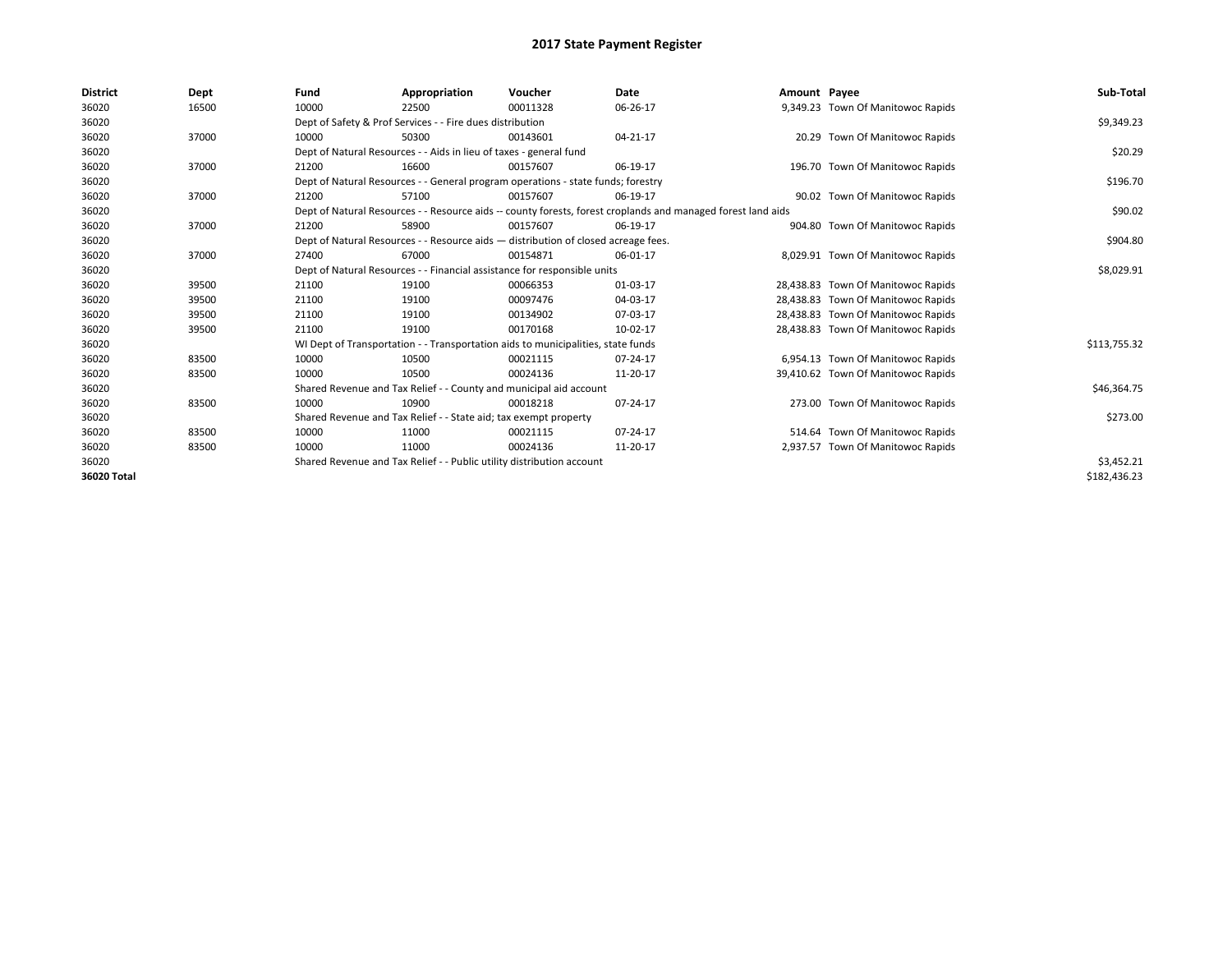| <b>District</b> | Dept  | Fund  | Appropriation                                                                      | Voucher  | Date                                                                                                         | Amount Payee |                               | Sub-Total    |  |  |
|-----------------|-------|-------|------------------------------------------------------------------------------------|----------|--------------------------------------------------------------------------------------------------------------|--------------|-------------------------------|--------------|--|--|
| 36022           | 16500 | 10000 | 22500                                                                              | 00011329 | 06-26-17                                                                                                     |              | 2,617.71 Town Of Maple Grove  |              |  |  |
| 36022           |       |       | Dept of Safety & Prof Services - - Fire dues distribution                          |          |                                                                                                              |              |                               | \$2,617.71   |  |  |
| 36022           | 37000 | 21200 | 16600                                                                              | 00157608 | 06-19-17                                                                                                     |              | 621.47 Town Of Maple Grove    |              |  |  |
| 36022           |       |       | Dept of Natural Resources - - General program operations - state funds; forestry   |          |                                                                                                              |              |                               | \$621.47     |  |  |
| 36022           | 37000 | 21200 | 57100                                                                              | 00157608 | 06-19-17                                                                                                     |              | 299.65 Town Of Maple Grove    |              |  |  |
| 36022           |       |       |                                                                                    |          | Dept of Natural Resources - - Resource aids -- county forests, forest croplands and managed forest land aids |              |                               | \$299.65     |  |  |
| 36022           | 37000 | 21200 | 58900                                                                              | 00157608 | 06-19-17                                                                                                     |              | 2,858.78 Town Of Maple Grove  |              |  |  |
| 36022           |       |       | Dept of Natural Resources - - Resource aids - distribution of closed acreage fees. |          |                                                                                                              |              |                               | \$2,858.78   |  |  |
| 36022           | 37000 | 27400 | 67000                                                                              | 00154254 | 06-01-17                                                                                                     |              | 2,252.34 Town Of Maple Grove  |              |  |  |
| 36022           |       |       | Dept of Natural Resources - - Financial assistance for responsible units           |          |                                                                                                              |              |                               |              |  |  |
| 36022           | 37000 | 27400 | 67300                                                                              | 00154254 | 06-01-17                                                                                                     |              | 213.54 Town Of Maple Grove    |              |  |  |
| 36022           |       |       | Dept of Natural Resources - - Recycling consolidation grants                       |          |                                                                                                              |              |                               | \$213.54     |  |  |
| 36022           | 39500 | 21100 | 19100                                                                              | 00066354 | 01-03-17                                                                                                     |              | 34,692.51 Town Of Maple Grove |              |  |  |
| 36022           | 39500 | 21100 | 19100                                                                              | 00097477 | 04-03-17                                                                                                     |              | 34,692.51 Town Of Maple Grove |              |  |  |
| 36022           | 39500 | 21100 | 19100                                                                              | 00134903 | 07-03-17                                                                                                     |              | 34,692.51 Town Of Maple Grove |              |  |  |
| 36022           | 39500 | 21100 | 19100                                                                              | 00170169 | 10-02-17                                                                                                     |              | 34,692.51 Town Of Maple Grove |              |  |  |
| 36022           |       |       | WI Dept of Transportation - - Transportation aids to municipalities, state funds   |          |                                                                                                              |              |                               | \$138,770.04 |  |  |
| 36022           | 83500 | 10000 | 10500                                                                              | 00021116 | 07-24-17                                                                                                     |              | 9,917.52 Town Of Maple Grove  |              |  |  |
| 36022           | 83500 | 10000 | 10500                                                                              | 00024137 | 11-20-17                                                                                                     |              | 56,199.57 Town Of Maple Grove |              |  |  |
| 36022           |       |       | Shared Revenue and Tax Relief - - County and municipal aid account                 |          |                                                                                                              |              |                               | \$66,117.09  |  |  |
| 36022           | 83500 | 10000 | 10900                                                                              | 00018219 | 07-24-17                                                                                                     |              | 24.00 Town Of Maple Grove     |              |  |  |
| 36022           |       |       | Shared Revenue and Tax Relief - - State aid; tax exempt property                   |          |                                                                                                              |              |                               | \$24.00      |  |  |
| 36022 Total     |       |       |                                                                                    |          |                                                                                                              |              |                               | \$213,774.62 |  |  |
|                 |       |       |                                                                                    |          |                                                                                                              |              |                               |              |  |  |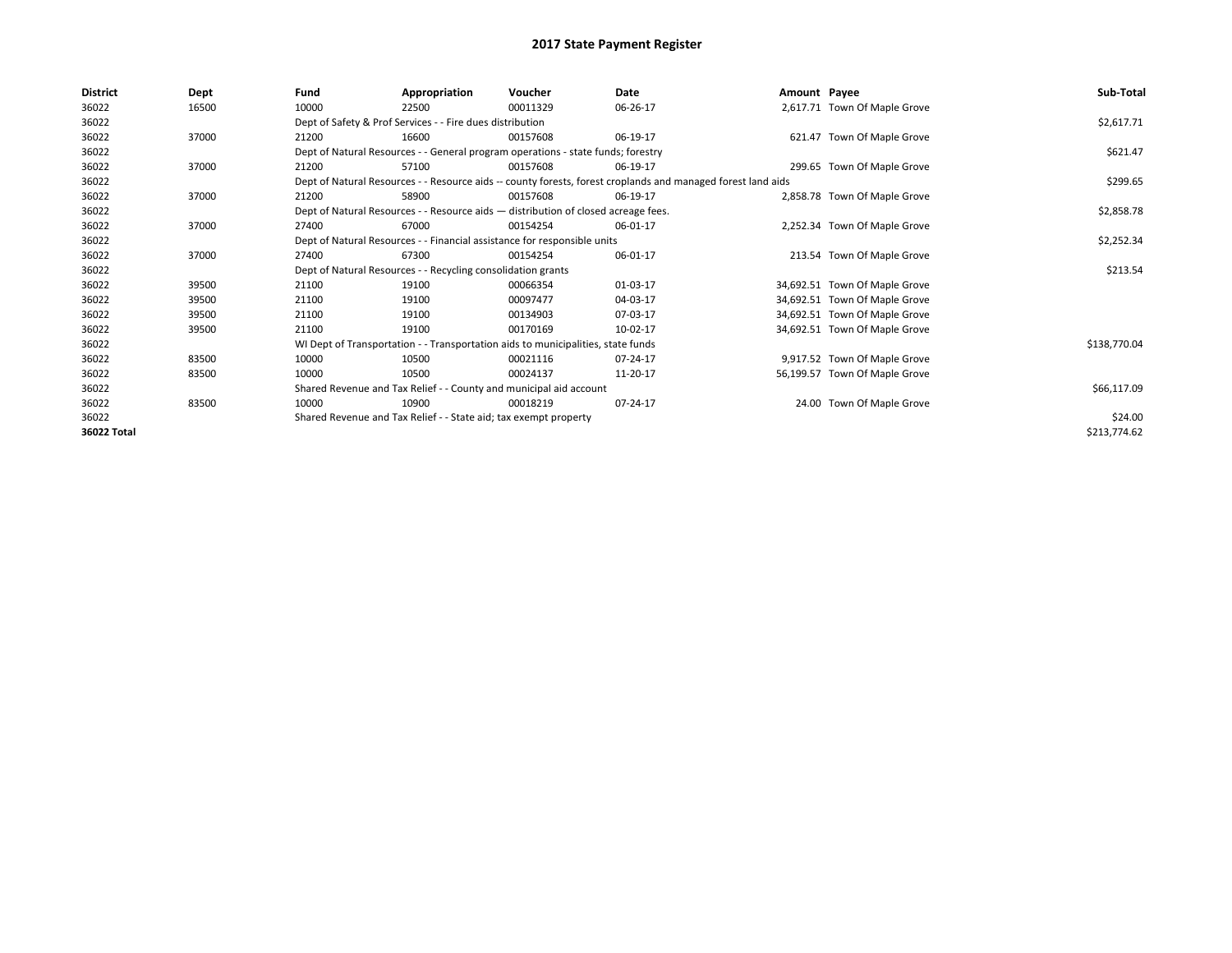| <b>District</b> | Dept  | Fund  | Appropriation                                                                                                | Voucher  | Date           | Amount Payee |                         | Sub-Total    |  |  |  |
|-----------------|-------|-------|--------------------------------------------------------------------------------------------------------------|----------|----------------|--------------|-------------------------|--------------|--|--|--|
| 36024           | 16500 | 10000 | 22500                                                                                                        | 00011330 | 06-26-17       |              | 4,777.45 Town Of Meeme  |              |  |  |  |
| 36024           |       |       | Dept of Safety & Prof Services - - Fire dues distribution                                                    |          |                |              |                         | \$4,777.45   |  |  |  |
| 36024           | 37000 | 21200 | 16600                                                                                                        | 00157609 | 06-19-17       |              | 175.63 Town Of Meeme    |              |  |  |  |
| 36024           |       |       | Dept of Natural Resources - - General program operations - state funds; forestry                             |          |                |              |                         | \$175.63     |  |  |  |
| 36024           | 37000 | 21200 | 57100                                                                                                        | 00157609 | 06-19-17       |              | 90.78 Town Of Meeme     |              |  |  |  |
| 36024           |       |       | Dept of Natural Resources - - Resource aids -- county forests, forest croplands and managed forest land aids |          |                |              |                         |              |  |  |  |
| 36024           | 37000 | 21200 | 58900                                                                                                        | 00157609 | 06-19-17       |              | 807.88 Town Of Meeme    |              |  |  |  |
| 36024           |       |       | Dept of Natural Resources - - Resource aids - distribution of closed acreage fees.                           |          |                |              |                         |              |  |  |  |
| 36024           | 37000 | 27400 | 67000                                                                                                        | 00154279 | 06-01-17       |              | 5,958.66 Town Of Meeme  |              |  |  |  |
| 36024           |       |       | Dept of Natural Resources - - Financial assistance for responsible units                                     |          |                |              |                         |              |  |  |  |
| 36024           | 37000 | 27400 | 67300                                                                                                        | 00154279 | 06-01-17       |              | 373.76 Town Of Meeme    |              |  |  |  |
| 36024           |       |       | Dept of Natural Resources - - Recycling consolidation grants                                                 |          |                |              |                         |              |  |  |  |
| 36024           | 39500 | 21100 | 19100                                                                                                        | 00066355 | 01-03-17       |              | 28,427.82 Town Of Meeme |              |  |  |  |
| 36024           | 39500 | 21100 | 19100                                                                                                        | 00097478 | 04-03-17       |              | 28,427.82 Town Of Meeme |              |  |  |  |
| 36024           | 39500 | 21100 | 19100                                                                                                        | 00134904 | 07-03-17       |              | 28,427.82 Town Of Meeme |              |  |  |  |
| 36024           | 39500 | 21100 | 19100                                                                                                        | 00170170 | 10-02-17       |              | 28,427.82 Town Of Meeme |              |  |  |  |
| 36024           |       |       | WI Dept of Transportation - - Transportation aids to municipalities, state funds                             |          |                |              |                         | \$113,711.28 |  |  |  |
| 36024           | 51000 | 22000 | 18000                                                                                                        | 00000541 | 06-02-17       |              | 200.31 Town Of Meeme    |              |  |  |  |
| 36024           |       |       | Elections Commission - - Fed aid, election admin fund                                                        |          |                |              |                         | \$200.31     |  |  |  |
| 36024           | 83500 | 10000 | 10500                                                                                                        | 00021117 | $07 - 24 - 17$ |              | 5,672.86 Town Of Meeme  |              |  |  |  |
| 36024           | 83500 | 10000 | 10500                                                                                                        | 00024138 | 11-20-17       |              | 32,146.19 Town Of Meeme |              |  |  |  |
| 36024           |       |       | Shared Revenue and Tax Relief - - County and municipal aid account                                           |          |                |              |                         | \$37,819.05  |  |  |  |
| 36024           | 83500 | 10000 | 10900                                                                                                        | 00018220 | 07-24-17       |              | 168.00 Town Of Meeme    |              |  |  |  |
| 36024           |       |       | Shared Revenue and Tax Relief - - State aid; tax exempt property                                             |          |                |              |                         | \$168.00     |  |  |  |
| 36024           | 83500 | 10000 | 11000                                                                                                        | 00021117 | 07-24-17       |              | 77.48 Town Of Meeme     |              |  |  |  |
| 36024           | 83500 | 10000 | 11000                                                                                                        | 00024138 | 11-20-17       |              | 454.78 Town Of Meeme    |              |  |  |  |
| 36024           |       |       | Shared Revenue and Tax Relief - - Public utility distribution account                                        |          |                |              |                         | \$532.26     |  |  |  |
| 36024 Total     |       |       |                                                                                                              |          |                |              |                         | \$164.615.06 |  |  |  |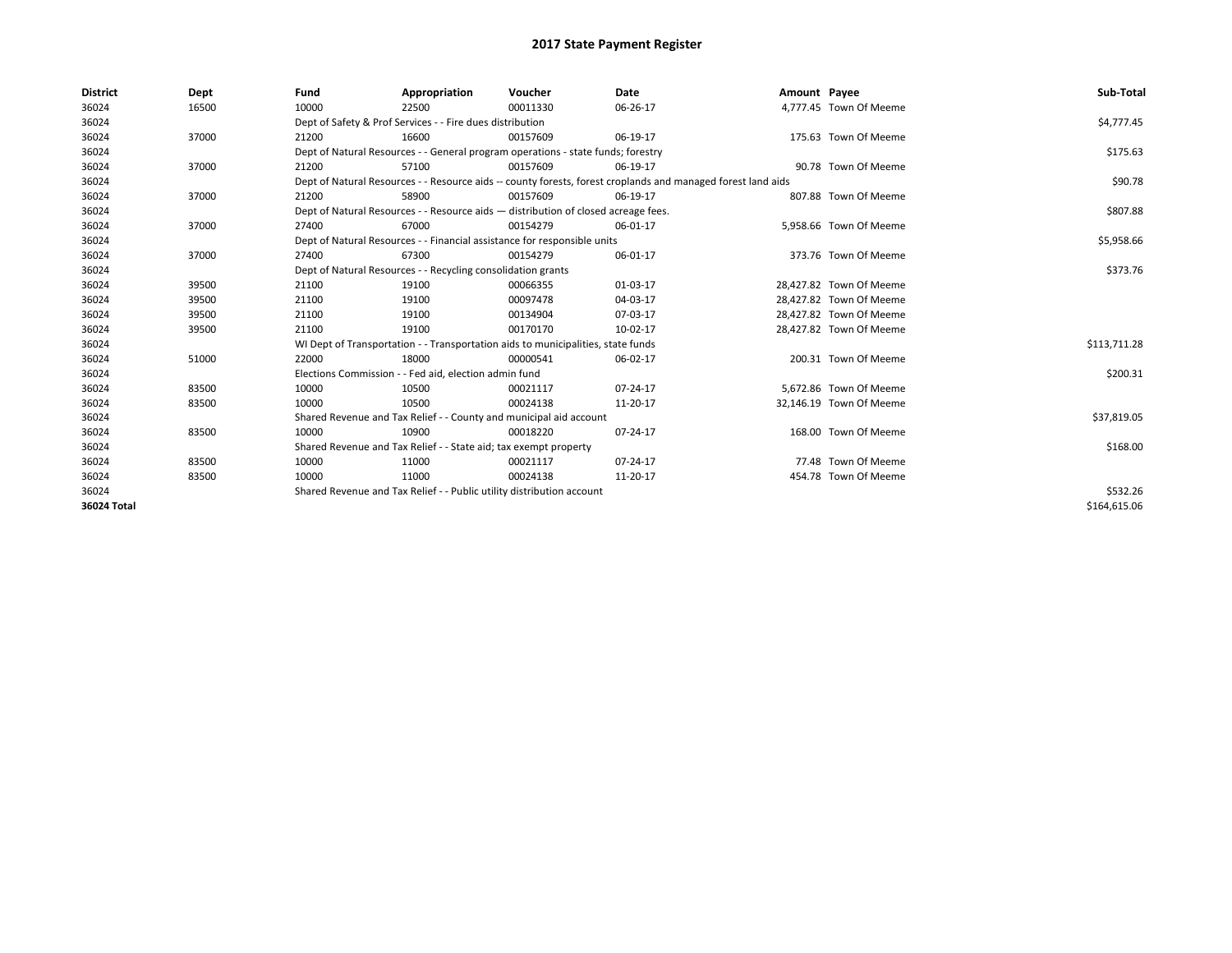| <b>District</b> | Dept  | Fund  | Appropriation                                                                      | Voucher  | Date                                                                                                         | Amount Payee |                            | Sub-Total    |  |  |  |
|-----------------|-------|-------|------------------------------------------------------------------------------------|----------|--------------------------------------------------------------------------------------------------------------|--------------|----------------------------|--------------|--|--|--|
| 36026           | 16500 | 10000 | 22500                                                                              | 00011331 | 06-26-17                                                                                                     |              | 3,979.83 Town Of Mishicot  |              |  |  |  |
| 36026           |       |       | Dept of Safety & Prof Services - - Fire dues distribution                          |          |                                                                                                              |              |                            | \$3,979.83   |  |  |  |
| 36026           | 37000 | 21200 | 16600                                                                              | 00157610 | 06-19-17                                                                                                     |              | 368.24 Town Of Mishicot    |              |  |  |  |
| 36026           |       |       | Dept of Natural Resources - - General program operations - state funds; forestry   |          |                                                                                                              |              |                            | \$368.24     |  |  |  |
| 36026           | 37000 | 21200 | 57100                                                                              | 00157610 | 06-19-17                                                                                                     |              | 171.34 Town Of Mishicot    |              |  |  |  |
| 36026           |       |       |                                                                                    |          | Dept of Natural Resources - - Resource aids -- county forests, forest croplands and managed forest land aids |              |                            | \$171.34     |  |  |  |
| 36026           | 37000 | 21200 | 58900                                                                              | 00157610 | 06-19-17                                                                                                     |              | 1,693.92 Town Of Mishicot  |              |  |  |  |
| 36026           |       |       | Dept of Natural Resources - - Resource aids - distribution of closed acreage fees. |          |                                                                                                              |              |                            | \$1,693.92   |  |  |  |
| 36026           | 37000 | 27400 | 67000                                                                              | 00154602 | 06-01-17                                                                                                     |              | 935.01 Town Of Mishicot    |              |  |  |  |
| 36026           |       |       | Dept of Natural Resources - - Financial assistance for responsible units           |          |                                                                                                              |              |                            |              |  |  |  |
| 36026           | 37000 | 27400 | 67300                                                                              | 00154602 | 06-01-17                                                                                                     |              | 330.95 Town Of Mishicot    |              |  |  |  |
| 36026           |       |       | Dept of Natural Resources - - Recycling consolidation grants                       |          |                                                                                                              |              |                            | \$330.95     |  |  |  |
| 36026           | 39500 | 21100 | 19100                                                                              | 00066356 | 01-03-17                                                                                                     |              | 29,077.41 Town Of Mishicot |              |  |  |  |
| 36026           | 39500 | 21100 | 19100                                                                              | 00097479 | 04-03-17                                                                                                     |              | 29,077.41 Town Of Mishicot |              |  |  |  |
| 36026           | 39500 | 21100 | 19100                                                                              | 00134905 | 07-03-17                                                                                                     |              | 29.077.41 Town Of Mishicot |              |  |  |  |
| 36026           | 39500 | 21100 | 19100                                                                              | 00170171 | 10-02-17                                                                                                     |              | 29.077.41 Town Of Mishicot |              |  |  |  |
| 36026           |       |       | WI Dept of Transportation - - Transportation aids to municipalities, state funds   |          |                                                                                                              |              |                            | \$116,309.64 |  |  |  |
| 36026           | 83500 | 10000 | 10500                                                                              | 00021118 | 07-24-17                                                                                                     |              | 9,777.56 Town Of Mishicot  |              |  |  |  |
| 36026           | 83500 | 10000 | 10500                                                                              | 00024139 | 11-20-17                                                                                                     |              | 55,406.15 Town Of Mishicot |              |  |  |  |
| 36026           |       |       | Shared Revenue and Tax Relief - - County and municipal aid account                 |          |                                                                                                              |              |                            | \$65,183.71  |  |  |  |
| 36026           | 83500 | 10000 | 10900                                                                              | 00018221 | 07-24-17                                                                                                     |              | 266.00 Town Of Mishicot    |              |  |  |  |
| 36026           |       |       | Shared Revenue and Tax Relief - - State aid; tax exempt property                   |          |                                                                                                              |              |                            | \$266.00     |  |  |  |
| 36026 Total     |       |       |                                                                                    |          |                                                                                                              |              |                            | \$189,238.64 |  |  |  |
|                 |       |       |                                                                                    |          |                                                                                                              |              |                            |              |  |  |  |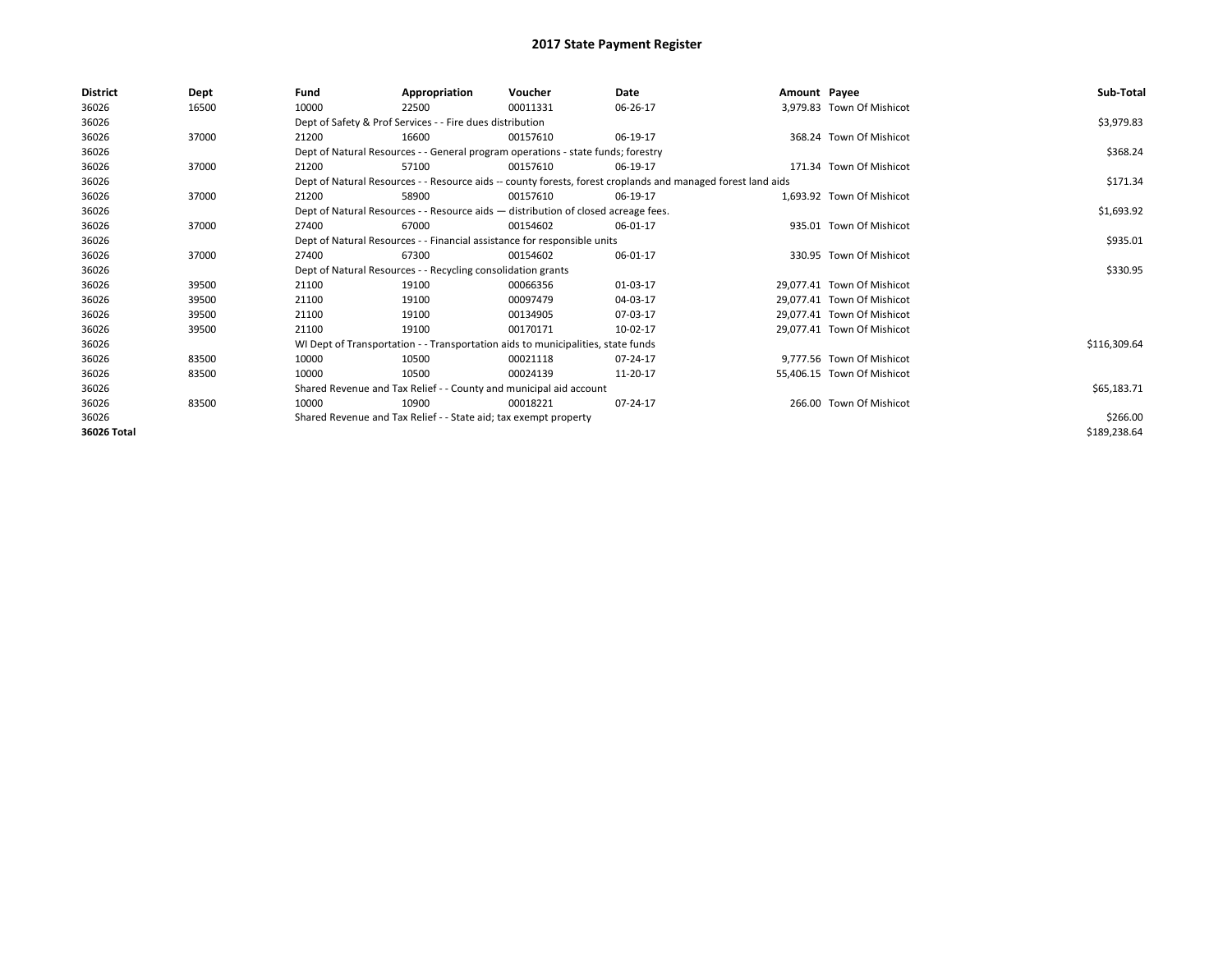| <b>District</b> | Dept  | Fund  | Appropriation                                                                                                | Voucher  | Date        | Amount Payee |                          | Sub-Total    |  |  |  |
|-----------------|-------|-------|--------------------------------------------------------------------------------------------------------------|----------|-------------|--------------|--------------------------|--------------|--|--|--|
| 36028           | 16500 | 10000 | 22500                                                                                                        | 00011332 | 06-26-17    |              | 9,399.60 Town Of Newton  |              |  |  |  |
| 36028           |       |       | Dept of Safety & Prof Services - - Fire dues distribution                                                    |          |             |              |                          | \$9,399.60   |  |  |  |
| 36028           | 37000 | 21200 | 16600                                                                                                        | 00157611 | 06-19-17    |              | 213.66 Town Of Newton    |              |  |  |  |
| 36028           |       |       | Dept of Natural Resources - - General program operations - state funds; forestry                             |          |             |              |                          | \$213.66     |  |  |  |
| 36028           | 37000 | 21200 | 57100                                                                                                        | 00157611 | 06-19-17    |              | 97.79 Town Of Newton     |              |  |  |  |
| 36028           |       |       | Dept of Natural Resources - - Resource aids -- county forests, forest croplands and managed forest land aids |          |             |              |                          | \$97.79      |  |  |  |
| 36028           | 37000 | 21200 | 58900                                                                                                        | 00157611 | 06-19-17    |              | 982.85 Town Of Newton    |              |  |  |  |
| 36028           |       |       | Dept of Natural Resources - - Resource aids - distribution of closed acreage fees.                           |          |             |              |                          |              |  |  |  |
| 36028           | 37000 | 27400 | 67000                                                                                                        | 00154029 | 06-01-17    |              | 12,445.32 Town Of Newton |              |  |  |  |
| 36028           |       |       | Dept of Natural Resources - - Financial assistance for responsible units                                     |          | \$12,445.32 |              |                          |              |  |  |  |
| 36028           | 37000 | 27400 | 67300                                                                                                        | 00154029 | 06-01-17    |              | 587.81 Town Of Newton    |              |  |  |  |
| 36028           |       |       | Dept of Natural Resources - - Recycling consolidation grants                                                 |          |             |              |                          |              |  |  |  |
| 36028           | 39500 | 21100 | 19100                                                                                                        | 00066357 | 01-03-17    |              | 35,000.79 Town Of Newton |              |  |  |  |
| 36028           | 39500 | 21100 | 19100                                                                                                        | 00097480 | 04-03-17    |              | 35,000.79 Town Of Newton |              |  |  |  |
| 36028           | 39500 | 21100 | 19100                                                                                                        | 00134906 | 07-03-17    |              | 35,000.79 Town Of Newton |              |  |  |  |
| 36028           | 39500 | 21100 | 19100                                                                                                        | 00170172 | 10-02-17    |              | 35.000.79 Town Of Newton |              |  |  |  |
| 36028           |       |       | WI Dept of Transportation - - Transportation aids to municipalities, state funds                             |          |             |              |                          | \$140,003.16 |  |  |  |
| 36028           | 83500 | 10000 | 10500                                                                                                        | 00021119 | 07-24-17    |              | 7.081.21 Town Of Newton  |              |  |  |  |
| 36028           | 83500 | 10000 | 10500                                                                                                        | 00024140 | 11-20-17    |              | 40,126.88 Town Of Newton |              |  |  |  |
| 36028           |       |       | Shared Revenue and Tax Relief - - County and municipal aid account                                           |          |             |              |                          | \$47,208.09  |  |  |  |
| 36028           | 83500 | 10000 | 10900                                                                                                        | 00018222 | 07-24-17    |              | 627.00 Town Of Newton    |              |  |  |  |
| 36028           |       |       | Shared Revenue and Tax Relief - - State aid; tax exempt property                                             |          |             |              |                          | \$627.00     |  |  |  |
| 36028           | 83500 | 10000 | 11000                                                                                                        | 00021119 | 07-24-17    |              | 0.22 Town Of Newton      |              |  |  |  |
| 36028           | 83500 | 10000 | 11000                                                                                                        | 00024140 | 11-20-17    |              | 1.21 Town Of Newton      |              |  |  |  |
| 36028           |       |       | Shared Revenue and Tax Relief - - Public utility distribution account                                        |          |             |              |                          |              |  |  |  |
| 36028 Total     |       |       |                                                                                                              |          |             |              |                          | \$211,566.71 |  |  |  |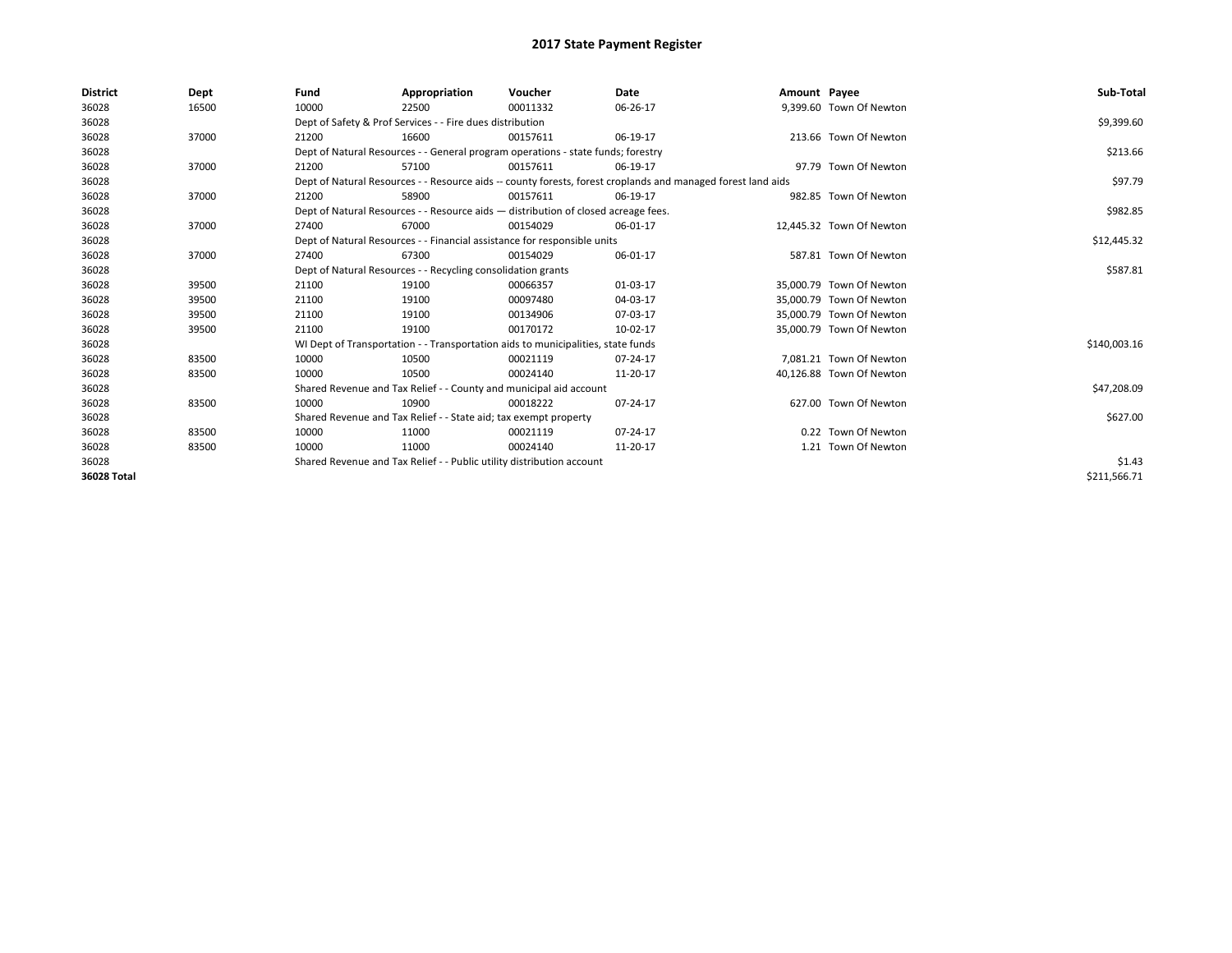| <b>District</b> | Dept  | Fund                                                                               | Appropriation                                                                    | Voucher    | Date                                                                                                         | Amount Payee |                            | Sub-Total    |
|-----------------|-------|------------------------------------------------------------------------------------|----------------------------------------------------------------------------------|------------|--------------------------------------------------------------------------------------------------------------|--------------|----------------------------|--------------|
| 36030           | 16500 | 10000                                                                              | 22500                                                                            | 00011333   | 06-26-17                                                                                                     |              | 3,486.89 Town Of Rockland  |              |
| 36030           |       |                                                                                    | Dept of Safety & Prof Services - - Fire dues distribution                        |            |                                                                                                              |              |                            | \$3,486.89   |
| 36030           | 37000 | 10000                                                                              | 50300                                                                            | 00126607   | 02-07-17                                                                                                     |              | 1,749.20 Town Of Rockland  |              |
| 36030           | 37000 | 10000                                                                              | 50300                                                                            | 00143712   | 04-21-17                                                                                                     |              | 2,435.03 Town Of Rockland  |              |
| 36030           |       |                                                                                    | Dept of Natural Resources - - Aids in lieu of taxes - general fund               |            |                                                                                                              |              |                            | \$4,184.23   |
| 36030           | 37000 | 21200                                                                              | 16600                                                                            | 00157612   | 06-19-17                                                                                                     |              | 92.91 Town Of Rockland     |              |
| 36030           |       |                                                                                    | Dept of Natural Resources - - General program operations - state funds; forestry |            |                                                                                                              |              |                            | \$92.91      |
| 36030           | 37000 | 21200                                                                              | 57100                                                                            | 00157612   | 06-19-17                                                                                                     |              | 45.52 Town Of Rockland     |              |
| 36030           |       |                                                                                    |                                                                                  |            | Dept of Natural Resources - - Resource aids -- county forests, forest croplands and managed forest land aids |              |                            | \$45.52      |
| 36030           | 37000 | 21200                                                                              | 57900                                                                            | 00143711   | 04-21-17                                                                                                     |              | 1,266.70 Town Of Rockland  |              |
| 36030           |       | Dept of Natural Resources - - Aids in lieu of taxes - sum sufficient               |                                                                                  | \$1,266.70 |                                                                                                              |              |                            |              |
| 36030           | 37000 | 21200                                                                              | 58900                                                                            | 00157612   | 06-19-17                                                                                                     |              | 427.37 Town Of Rockland    |              |
| 36030           |       | Dept of Natural Resources - - Resource aids - distribution of closed acreage fees. |                                                                                  | \$427.37   |                                                                                                              |              |                            |              |
| 36030           | 37000 | 27400                                                                              | 67000                                                                            | 00154292   | 06-01-17                                                                                                     |              | 4,041.90 Town Of Rockland  |              |
| 36030           |       | Dept of Natural Resources - - Financial assistance for responsible units           |                                                                                  | \$4,041.90 |                                                                                                              |              |                            |              |
| 36030           | 37000 | 27400                                                                              | 67300                                                                            | 00154292   | 06-01-17                                                                                                     |              | 256.86 Town Of Rockland    |              |
| 36030           |       |                                                                                    | Dept of Natural Resources - - Recycling consolidation grants                     |            |                                                                                                              |              |                            | \$256.86     |
| 36030           | 39500 | 21100                                                                              | 19100                                                                            | 00066358   | 01-03-17                                                                                                     |              | 29,165.49 Town Of Rockland |              |
| 36030           | 39500 | 21100                                                                              | 19100                                                                            | 00097481   | 04-03-17                                                                                                     |              | 29,165.49 Town Of Rockland |              |
| 36030           | 39500 | 21100                                                                              | 19100                                                                            | 00134907   | 07-03-17                                                                                                     |              | 29.165.49 Town Of Rockland |              |
| 36030           | 39500 | 21100                                                                              | 19100                                                                            | 00170173   | 10-02-17                                                                                                     |              | 29,165.49 Town Of Rockland |              |
| 36030           |       |                                                                                    | WI Dept of Transportation - - Transportation aids to municipalities, state funds |            |                                                                                                              |              |                            | \$116,661.96 |
| 36030           | 83500 | 10000                                                                              | 10500                                                                            | 00021120   | 07-24-17                                                                                                     |              | 7,781.97 Town Of Rockland  |              |
| 36030           | 83500 | 10000                                                                              | 10500                                                                            | 00024141   | 11-20-17                                                                                                     |              | 44,097.83 Town Of Rockland |              |
| 36030           |       |                                                                                    | Shared Revenue and Tax Relief - - County and municipal aid account               |            |                                                                                                              |              |                            | \$51,879.80  |
| 36030           | 83500 | 10000                                                                              | 10900                                                                            | 00018223   | 07-24-17                                                                                                     |              | 127.00 Town Of Rockland    |              |
| 36030           |       |                                                                                    | Shared Revenue and Tax Relief - - State aid; tax exempt property                 |            |                                                                                                              |              |                            | \$127.00     |
| 36030           | 83500 | 10000                                                                              | 50100                                                                            | 00015310   | 01-31-17                                                                                                     |              | 237.79 Town Of Rockland    |              |
| 36030           |       |                                                                                    | Shared Revenue and Tax Relief - - Payments for municipal services                |            |                                                                                                              |              |                            | \$237.79     |
| 36030 Total     |       |                                                                                    |                                                                                  |            |                                                                                                              |              |                            | \$182,708.93 |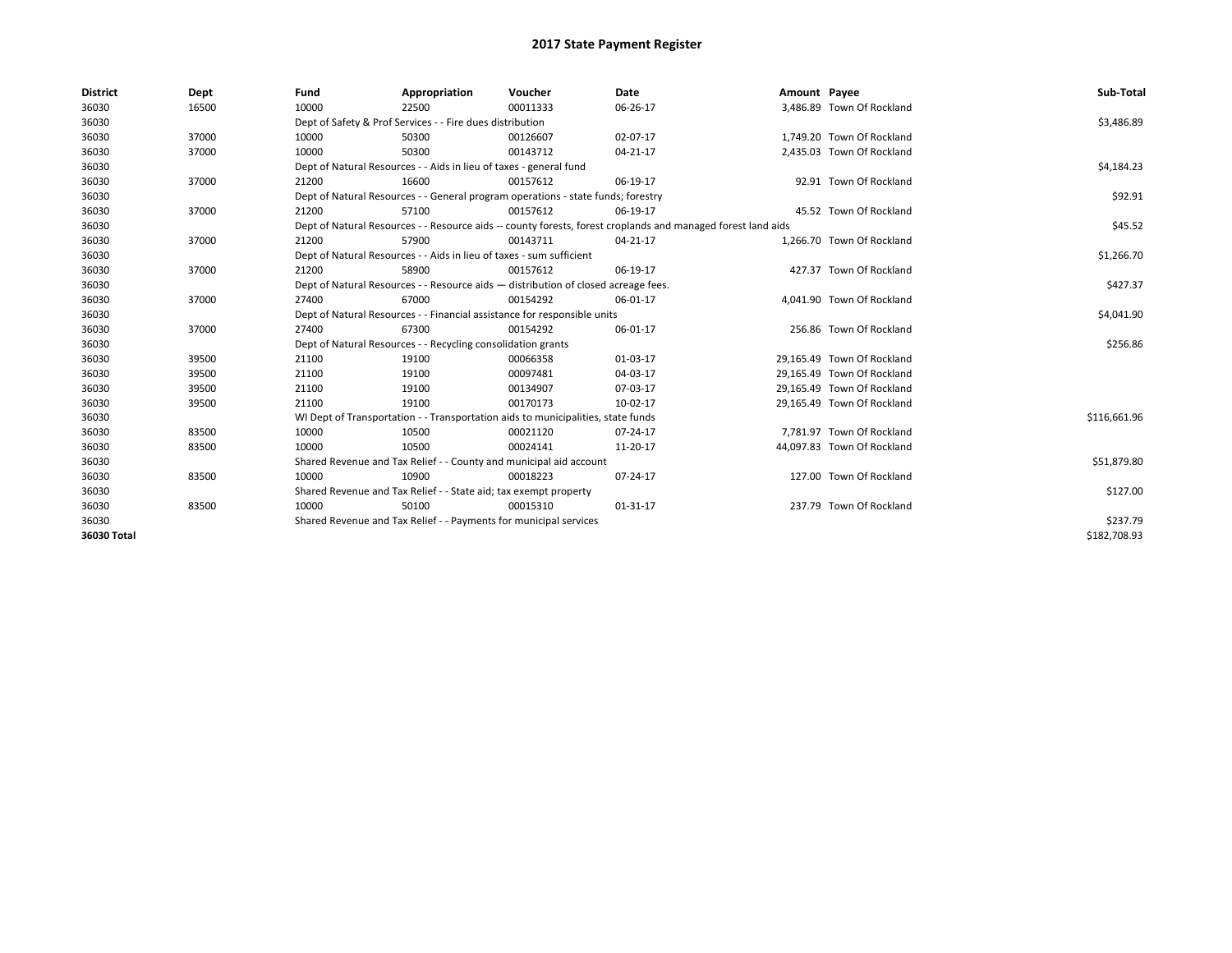| <b>District</b> | Dept  | Fund  | Appropriation                                                                      | Voucher  | Date                                                                                                         | Amount Payee |                             | Sub-Total    |  |  |
|-----------------|-------|-------|------------------------------------------------------------------------------------|----------|--------------------------------------------------------------------------------------------------------------|--------------|-----------------------------|--------------|--|--|
| 36032           | 16500 | 10000 | 22500                                                                              | 00011334 | 06-26-17                                                                                                     |              | 8,698.82 Town Of Schleswig  |              |  |  |
| 36032           |       |       | Dept of Safety & Prof Services - - Fire dues distribution                          |          |                                                                                                              |              |                             | \$8,698.82   |  |  |
| 36032           | 37000 | 10000 | 50300                                                                              | 00143733 | $04 - 21 - 17$                                                                                               |              | 6.80 Town Of Schleswig      |              |  |  |
| 36032           | 37000 | 10000 | 50300                                                                              | 00143734 | $04 - 21 - 17$                                                                                               |              | 150.59 Town Of Schleswig    |              |  |  |
| 36032           |       |       | Dept of Natural Resources - - Aids in lieu of taxes - general fund                 |          |                                                                                                              |              |                             | \$157.39     |  |  |
| 36032           | 37000 | 21200 | 16600                                                                              | 00157613 | 06-19-17                                                                                                     |              | 733.09 Town Of Schleswig    |              |  |  |
| 36032           |       |       | Dept of Natural Resources - - General program operations - state funds; forestry   |          |                                                                                                              |              |                             | \$733.09     |  |  |
| 36032           | 37000 | 21200 | 57100                                                                              | 00157613 | 06-19-17                                                                                                     |              | 346.32 Town Of Schleswig    |              |  |  |
| 36032           |       |       |                                                                                    |          | Dept of Natural Resources - - Resource aids -- county forests, forest croplands and managed forest land aids |              |                             | \$346.32     |  |  |
| 36032           | 37000 | 21200 | 57900                                                                              | 00143731 | $04 - 21 - 17$                                                                                               |              | 0.68 Town Of Schleswig      |              |  |  |
| 36032           | 37000 | 21200 | 57900                                                                              | 00143732 | 04-21-17                                                                                                     |              | 15.06 Town Of Schleswig     |              |  |  |
| 36032           |       |       | Dept of Natural Resources - - Aids in lieu of taxes - sum sufficient               |          |                                                                                                              |              |                             |              |  |  |
| 36032           | 37000 | 21200 | 58900                                                                              | 00157613 | 06-19-17                                                                                                     |              | 3,372.23 Town Of Schleswig  |              |  |  |
| 36032           |       |       | Dept of Natural Resources - - Resource aids - distribution of closed acreage fees. |          |                                                                                                              |              |                             |              |  |  |
| 36032           | 37000 | 27400 | 67000                                                                              | 00154424 | 06-01-17                                                                                                     |              | 4,109.85 Town Of Schleswig  |              |  |  |
| 36032           |       |       | Dept of Natural Resources - - Financial assistance for responsible units           |          |                                                                                                              |              |                             |              |  |  |
| 36032           | 39500 | 21100 | 19100                                                                              | 00066359 | 01-03-17                                                                                                     |              | 30,949.11 Town Of Schleswig |              |  |  |
| 36032           | 39500 | 21100 | 19100                                                                              | 00097482 | 04-03-17                                                                                                     |              | 30,949.11 Town Of Schleswig |              |  |  |
| 36032           | 39500 | 21100 | 19100                                                                              | 00134908 | 07-03-17                                                                                                     |              | 30,949.11 Town Of Schleswig |              |  |  |
| 36032           | 39500 | 21100 | 19100                                                                              | 00170174 | 10-02-17                                                                                                     |              | 30,949.11 Town Of Schleswig |              |  |  |
| 36032           |       |       | WI Dept of Transportation - - Transportation aids to municipalities, state funds   |          |                                                                                                              |              |                             | \$123,796.44 |  |  |
| 36032           | 83500 | 10000 | 10500                                                                              | 00021121 | 07-24-17                                                                                                     |              | 4,252.62 Town Of Schleswig  |              |  |  |
| 36032           | 83500 | 10000 | 10500                                                                              | 00024142 | 11-20-17                                                                                                     |              | 24,098.15 Town Of Schleswig |              |  |  |
| 36032           |       |       | Shared Revenue and Tax Relief - - County and municipal aid account                 |          |                                                                                                              |              |                             | \$28,350.77  |  |  |
| 36032           | 83500 | 10000 | 10900                                                                              | 00018224 | 07-24-17                                                                                                     |              | 51.00 Town Of Schleswig     |              |  |  |
| 36032           |       |       | Shared Revenue and Tax Relief - - State aid; tax exempt property                   |          |                                                                                                              |              |                             | \$51.00      |  |  |
| 36032           | 83500 | 10000 | 11000                                                                              | 00021121 | 07-24-17                                                                                                     |              | 33.24 Town Of Schleswig     |              |  |  |
| 36032           | 83500 | 10000 | 11000                                                                              | 00024142 | 11-20-17                                                                                                     |              | 196.12 Town Of Schleswig    |              |  |  |
| 36032           |       |       | Shared Revenue and Tax Relief - - Public utility distribution account              |          |                                                                                                              |              |                             | \$229.36     |  |  |
| 36032           | 83500 | 52100 | 36300                                                                              | 00015886 | 03-27-17                                                                                                     |              | 1,816.53 Town Of Schleswig  |              |  |  |
| 36032           |       |       | Shared Revenue and Tax Relief - - Lottery and gaming credit                        |          |                                                                                                              |              |                             | \$1,816.53   |  |  |
| 36032 Total     |       |       |                                                                                    |          |                                                                                                              |              |                             | \$171,677.54 |  |  |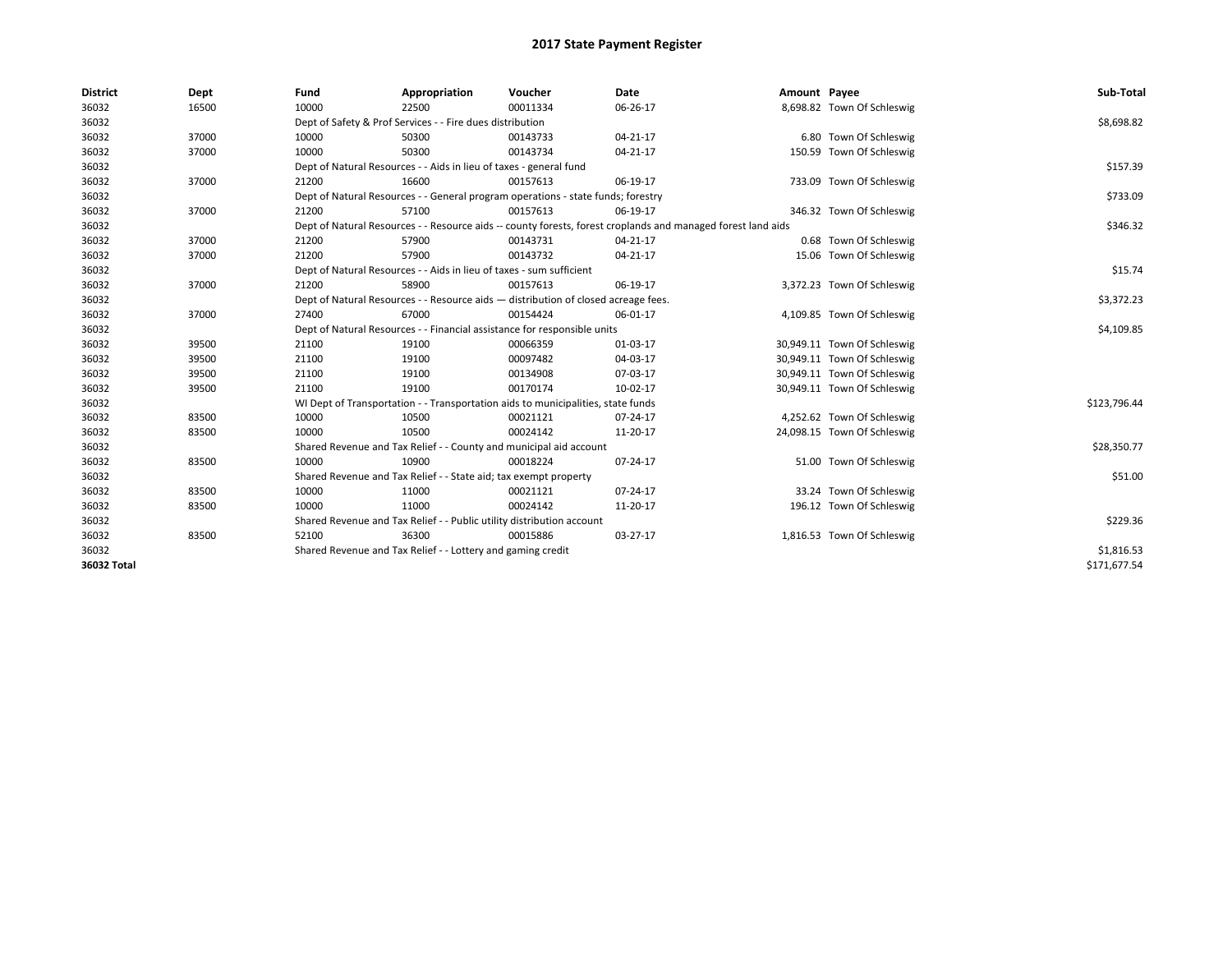| <b>District</b> | Dept  | Fund  | Appropriation                                                         | Voucher                                                                            | Date                                                                                                         | Amount Payee |                               | Sub-Total    |
|-----------------|-------|-------|-----------------------------------------------------------------------|------------------------------------------------------------------------------------|--------------------------------------------------------------------------------------------------------------|--------------|-------------------------------|--------------|
| 36034           | 16500 | 10000 | 22500                                                                 | 00011335                                                                           | 06-26-17                                                                                                     |              | 1.674.12 Town Of Two Creeks   |              |
| 36034           |       |       | Dept of Safety & Prof Services - - Fire dues distribution             |                                                                                    |                                                                                                              |              |                               | \$1,674.12   |
| 36034           | 37000 | 10000 | 50300                                                                 | 00142603                                                                           | 04-21-17                                                                                                     |              | 12.31 Town Of Two Creeks      |              |
| 36034           |       |       | Dept of Natural Resources - - Aids in lieu of taxes - general fund    |                                                                                    |                                                                                                              |              |                               | \$12.31      |
| 36034           | 37000 | 21200 | 16600                                                                 | 00157614                                                                           | 06-19-17                                                                                                     |              | 13.55 Town Of Two Creeks      |              |
| 36034           |       |       |                                                                       | Dept of Natural Resources - - General program operations - state funds; forestry   |                                                                                                              |              |                               | \$13.55      |
| 36034           | 37000 | 21200 | 57100                                                                 | 00157614                                                                           | 06-19-17                                                                                                     |              | 6.20 Town Of Two Creeks       |              |
| 36034           |       |       |                                                                       |                                                                                    | Dept of Natural Resources - - Resource aids -- county forests, forest croplands and managed forest land aids |              |                               | \$6.20       |
| 36034           | 37000 | 21200 | 58900                                                                 | 00157614                                                                           | 06-19-17                                                                                                     |              | 62.31 Town Of Two Creeks      |              |
| 36034           |       |       |                                                                       | Dept of Natural Resources - - Resource aids - distribution of closed acreage fees. |                                                                                                              |              |                               | \$62.31      |
| 36034           | 37000 | 27400 | 67000                                                                 | 00154750                                                                           | 06-01-17                                                                                                     |              | 775.74 Town Of Two Creeks     |              |
| 36034           |       |       |                                                                       | Dept of Natural Resources - - Financial assistance for responsible units           |                                                                                                              |              |                               | \$775.74     |
| 36034           | 39500 | 21100 | 19100                                                                 | 00066360                                                                           | 01-03-17                                                                                                     |              | 13,916.64 Town Of Two Creeks  |              |
| 36034           | 39500 | 21100 | 19100                                                                 | 00097483                                                                           | 04-03-17                                                                                                     |              | 13,916.64 Town Of Two Creeks  |              |
| 36034           | 39500 | 21100 | 19100                                                                 | 00134909                                                                           | 07-03-17                                                                                                     |              | 13,916.64 Town Of Two Creeks  |              |
| 36034           | 39500 | 21100 | 19100                                                                 | 00170175                                                                           | 10-02-17                                                                                                     |              | 13,916.64 Town Of Two Creeks  |              |
| 36034           |       |       |                                                                       | WI Dept of Transportation - - Transportation aids to municipalities, state funds   |                                                                                                              |              |                               | \$55,666.56  |
| 36034           | 83500 | 10000 | 10500                                                                 | 00021122                                                                           | 07-24-17                                                                                                     |              | 434.04 Town Of Two Creeks     |              |
| 36034           | 83500 | 10000 | 10500                                                                 | 00024143                                                                           | 11-20-17                                                                                                     |              | 2,459.54 Town Of Two Creeks   |              |
| 36034           |       |       | Shared Revenue and Tax Relief - - County and municipal aid account    |                                                                                    |                                                                                                              |              |                               | \$2,893.58   |
| 36034           | 83500 | 10000 | 11000                                                                 | 00021122                                                                           | $07 - 24 - 17$                                                                                               |              | 34.530.00 Town Of Two Creeks  |              |
| 36034           | 83500 | 10000 | 11000                                                                 | 00024143                                                                           | 11-20-17                                                                                                     |              | 194,820.00 Town Of Two Creeks |              |
| 36034           |       |       | Shared Revenue and Tax Relief - - Public utility distribution account |                                                                                    |                                                                                                              |              |                               | \$229,350.00 |
| 36034 Total     |       |       |                                                                       |                                                                                    |                                                                                                              |              |                               | \$290,454.37 |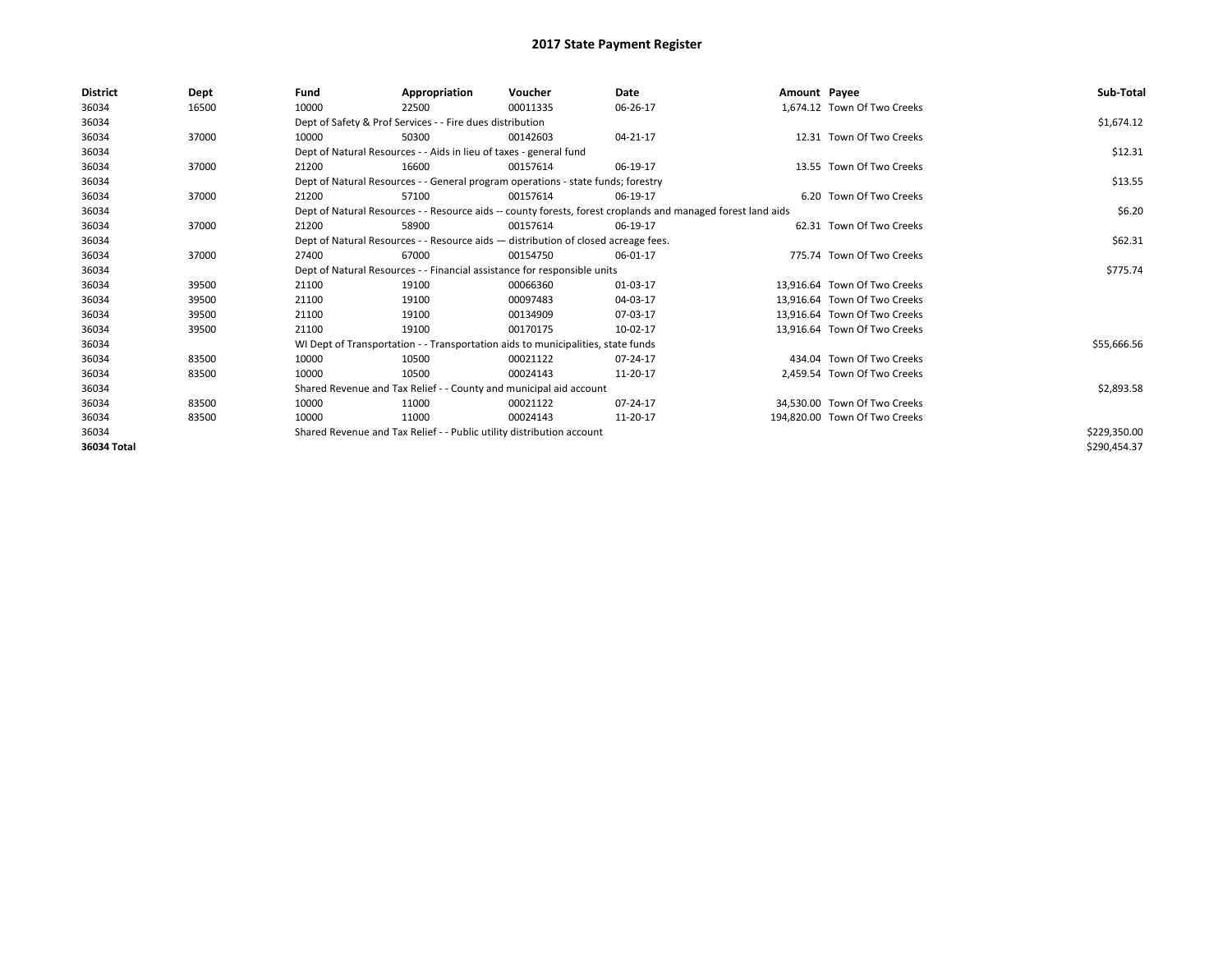| <b>District</b> | Dept  | Fund  | Appropriation                                                                      | Voucher  | Date                                                                                                         | Amount Payee |                              | Sub-Total    |  |  |  |
|-----------------|-------|-------|------------------------------------------------------------------------------------|----------|--------------------------------------------------------------------------------------------------------------|--------------|------------------------------|--------------|--|--|--|
| 36036           | 16500 | 10000 | 22500                                                                              | 00011336 | 06-26-17                                                                                                     |              | 5,776.44 Town Of Two Rivers  |              |  |  |  |
| 36036           |       |       | Dept of Safety & Prof Services - - Fire dues distribution                          |          |                                                                                                              |              |                              | \$5,776.44   |  |  |  |
| 36036           | 37000 | 10000 | 50300                                                                              | 00125767 | 02-06-17                                                                                                     |              | 1,353.13 Town Of Two Rivers  |              |  |  |  |
| 36036           |       |       | Dept of Natural Resources - - Aids in lieu of taxes - general fund                 |          |                                                                                                              |              |                              | \$1,353.13   |  |  |  |
| 36036           | 37000 | 21200 | 16600                                                                              | 00157615 | 06-19-17                                                                                                     |              | 139.30 Town Of Two Rivers    |              |  |  |  |
| 36036           |       |       | Dept of Natural Resources - - General program operations - state funds; forestry   |          |                                                                                                              |              |                              | \$139.30     |  |  |  |
| 36036           | 37000 | 21200 | 57100                                                                              | 00157615 | 06-19-17                                                                                                     |              | 63.75 Town Of Two Rivers     |              |  |  |  |
| 36036           |       |       |                                                                                    |          | Dept of Natural Resources - - Resource aids -- county forests, forest croplands and managed forest land aids |              |                              | \$63.75      |  |  |  |
| 36036           | 37000 | 21200 | 57900                                                                              | 00142526 | 04-21-17                                                                                                     |              | 2,514.05 Town Of Two Rivers  |              |  |  |  |
| 36036           | 37000 | 21200 | 57900                                                                              | 00142527 | 04-21-17                                                                                                     |              | 15.13 Town Of Two Rivers     |              |  |  |  |
| 36036           |       |       | Dept of Natural Resources - - Aids in lieu of taxes - sum sufficient               |          |                                                                                                              |              |                              |              |  |  |  |
| 36036           | 37000 | 21200 | 58300                                                                              | 00136473 | 03-24-17                                                                                                     |              | 518.51 Town Of Two Rivers    |              |  |  |  |
| 36036           |       |       | Dept of Natural Resources - - Recreation and resource aids, federal funds          |          |                                                                                                              |              |                              |              |  |  |  |
| 36036           | 37000 | 21200 | 58900                                                                              | 00157615 | 06-19-17                                                                                                     |              | 640.77 Town Of Two Rivers    |              |  |  |  |
| 36036           |       |       | Dept of Natural Resources - - Resource aids - distribution of closed acreage fees. |          |                                                                                                              |              |                              |              |  |  |  |
| 36036           | 37000 | 27400 | 67000                                                                              | 00154085 | 06-01-17                                                                                                     |              | 7,498.23 Town Of Two Rivers  |              |  |  |  |
| 36036           |       |       | Dept of Natural Resources - - Financial assistance for responsible units           |          |                                                                                                              |              |                              |              |  |  |  |
| 36036           | 37000 | 27400 | 67300                                                                              | 00154085 | 06-01-17                                                                                                     |              | 456.05 Town Of Two Rivers    |              |  |  |  |
| 36036           |       |       | Dept of Natural Resources - - Recycling consolidation grants                       |          |                                                                                                              |              |                              | \$456.05     |  |  |  |
| 36036           | 39500 | 21100 | 19100                                                                              | 00066361 | 01-03-17                                                                                                     |              | 22,950.34 Town Of Two Rivers |              |  |  |  |
| 36036           | 39500 | 21100 | 19100                                                                              | 00097484 | 04-03-17                                                                                                     |              | 22,950.34 Town Of Two Rivers |              |  |  |  |
| 36036           | 39500 | 21100 | 19100                                                                              | 00134910 | 07-03-17                                                                                                     |              | 22,950.34 Town Of Two Rivers |              |  |  |  |
| 36036           | 39500 | 21100 | 19100                                                                              | 00170176 | 10-02-17                                                                                                     |              | 22,950.36 Town Of Two Rivers |              |  |  |  |
| 36036           |       |       | WI Dept of Transportation - - Transportation aids to municipalities, state funds   |          |                                                                                                              |              |                              | \$91,801.38  |  |  |  |
| 36036           | 83500 | 10000 | 10500                                                                              | 00021123 | 07-24-17                                                                                                     |              | 8.096.89 Town Of Two Rivers  |              |  |  |  |
| 36036           | 83500 | 10000 | 10500                                                                              | 00024144 | 11-20-17                                                                                                     |              | 45.882.36 Town Of Two Rivers |              |  |  |  |
| 36036           |       |       | Shared Revenue and Tax Relief - - County and municipal aid account                 |          |                                                                                                              |              |                              | \$53,979.25  |  |  |  |
| 36036           | 83500 | 10000 | 10900                                                                              | 00018225 | 07-24-17                                                                                                     |              | 48.00 Town Of Two Rivers     |              |  |  |  |
| 36036           |       |       | Shared Revenue and Tax Relief - - State aid; tax exempt property                   |          |                                                                                                              |              |                              | \$48.00      |  |  |  |
| 36036           | 83500 | 10000 | 11000                                                                              | 00021123 | 07-24-17                                                                                                     |              | 955.45 Town Of Two Rivers    |              |  |  |  |
| 36036           | 83500 | 10000 | 11000                                                                              | 00024144 | 11-20-17                                                                                                     |              | 4,834.43 Town Of Two Rivers  |              |  |  |  |
| 36036           |       |       | Shared Revenue and Tax Relief - - Public utility distribution account              |          |                                                                                                              |              |                              | \$5,789.88   |  |  |  |
| 36036           | 83500 | 10000 | 50100                                                                              | 00015311 | 01-31-17                                                                                                     |              | 276.15 Town Of Two Rivers    |              |  |  |  |
| 36036           |       |       | Shared Revenue and Tax Relief - - Payments for municipal services                  |          |                                                                                                              |              |                              | \$276.15     |  |  |  |
| 36036 Total     |       |       |                                                                                    |          |                                                                                                              |              |                              | \$170,870.02 |  |  |  |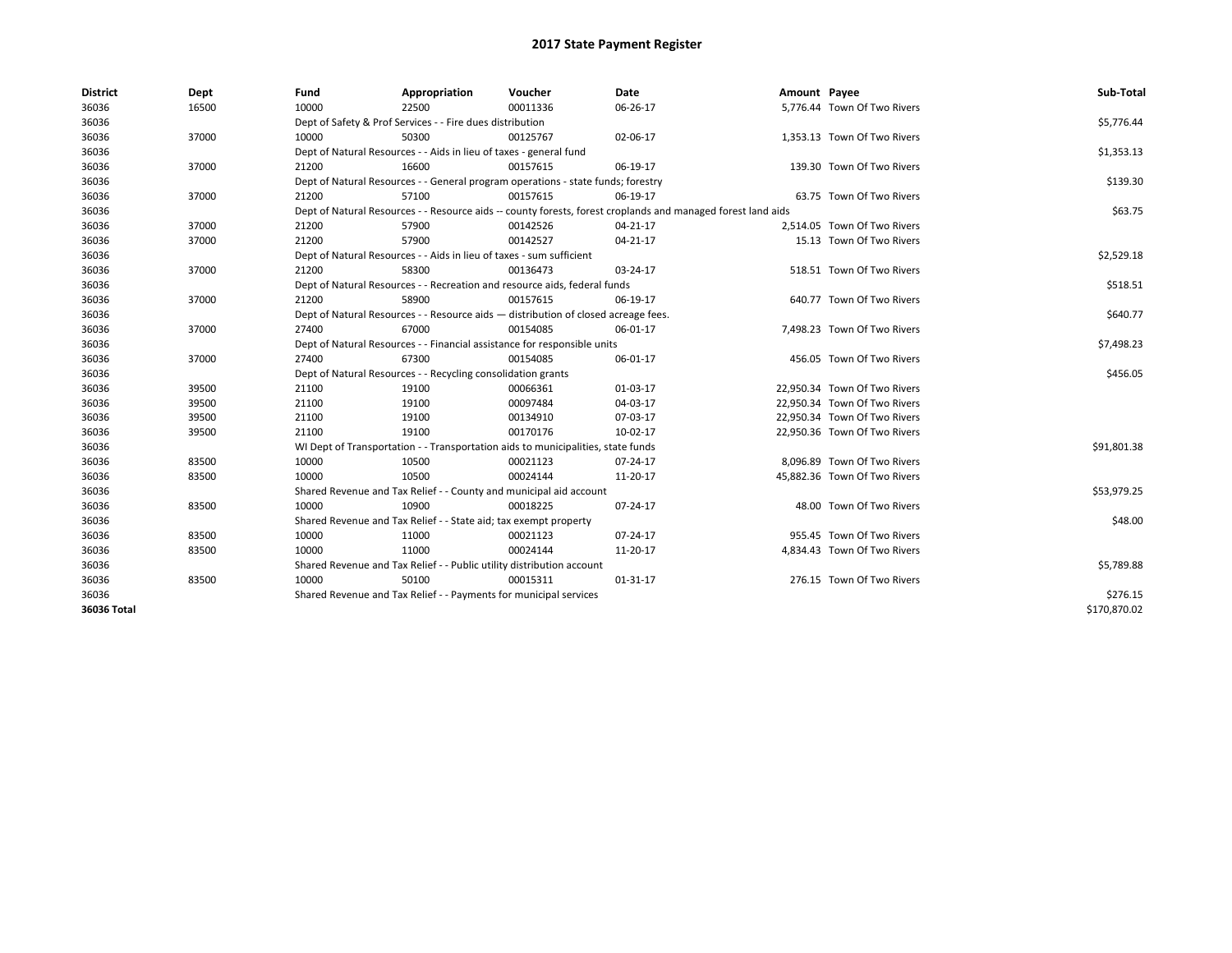| <b>District</b>    | Dept  | Fund  | Appropriation                                                                    | Voucher  | Date     | Amount Payee |                                 | Sub-Total    |  |  |
|--------------------|-------|-------|----------------------------------------------------------------------------------|----------|----------|--------------|---------------------------------|--------------|--|--|
| 36112              | 16500 | 10000 | 22500                                                                            | 00011337 | 06-26-17 |              | 3,765.94 Village of Cleveland   |              |  |  |
| 36112              |       |       | Dept of Safety & Prof Services - - Fire dues distribution                        |          |          |              |                                 | \$3,765.94   |  |  |
| 36112              | 37000 | 10000 | 50300                                                                            | 00125771 | 02-06-17 |              | 10,765.62 Village of Cleveland  |              |  |  |
| 36112              |       |       | Dept of Natural Resources - - Aids in lieu of taxes - general fund               |          |          |              |                                 | \$10,765.62  |  |  |
| 36112              | 37000 | 27400 | 67000                                                                            | 00154944 | 06-01-17 |              | 2,674.28 Village of Cleveland   |              |  |  |
| 36112              |       |       | Dept of Natural Resources - - Financial assistance for responsible units         |          |          |              |                                 | \$2,674.28   |  |  |
| 36112              | 37000 | 27400 | 67300                                                                            | 00154944 | 06-01-17 |              | 388.37 Village of Cleveland     |              |  |  |
| 36112              |       |       | Dept of Natural Resources - - Recycling consolidation grants                     |          |          |              |                                 |              |  |  |
| 36112              | 39500 | 21100 | 19100                                                                            | 00066362 | 01-03-17 |              | 20,064.72 Village of Cleveland  |              |  |  |
| 36112              | 39500 | 21100 | 19100                                                                            | 00097485 | 04-03-17 |              | 20,064.72 Village of Cleveland  |              |  |  |
| 36112              | 39500 | 21100 | 19100                                                                            | 00134911 | 07-03-17 |              | 20,064.72 Village of Cleveland  |              |  |  |
| 36112              | 39500 | 21100 | 19100                                                                            | 00170177 | 10-02-17 |              | 20,064.74 Village of Cleveland  |              |  |  |
| 36112              |       |       | WI Dept of Transportation - - Transportation aids to municipalities, state funds |          |          |              |                                 |              |  |  |
| 36112              | 45500 | 10000 | 23100                                                                            | 00039601 | 12-22-17 |              | 480.00 Village of Cleveland     |              |  |  |
| 36112              |       |       | Department of Justice - - Law enforcement training fund, local assistance        |          |          |              |                                 | \$480.00     |  |  |
| 36112              | 83500 | 10000 | 10500                                                                            | 00021124 | 07-24-17 |              | 33,861.11 Village of Cleveland  |              |  |  |
| 36112              | 83500 | 10000 | 10500                                                                            | 00024145 | 11-20-17 |              | 191,879.65 Village of Cleveland |              |  |  |
| 36112              |       |       | Shared Revenue and Tax Relief - - County and municipal aid account               |          |          |              |                                 | \$225,740.76 |  |  |
| 36112              | 83500 | 10000 | 10900                                                                            | 00018226 | 07-24-17 |              | 1,216.00 Village of Cleveland   |              |  |  |
| 36112              | 83500 | 10000 | 10900                                                                            | 00019835 | 07-24-17 |              | 78.00 Village of Cleveland      |              |  |  |
| 36112              |       |       | Shared Revenue and Tax Relief - - State aid; tax exempt property                 |          |          |              |                                 | \$1,294.00   |  |  |
| 36112              | 83500 | 10000 | 11000                                                                            | 00021124 | 07-24-17 |              | 72.55 Village of Cleveland      |              |  |  |
| 36112              | 83500 | 10000 | 11000                                                                            | 00024145 | 11-20-17 |              | 424.53 Village of Cleveland     |              |  |  |
| 36112              |       |       | Shared Revenue and Tax Relief - - Public utility distribution account            |          |          |              |                                 | \$497.08     |  |  |
| 36112              | 83500 | 52100 | 36300                                                                            | 00015887 | 03-27-17 |              | 6,950.00 Village of Cleveland   |              |  |  |
| 36112              |       |       | Shared Revenue and Tax Relief - - Lottery and gaming credit                      |          |          |              |                                 |              |  |  |
| <b>36112 Total</b> |       |       |                                                                                  |          |          |              |                                 | \$332,814.95 |  |  |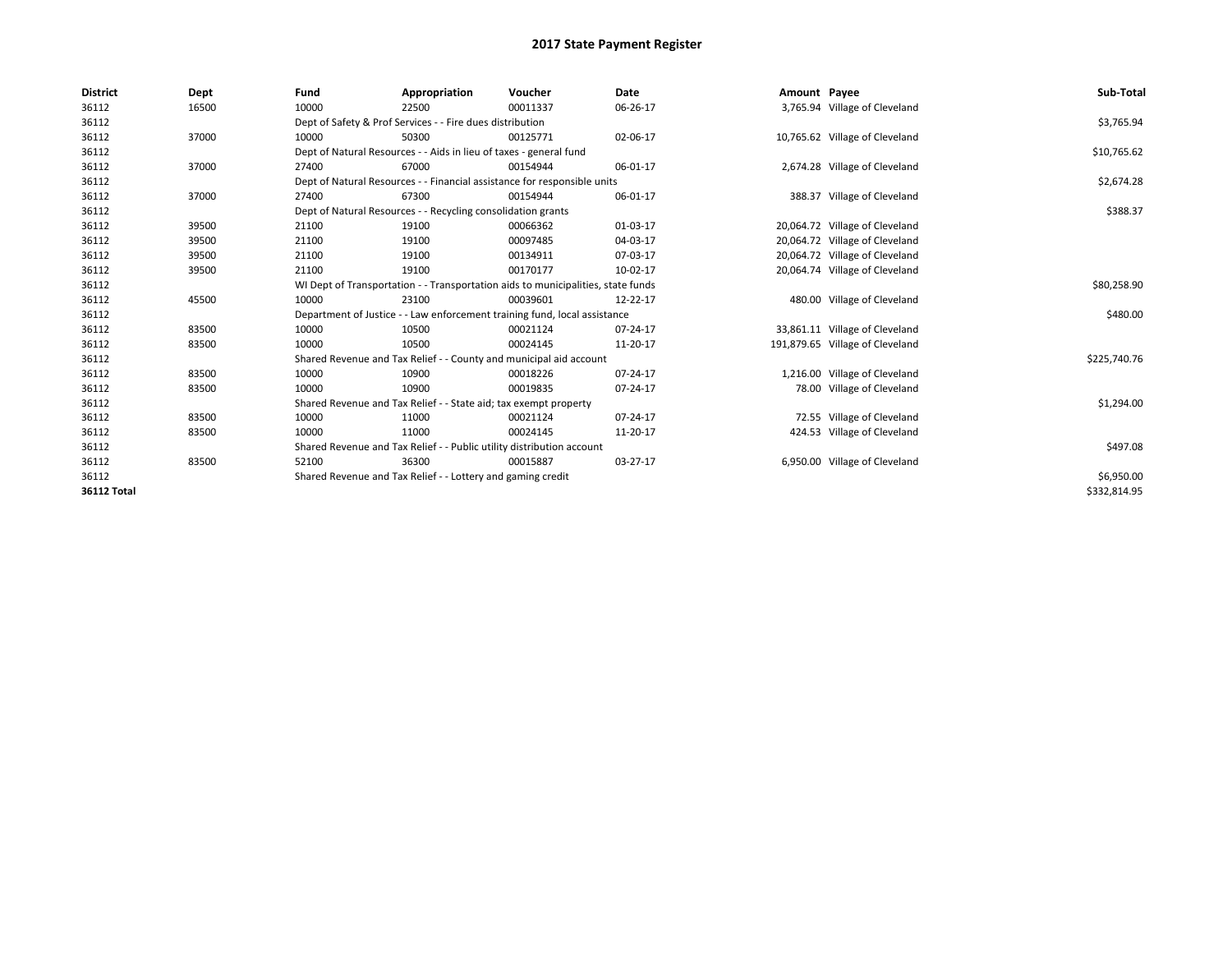| <b>District</b>    | Dept  | Fund                                                                     | Appropriation                                                                    | Voucher  | Date     | Amount Payee |                                    | Sub-Total   |
|--------------------|-------|--------------------------------------------------------------------------|----------------------------------------------------------------------------------|----------|----------|--------------|------------------------------------|-------------|
| 36126              | 16500 | 10000                                                                    | 22500                                                                            | 00011338 | 06-26-17 |              | 1,922.79 Village Of Francis Creek  |             |
| 36126              |       |                                                                          | Dept of Safety & Prof Services - - Fire dues distribution                        |          |          |              |                                    | \$1,922.79  |
| 36126              | 37000 | 10000                                                                    | 50300                                                                            | 00125753 | 02-06-17 |              | 633.66 Village Of Francis Creek    |             |
| 36126              |       | Dept of Natural Resources - - Aids in lieu of taxes - general fund       |                                                                                  | \$633.66 |          |              |                                    |             |
| 36126              | 37000 | 27400                                                                    | 67000                                                                            | 00154969 | 06-01-17 |              | 701.11 Village Of Francis Creek    |             |
| 36126              |       | Dept of Natural Resources - - Financial assistance for responsible units |                                                                                  | \$701.11 |          |              |                                    |             |
| 36126              | 37000 | 27400                                                                    | 67300                                                                            | 00154969 | 06-01-17 |              | 169.96 Village Of Francis Creek    |             |
| 36126              |       |                                                                          | Dept of Natural Resources - - Recycling consolidation grants                     |          |          |              |                                    | \$169.96    |
| 36126              | 39500 | 21100                                                                    | 19100                                                                            | 00066363 | 01-03-17 |              | 4,048.91 Village Of Francis Creek  |             |
| 36126              | 39500 | 21100                                                                    | 19100                                                                            | 00097486 | 04-03-17 |              | 4,048.91 Village Of Francis Creek  |             |
| 36126              | 39500 | 21100                                                                    | 19100                                                                            | 00134912 | 07-03-17 |              | 4,048.91 Village Of Francis Creek  |             |
| 36126              | 39500 | 21100                                                                    | 19100                                                                            | 00170178 | 10-02-17 |              | 4,048.93 Village Of Francis Creek  |             |
| 36126              |       |                                                                          | WI Dept of Transportation - - Transportation aids to municipalities, state funds |          |          |              |                                    | \$16,195.66 |
| 36126              | 83500 | 10000                                                                    | 10500                                                                            | 00021125 | 07-24-17 |              | 10,521.63 Village Of Francis Creek |             |
| 36126              | 83500 | 10000                                                                    | 10500                                                                            | 00024146 | 11-20-17 |              | 59,622.56 Village Of Francis Creek |             |
| 36126              |       |                                                                          | Shared Revenue and Tax Relief - - County and municipal aid account               |          |          |              |                                    | \$70,144.19 |
| 36126              | 83500 | 10000                                                                    | 10900                                                                            | 00018227 | 07-24-17 |              | 44.00 Village Of Francis Creek     |             |
| 36126              | 83500 | 10000                                                                    | 10900                                                                            | 00019836 | 07-24-17 |              | 443.00 Village Of Francis Creek    |             |
| 36126              |       |                                                                          | Shared Revenue and Tax Relief - - State aid; tax exempt property                 |          |          |              |                                    | \$487.00    |
| <b>36126 Total</b> |       |                                                                          |                                                                                  |          |          |              |                                    | \$90,254.37 |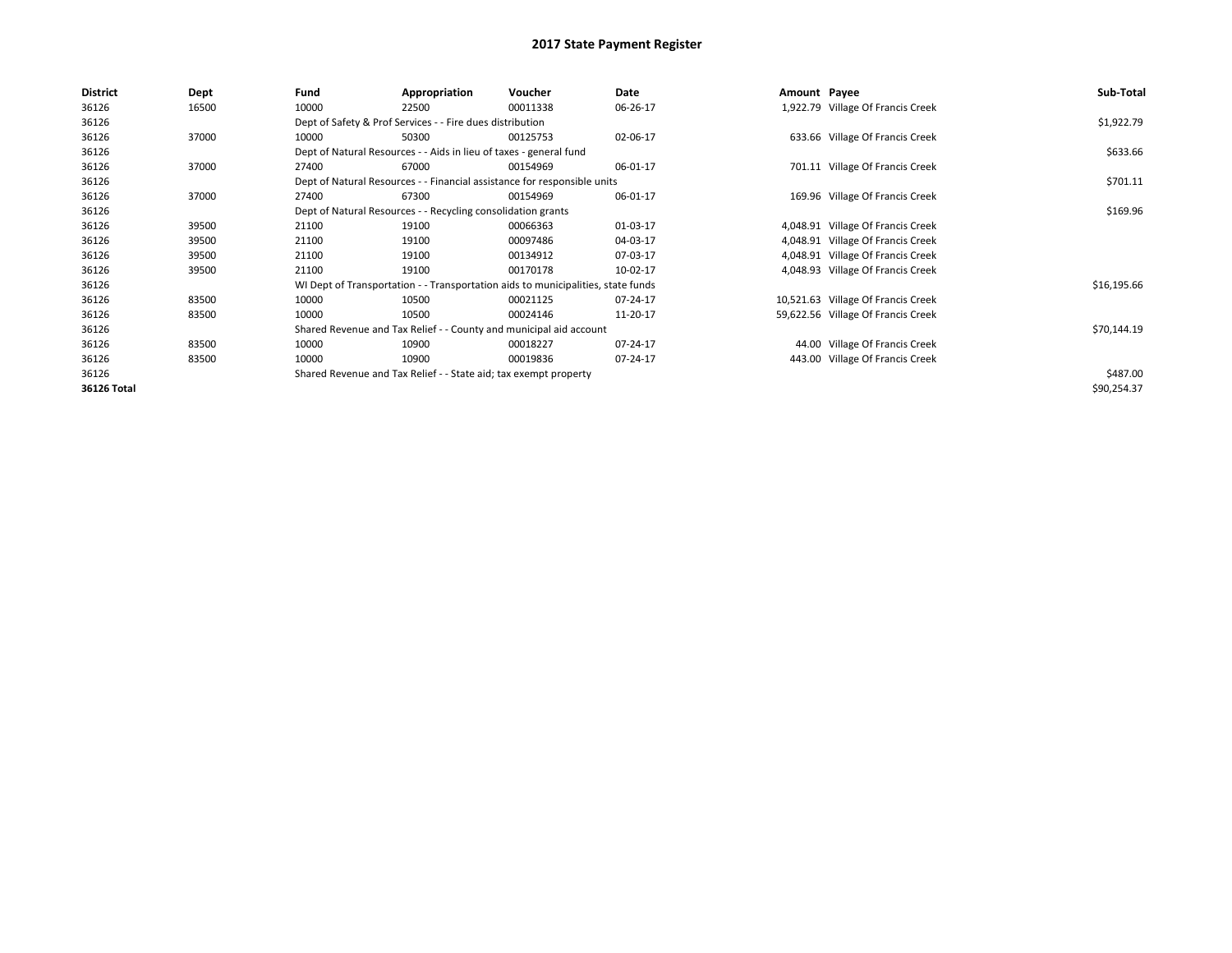| <b>District</b> | Dept  | Fund                                                        | Appropriation                                                    | Voucher                                                                          | Date     | Amount Payee |                                    | Sub-Total   |
|-----------------|-------|-------------------------------------------------------------|------------------------------------------------------------------|----------------------------------------------------------------------------------|----------|--------------|------------------------------------|-------------|
| 36132           | 16500 | 10000                                                       | 22500                                                            | 00011339                                                                         | 06-26-17 |              | 640.98 Village Of Kellnersville    |             |
| 36132           |       |                                                             | Dept of Safety & Prof Services - - Fire dues distribution        |                                                                                  |          |              |                                    | \$640.98    |
| 36132           | 37000 | 27400                                                       | 67000                                                            | 00154140                                                                         | 06-01-17 |              | 2,376.94 Village Of Kellnersville  |             |
| 36132           |       |                                                             |                                                                  | Dept of Natural Resources - - Financial assistance for responsible units         |          |              |                                    | \$2,376.94  |
| 36132           | 39500 | 21100                                                       | 19100                                                            | 00066364                                                                         | 01-03-17 |              | 1,056.57 Village Of Kellnersville  |             |
| 36132           | 39500 | 21100                                                       | 19100                                                            | 00097487                                                                         | 04-03-17 |              | 1,056.57 Village Of Kellnersville  |             |
| 36132           | 39500 | 21100                                                       | 19100                                                            | 00134913                                                                         | 07-03-17 |              | 1,056.57 Village Of Kellnersville  |             |
| 36132           | 39500 | 21100                                                       | 19100                                                            | 00170179                                                                         | 10-02-17 |              | 1,056.60 Village Of Kellnersville  |             |
| 36132           |       |                                                             |                                                                  | WI Dept of Transportation - - Transportation aids to municipalities, state funds |          |              |                                    | \$4,226.31  |
| 36132           | 83500 | 10000                                                       | 10500                                                            | 00021126                                                                         | 07-24-17 |              | 10,911.57 Village Of Kellnersville |             |
| 36132           | 83500 | 10000                                                       | 10500                                                            | 00024147                                                                         | 11-20-17 |              | 61,832.21 Village Of Kellnersville |             |
| 36132           |       |                                                             |                                                                  | Shared Revenue and Tax Relief - - County and municipal aid account               |          |              |                                    | \$72,743.78 |
| 36132           | 83500 | 10000                                                       | 10900                                                            | 00018228                                                                         | 07-24-17 | 4.00         | Village Of Kellnersville           |             |
| 36132           | 83500 | 10000                                                       | 10900                                                            | 00019837                                                                         | 07-24-17 |              | 169.00 Village Of Kellnersville    |             |
| 36132           |       |                                                             | Shared Revenue and Tax Relief - - State aid; tax exempt property |                                                                                  |          |              |                                    | \$173.00    |
| 36132           | 83500 | 52100                                                       | 36300                                                            | 00015888                                                                         | 03-27-17 |              | 819.72 Village Of Kellnersville    |             |
| 36132           |       | Shared Revenue and Tax Relief - - Lottery and gaming credit |                                                                  | \$819.72                                                                         |          |              |                                    |             |
| 36132 Total     |       |                                                             |                                                                  |                                                                                  |          |              |                                    | \$80,980.73 |
|                 |       |                                                             |                                                                  |                                                                                  |          |              |                                    |             |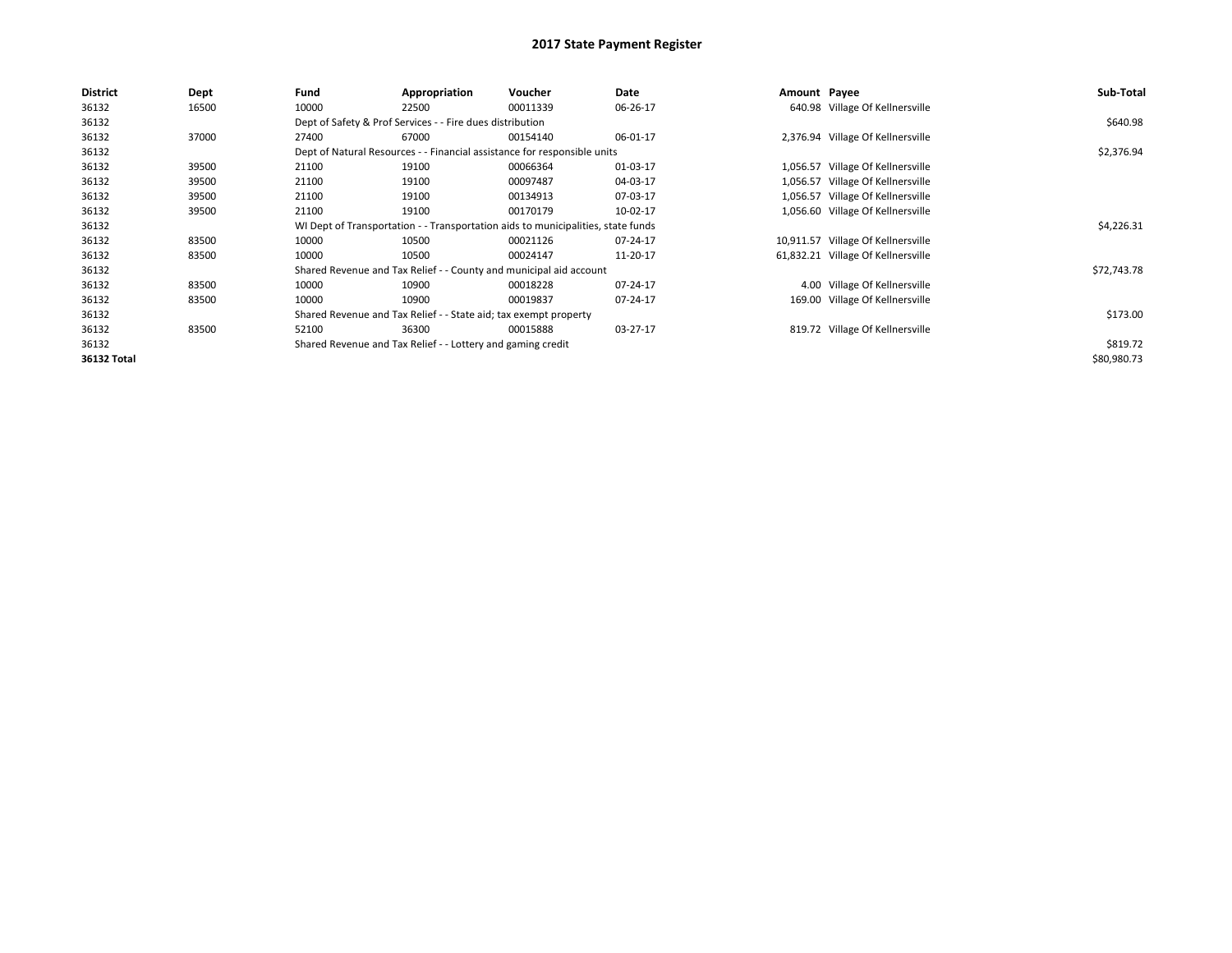| <b>District</b>    | Dept  | Fund                                                                     | Appropriation                                                                    | Voucher    | Date     | Amount Payee |                              | Sub-Total   |
|--------------------|-------|--------------------------------------------------------------------------|----------------------------------------------------------------------------------|------------|----------|--------------|------------------------------|-------------|
| 36147              | 16500 | 10000                                                                    | 22500                                                                            | 00011340   | 06-26-17 |              | 785.87 Village Of Maribel    |             |
| 36147              |       |                                                                          | Dept of Safety & Prof Services - - Fire dues distribution                        |            |          |              |                              | \$785.87    |
| 36147              | 37000 | 10000                                                                    | 50300                                                                            | 00125802   | 02-06-17 |              | 465.34 Village Of Maribel    |             |
| 36147              |       |                                                                          | Dept of Natural Resources - - Aids in lieu of taxes - general fund               |            |          |              |                              | \$465.34    |
| 36147              | 37000 | 27400                                                                    | 67000                                                                            | 00154320   | 06-01-17 |              | 1,583.34 Village Of Maribel  |             |
| 36147              |       | Dept of Natural Resources - - Financial assistance for responsible units |                                                                                  | \$1,583.34 |          |              |                              |             |
| 36147              | 37000 | 27400                                                                    | 67300                                                                            | 00154320   | 06-01-17 |              | 87.93 Village Of Maribel     |             |
| 36147              |       |                                                                          | Dept of Natural Resources - - Recycling consolidation grants                     |            |          |              |                              | \$87.93     |
| 36147              | 39500 | 21100                                                                    | 19100                                                                            | 00066365   | 01-03-17 |              | 942.17 Village Of Maribel    |             |
| 36147              | 39500 | 21100                                                                    | 19100                                                                            | 00097488   | 04-03-17 |              | 942.17 Village Of Maribel    |             |
| 36147              | 39500 | 21100                                                                    | 19100                                                                            | 00134914   | 07-03-17 |              | 942.17 Village Of Maribel    |             |
| 36147              | 39500 | 21100                                                                    | 19100                                                                            | 00170180   | 10-02-17 |              | 942.20 Village Of Maribel    |             |
| 36147              |       |                                                                          | WI Dept of Transportation - - Transportation aids to municipalities, state funds |            |          |              |                              | \$3,768.71  |
| 36147              | 83500 | 10000                                                                    | 10500                                                                            | 00021127   | 07-24-17 |              | 6,905.31 Village Of Maribel  |             |
| 36147              | 83500 | 10000                                                                    | 10500                                                                            | 00024148   | 11-20-17 |              | 39,130.08 Village Of Maribel |             |
| 36147              |       |                                                                          | Shared Revenue and Tax Relief - - County and municipal aid account               |            |          |              |                              | \$46,035.39 |
| 36147              | 83500 | 10000                                                                    | 10900                                                                            | 00018229   | 07-24-17 |              | 39.00 Village Of Maribel     |             |
| 36147              |       |                                                                          | Shared Revenue and Tax Relief - - State aid; tax exempt property                 |            |          |              |                              | \$39.00     |
| <b>36147 Total</b> |       |                                                                          |                                                                                  |            |          |              |                              | \$52,765.58 |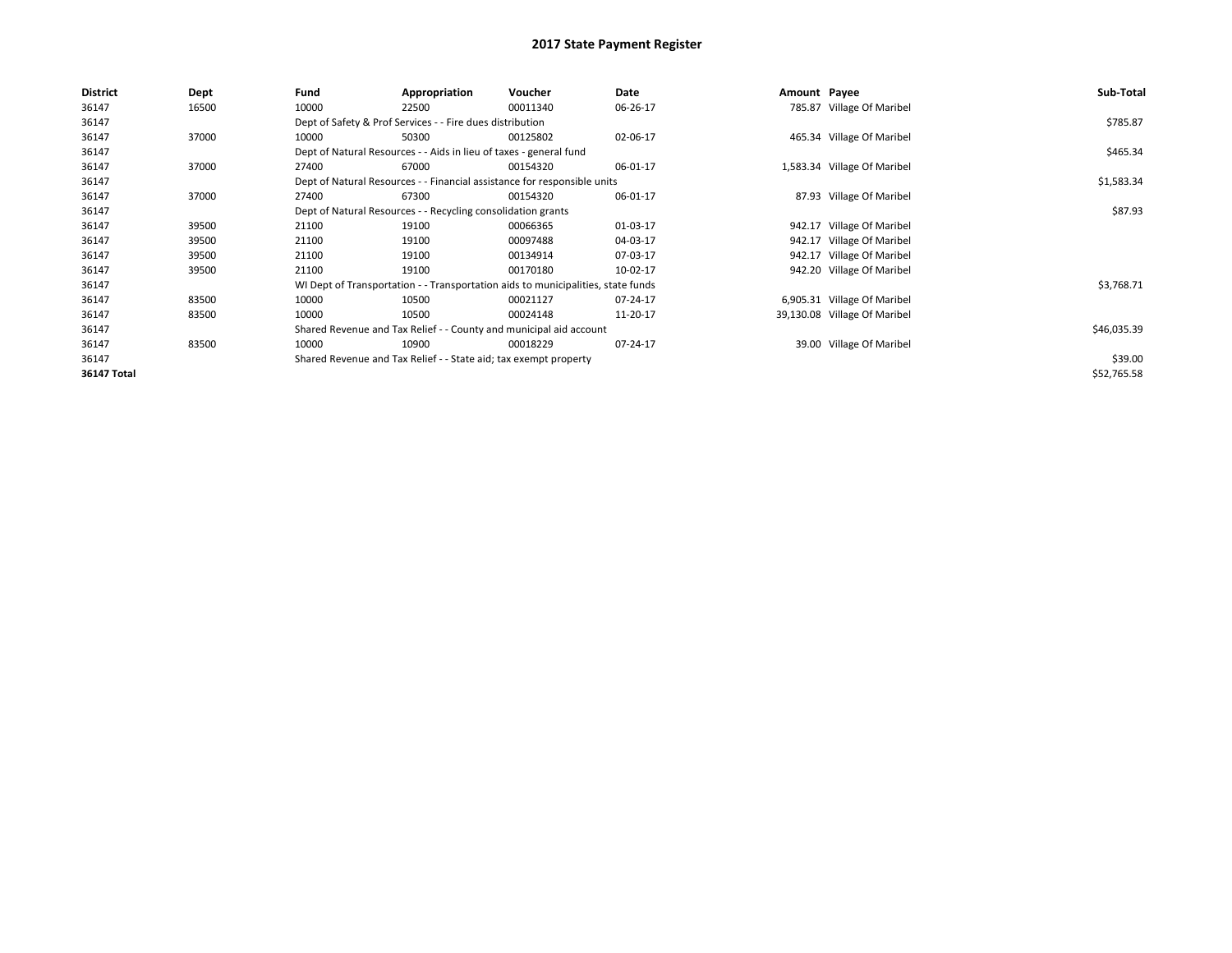| Dept  | Fund  | Appropriation | Voucher  | Date                                                                                                                          |                                                                                                                                                                                                                                                                                                                      | Sub-Total                                                                                                                                                                                                                                                                                                                                                                    |
|-------|-------|---------------|----------|-------------------------------------------------------------------------------------------------------------------------------|----------------------------------------------------------------------------------------------------------------------------------------------------------------------------------------------------------------------------------------------------------------------------------------------------------------------|------------------------------------------------------------------------------------------------------------------------------------------------------------------------------------------------------------------------------------------------------------------------------------------------------------------------------------------------------------------------------|
| 16500 | 10000 | 22500         | 00011341 | 06-26-17                                                                                                                      |                                                                                                                                                                                                                                                                                                                      |                                                                                                                                                                                                                                                                                                                                                                              |
|       |       |               |          |                                                                                                                               |                                                                                                                                                                                                                                                                                                                      | \$3,765.55                                                                                                                                                                                                                                                                                                                                                                   |
| 39500 | 21100 | 18500         | 00161771 | 09-25-17                                                                                                                      |                                                                                                                                                                                                                                                                                                                      |                                                                                                                                                                                                                                                                                                                                                                              |
|       |       |               |          |                                                                                                                               |                                                                                                                                                                                                                                                                                                                      | \$3,968.00                                                                                                                                                                                                                                                                                                                                                                   |
| 39500 | 21100 | 19100         | 00066366 | 01-03-17                                                                                                                      |                                                                                                                                                                                                                                                                                                                      |                                                                                                                                                                                                                                                                                                                                                                              |
| 39500 | 21100 | 19100         | 00097489 | 04-03-17                                                                                                                      |                                                                                                                                                                                                                                                                                                                      |                                                                                                                                                                                                                                                                                                                                                                              |
| 39500 | 21100 | 19100         | 00134915 | 07-03-17                                                                                                                      |                                                                                                                                                                                                                                                                                                                      |                                                                                                                                                                                                                                                                                                                                                                              |
| 39500 | 21100 | 19100         | 00170181 | 10-02-17                                                                                                                      |                                                                                                                                                                                                                                                                                                                      |                                                                                                                                                                                                                                                                                                                                                                              |
|       |       | \$40,339.04   |          |                                                                                                                               |                                                                                                                                                                                                                                                                                                                      |                                                                                                                                                                                                                                                                                                                                                                              |
| 45500 | 10000 | 23100         | 00021612 | 01-03-17                                                                                                                      |                                                                                                                                                                                                                                                                                                                      |                                                                                                                                                                                                                                                                                                                                                                              |
| 45500 | 10000 | 23100         | 00038839 | 12-12-17                                                                                                                      |                                                                                                                                                                                                                                                                                                                      |                                                                                                                                                                                                                                                                                                                                                                              |
|       |       |               |          |                                                                                                                               |                                                                                                                                                                                                                                                                                                                      | \$640.00                                                                                                                                                                                                                                                                                                                                                                     |
| 83500 | 10000 | 10500         | 00021128 | 07-24-17                                                                                                                      |                                                                                                                                                                                                                                                                                                                      |                                                                                                                                                                                                                                                                                                                                                                              |
| 83500 | 10000 | 10500         | 00024149 | 11-20-17                                                                                                                      |                                                                                                                                                                                                                                                                                                                      |                                                                                                                                                                                                                                                                                                                                                                              |
|       |       |               |          |                                                                                                                               |                                                                                                                                                                                                                                                                                                                      | \$107,189.70                                                                                                                                                                                                                                                                                                                                                                 |
| 83500 | 10000 | 10900         | 00018230 | 07-24-17                                                                                                                      |                                                                                                                                                                                                                                                                                                                      |                                                                                                                                                                                                                                                                                                                                                                              |
|       |       | \$486.00      |          |                                                                                                                               |                                                                                                                                                                                                                                                                                                                      |                                                                                                                                                                                                                                                                                                                                                                              |
|       |       |               |          |                                                                                                                               |                                                                                                                                                                                                                                                                                                                      | \$156,388.29                                                                                                                                                                                                                                                                                                                                                                 |
|       |       |               |          | Dept of Safety & Prof Services - - Fire dues distribution<br>Shared Revenue and Tax Relief - - State aid; tax exempt property | WI Dept of Transportation - - Highway safety, local assistance, federal funds<br>WI Dept of Transportation - - Transportation aids to municipalities, state funds<br>Department of Justice - - Law enforcement training fund, local assistance<br>Shared Revenue and Tax Relief - - County and municipal aid account | Amount Payee<br>3,765.55 Village Of Mishicot<br>3,968.00 Village Of Mishicot<br>10,084.76 Village Of Mishicot<br>10,084.76 Village Of Mishicot<br>10,084.76 Village Of Mishicot<br>10,084.76 Village Of Mishicot<br>320.00 Village Of Mishicot<br>320.00 Village Of Mishicot<br>16,078.46 Village Of Mishicot<br>91,111.24 Village Of Mishicot<br>486.00 Village Of Mishicot |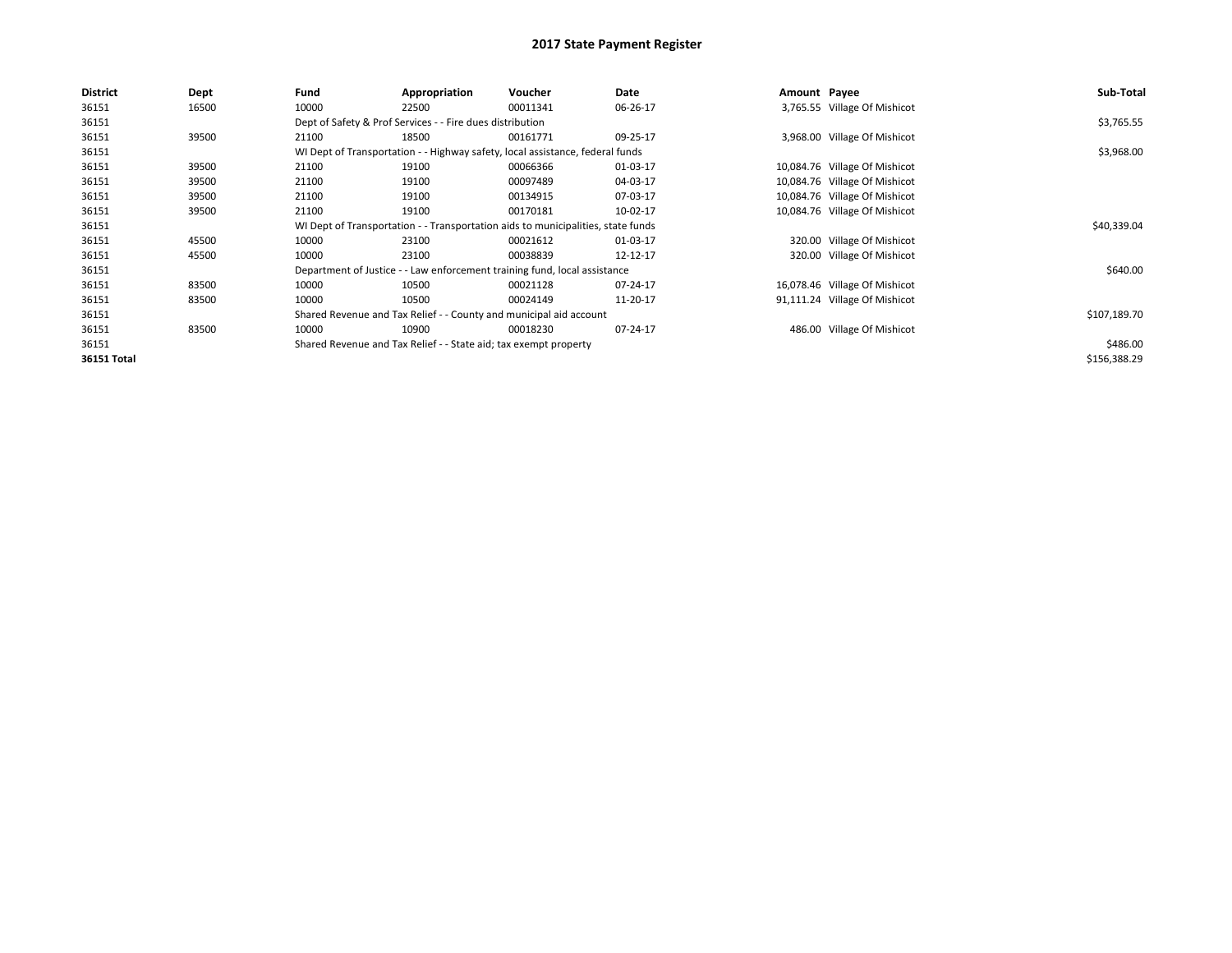| <b>District</b> | Dept  | Fund  | Appropriation                                                                    | Voucher  | Date     | Amount Payee |                                  | Sub-Total    |
|-----------------|-------|-------|----------------------------------------------------------------------------------|----------|----------|--------------|----------------------------------|--------------|
| 36176           | 16500 | 10000 | 22500                                                                            | 00011342 | 06-26-17 |              | 2,435.15 Village Of Reedsville   |              |
| 36176           |       |       | Dept of Safety & Prof Services - - Fire dues distribution                        |          |          |              |                                  | \$2,435.15   |
| 36176           | 37000 | 27400 | 67000                                                                            | 00154250 | 06-01-17 |              | 2,114.86 Village Of Reedsville   |              |
| 36176           |       |       | Dept of Natural Resources - - Financial assistance for responsible units         |          |          |              |                                  | \$2,114.86   |
| 36176           | 37000 | 27400 | 67300                                                                            | 00154250 | 06-01-17 |              | 306.85 Village Of Reedsville     |              |
| 36176           |       |       | Dept of Natural Resources - - Recycling consolidation grants                     |          |          |              |                                  | \$306.85     |
| 36176           | 39500 | 21100 | 19100                                                                            | 00066367 | 01-03-17 |              | 19,768.76 Village Of Reedsville  |              |
| 36176           | 39500 | 21100 | 19100                                                                            | 00097490 | 04-03-17 |              | 19,768.76 Village Of Reedsville  |              |
| 36176           | 39500 | 21100 | 19100                                                                            | 00134916 | 07-03-17 |              | 19,768.76 Village Of Reedsville  |              |
| 36176           | 39500 | 21100 | 19100                                                                            | 00170182 | 10-02-17 |              | 19,768.77 Village Of Reedsville  |              |
| 36176           |       |       | WI Dept of Transportation - - Transportation aids to municipalities, state funds |          |          |              |                                  | \$79,075.05  |
| 36176           | 45500 | 10000 | 23100                                                                            | 00036201 | 10-23-17 |              | 320.00 Village Of Reedsville     |              |
| 36176           |       |       | Department of Justice - - Law enforcement training fund, local assistance        |          |          |              |                                  | \$320.00     |
| 36176           | 83500 | 10000 | 10100                                                                            | 00021129 | 07-24-17 |              | 20,092.40 Village Of Reedsville  |              |
| 36176           |       |       | Shared Revenue and Tax Relief - - Expenditure restraint program account          |          |          |              |                                  | \$20,092.40  |
| 36176           | 83500 | 10000 | 10500                                                                            | 00021129 | 07-24-17 |              | 42,757.83 Village Of Reedsville  |              |
| 36176           | 83500 | 10000 | 10500                                                                            | 00024150 | 11-20-17 |              | 242,294.35 Village Of Reedsville |              |
| 36176           |       |       | Shared Revenue and Tax Relief - - County and municipal aid account               |          |          |              |                                  | \$285,052.18 |
| 36176           | 83500 | 10000 | 10900                                                                            | 00018231 | 07-24-17 |              | 1,595.00 Village Of Reedsville   |              |
| 36176           |       |       | Shared Revenue and Tax Relief - - State aid; tax exempt property                 |          |          |              |                                  | \$1,595.00   |
| 36176           | 83500 | 52100 | 36300                                                                            | 00015889 | 03-27-17 |              | 2,135.64 Village Of Reedsville   |              |
| 36176           |       |       | Shared Revenue and Tax Relief - - Lottery and gaming credit                      |          |          |              |                                  | \$2,135.64   |
| 36176 Total     |       |       |                                                                                  |          |          |              |                                  | \$393,127.13 |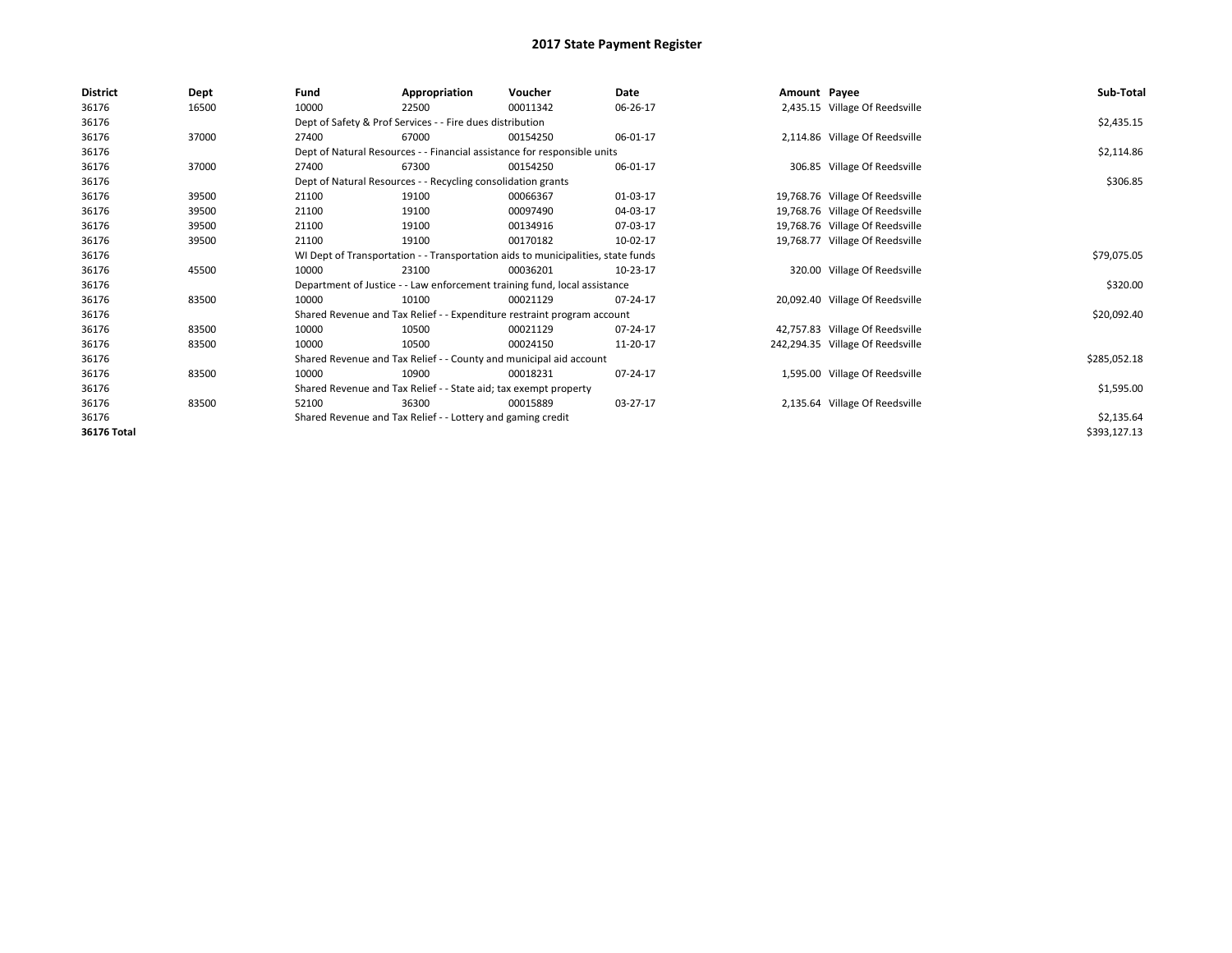| <b>District</b> | Dept  | Fund                                                                               | Appropriation                                                                    | Voucher  | Date                                                                                                         | Amount Payee |                                     | Sub-Total    |
|-----------------|-------|------------------------------------------------------------------------------------|----------------------------------------------------------------------------------|----------|--------------------------------------------------------------------------------------------------------------|--------------|-------------------------------------|--------------|
| 36181           | 16500 | 10000                                                                              | 22500                                                                            | 00011343 | 06-26-17                                                                                                     |              | 1,875.19 Village Of Saint Nazianz   |              |
| 36181           |       |                                                                                    | Dept of Safety & Prof Services - - Fire dues distribution                        |          |                                                                                                              |              |                                     | \$1,875.19   |
| 36181           | 37000 | 21200                                                                              | 16600                                                                            | 00157616 | 06-19-17                                                                                                     |              | 1.73 Village Of Saint Nazianz       |              |
| 36181           |       |                                                                                    | Dept of Natural Resources - - General program operations - state funds; forestry |          |                                                                                                              |              |                                     | \$1.73       |
| 36181           | 37000 | 21200                                                                              | 57100                                                                            | 00157616 | 06-19-17                                                                                                     |              | 0.79 Village Of Saint Nazianz       |              |
| 36181           |       |                                                                                    |                                                                                  |          | Dept of Natural Resources - - Resource aids -- county forests, forest croplands and managed forest land aids |              |                                     | \$0.79       |
| 36181           | 37000 | 21200                                                                              | 58900                                                                            | 00157616 | 06-19-17                                                                                                     |              | 7.94 Village Of Saint Nazianz       |              |
| 36181           |       | Dept of Natural Resources - - Resource aids - distribution of closed acreage fees. |                                                                                  | \$7.94   |                                                                                                              |              |                                     |              |
| 36181           | 37000 | 27400                                                                              | 67000                                                                            | 00154548 | 06-01-17                                                                                                     |              | 2,640.20 Village Of Saint Nazianz   |              |
| 36181           |       |                                                                                    | Dept of Natural Resources - - Financial assistance for responsible units         |          |                                                                                                              |              |                                     | \$2,640.20   |
| 36181           | 37000 | 27400                                                                              | 67300                                                                            | 00154548 | 06-01-17                                                                                                     |              | 198.93 Village Of Saint Nazianz     |              |
| 36181           |       |                                                                                    | Dept of Natural Resources - - Recycling consolidation grants                     |          |                                                                                                              |              |                                     | \$198.93     |
| 36181           | 39500 | 21100                                                                              | 19100                                                                            | 00066368 | 01-03-17                                                                                                     |              | 5,064.50 Village Of Saint Nazianz   |              |
| 36181           | 39500 | 21100                                                                              | 19100                                                                            | 00097491 | 04-03-17                                                                                                     |              | 5,064.50 Village Of Saint Nazianz   |              |
| 36181           | 39500 | 21100                                                                              | 19100                                                                            | 00134917 | 07-03-17                                                                                                     |              | 5,064.50 Village Of Saint Nazianz   |              |
| 36181           | 39500 | 21100                                                                              | 19100                                                                            | 00170183 | 10-02-17                                                                                                     |              | 5,064.52 Village Of Saint Nazianz   |              |
| 36181           |       |                                                                                    | WI Dept of Transportation - - Transportation aids to municipalities, state funds |          |                                                                                                              |              |                                     | \$20,258.02  |
| 36181           | 45500 | 10000                                                                              | 23100                                                                            | 00021658 | 01-03-17                                                                                                     |              | 160.00 Village Of Saint Nazianz     |              |
| 36181           |       |                                                                                    | Department of Justice - - Law enforcement training fund, local assistance        |          |                                                                                                              |              |                                     | \$160.00     |
| 36181           | 83500 | 10000                                                                              | 10100                                                                            | 00021130 | 07-24-17                                                                                                     |              | 5,446.89 Village Of Saint Nazianz   |              |
| 36181           |       |                                                                                    | Shared Revenue and Tax Relief - - Expenditure restraint program account          |          |                                                                                                              |              |                                     | \$5,446.89   |
| 36181           | 83500 | 10000                                                                              | 10500                                                                            | 00021130 | 07-24-17                                                                                                     |              | 23,030.93 Village Of Saint Nazianz  |              |
| 36181           | 83500 | 10000                                                                              | 10500                                                                            | 00024151 | 11-20-17                                                                                                     |              | 130,508.60 Village Of Saint Nazianz |              |
| 36181           |       |                                                                                    | Shared Revenue and Tax Relief - - County and municipal aid account               |          |                                                                                                              |              |                                     | \$153,539.53 |
| 36181           | 83500 | 10000                                                                              | 10900                                                                            | 00018232 | 07-24-17                                                                                                     |              | 1,386.00 Village Of Saint Nazianz   |              |
| 36181           |       |                                                                                    | Shared Revenue and Tax Relief - - State aid; tax exempt property                 |          |                                                                                                              |              |                                     | \$1,386.00   |
| 36181           | 83500 | 52100                                                                              | 36300                                                                            | 00015890 | 03-27-17                                                                                                     |              | 3,085.11 Village Of Saint Nazianz   |              |
| 36181           |       |                                                                                    | Shared Revenue and Tax Relief - - Lottery and gaming credit                      |          |                                                                                                              |              |                                     | \$3,085.11   |
| 36181 Total     |       |                                                                                    |                                                                                  |          |                                                                                                              |              |                                     | \$188,600.33 |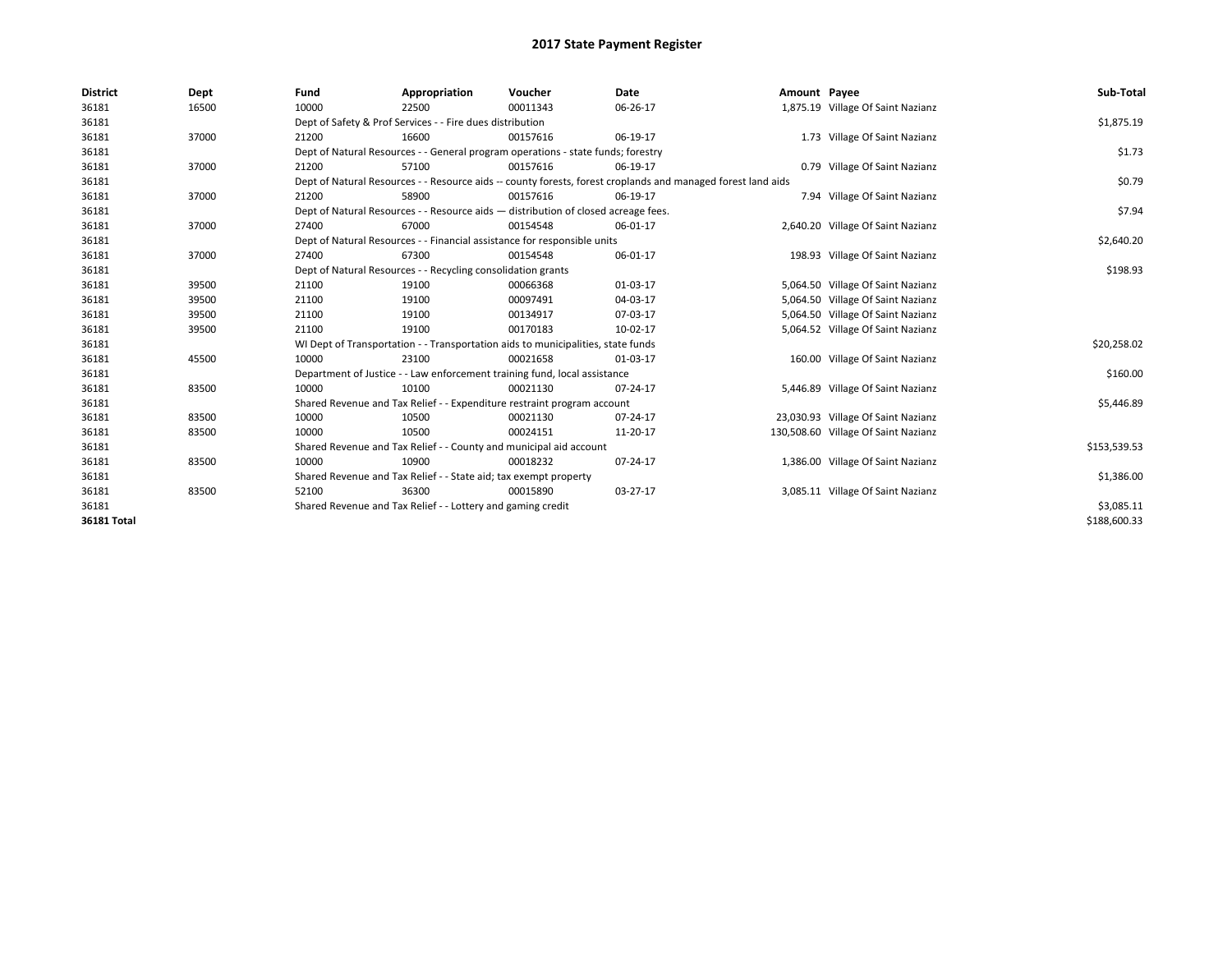| <b>District</b> | Dept  | Fund  | Appropriation                                                                    | Voucher  | Date           | Amount Payee |                               | Sub-Total    |  |  |
|-----------------|-------|-------|----------------------------------------------------------------------------------|----------|----------------|--------------|-------------------------------|--------------|--|--|
| 36186           | 16500 | 10000 | 22500                                                                            | 00011344 | 06-26-17       |              | 2,352.72 Village Of Valders   |              |  |  |
| 36186           |       |       | Dept of Safety & Prof Services - - Fire dues distribution                        |          |                |              |                               | \$2,352.72   |  |  |
| 36186           | 37000 | 27400 | 67000                                                                            | 00154224 | 06-01-17       |              | 3,396.93 Village Of Valders   |              |  |  |
| 36186           |       |       | Dept of Natural Resources - - Financial assistance for responsible units         |          |                |              |                               | \$3,396.93   |  |  |
| 36186           | 37000 | 27400 | 67300                                                                            | 00154224 | 06-01-17       |              | 245.33 Village Of Valders     |              |  |  |
| 36186           |       |       | Dept of Natural Resources - - Recycling consolidation grants                     |          |                |              |                               | \$245.33     |  |  |
| 36186           | 39500 | 21100 | 19100                                                                            | 00066369 | 01-03-17       |              | 10,132.63 Village Of Valders  |              |  |  |
| 36186           | 39500 | 21100 | 19100                                                                            | 00097492 | 04-03-17       |              | 10,132.63 Village Of Valders  |              |  |  |
| 36186           | 39500 | 21100 | 19100                                                                            | 00134918 | 07-03-17       |              | 10,132.63 Village Of Valders  |              |  |  |
| 36186           | 39500 | 21100 | 19100                                                                            | 00170184 | 10-02-17       |              | 10,132.65 Village Of Valders  |              |  |  |
| 36186           |       |       | WI Dept of Transportation - - Transportation aids to municipalities, state funds |          |                |              |                               |              |  |  |
| 36186           | 43500 | 10000 | 11900                                                                            | 00152585 | 09-01-17       |              | 6,207.69 Village Of Valders   |              |  |  |
| 36186           |       |       | Department of Health Services - - Emergency medical services; aids               |          |                |              |                               |              |  |  |
| 36186           | 43500 | 00005 | 16300                                                                            | 01LGS    | 11-17-17       |              | 6,679.25 Village Of Valders   |              |  |  |
| 36186           |       |       | Department of Health Services - - Guardianship grant program                     |          |                |              |                               | \$6,679.25   |  |  |
| 36186           | 83500 | 10000 | 10500                                                                            | 00021131 | $07 - 24 - 17$ |              | 29,719.59 Village Of Valders  |              |  |  |
| 36186           | 83500 | 10000 | 10500                                                                            | 00024152 | 11-20-17       |              | 161,731.76 Village Of Valders |              |  |  |
| 36186           |       |       | Shared Revenue and Tax Relief - - County and municipal aid account               |          |                |              |                               | \$191,451.35 |  |  |
| 36186           | 83500 | 10000 | 10900                                                                            | 00018233 | 07-24-17       |              | 1,323.00 Village Of Valders   |              |  |  |
| 36186           |       |       | Shared Revenue and Tax Relief - - State aid; tax exempt property                 |          |                |              |                               | \$1,323.00   |  |  |
| 36186           | 83500 | 10000 | 11000                                                                            | 00021131 | $07 - 24 - 17$ |              | 177.97 Village Of Valders     |              |  |  |
| 36186           | 83500 | 10000 | 11000                                                                            | 00024152 | 11-20-17       |              | 1,051.92 Village Of Valders   |              |  |  |
| 36186           |       |       | Shared Revenue and Tax Relief - - Public utility distribution account            |          |                |              |                               |              |  |  |
| 36186           | 83500 | 52100 | 36300                                                                            | 00015891 | 03-27-17       |              | 1,247.76 Village Of Valders   |              |  |  |
| 36186           |       |       | Shared Revenue and Tax Relief - - Lottery and gaming credit                      |          |                |              |                               |              |  |  |
| 36186 Total     |       |       |                                                                                  |          |                |              |                               | \$254,664.46 |  |  |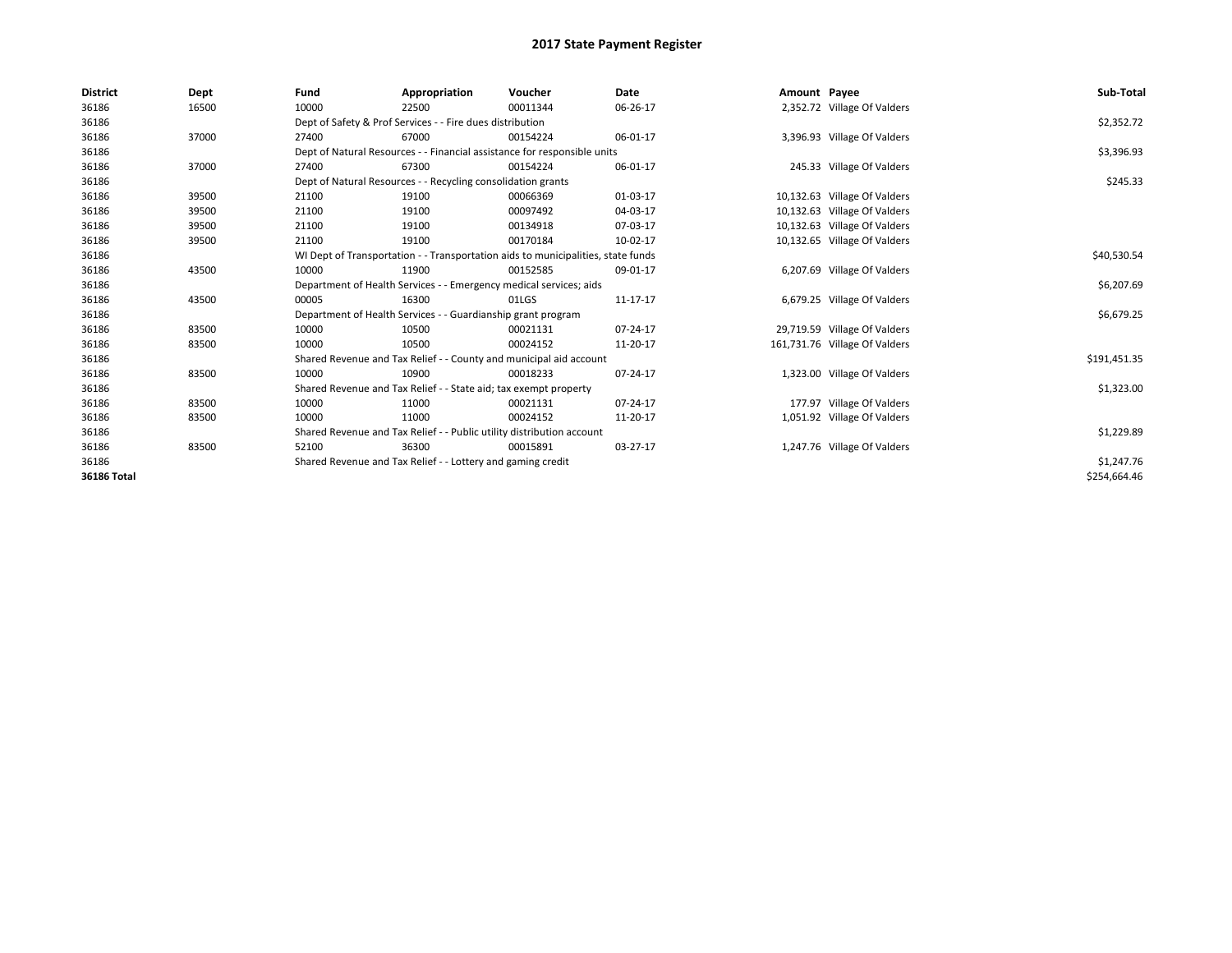| <b>District</b> | Dept  | Fund  | Appropriation                                                    | <b>Voucher</b>                                                                   | Date     | Amount Payee |                               | Sub-Total    |  |
|-----------------|-------|-------|------------------------------------------------------------------|----------------------------------------------------------------------------------|----------|--------------|-------------------------------|--------------|--|
| 36191           | 16500 | 10000 | 22500                                                            | 00011345                                                                         | 06-26-17 |              | 1,842.81 Village Of Whitelaw  |              |  |
| 36191           |       |       | Dept of Safety & Prof Services - - Fire dues distribution        |                                                                                  |          |              |                               | \$1,842.81   |  |
| 36191           | 37000 | 27400 | 67000                                                            | 00154418                                                                         | 06-01-17 |              | 3,426.22 Village Of Whitelaw  |              |  |
| 36191           |       |       |                                                                  | Dept of Natural Resources - - Financial assistance for responsible units         |          |              |                               | \$3,426.22   |  |
| 36191           | 37000 | 27400 | 67300                                                            | 00154418                                                                         | 06-01-17 |              | 191.75 Village Of Whitelaw    |              |  |
| 36191           |       |       | Dept of Natural Resources - - Recycling consolidation grants     |                                                                                  |          |              |                               |              |  |
| 36191           | 39500 | 21100 | 19100                                                            | 00066370                                                                         | 01-03-17 |              | 6,453.02 Village Of Whitelaw  |              |  |
| 36191           | 39500 | 21100 | 19100                                                            | 00097493                                                                         | 04-03-17 |              | 6,453.02 Village Of Whitelaw  |              |  |
| 36191           | 39500 | 21100 | 19100                                                            | 00134919                                                                         | 07-03-17 |              | 6,453.02 Village Of Whitelaw  |              |  |
| 36191           | 39500 | 21100 | 19100                                                            | 00170185                                                                         | 10-02-17 |              | 6,453.04 Village Of Whitelaw  |              |  |
| 36191           |       |       |                                                                  | WI Dept of Transportation - - Transportation aids to municipalities, state funds |          |              |                               | \$25,812.10  |  |
| 36191           | 83500 | 10000 | 10500                                                            | 00021132                                                                         | 07-24-17 |              | 13,768.01 Village Of Whitelaw |              |  |
| 36191           | 83500 | 10000 | 10500                                                            | 00024153                                                                         | 11-20-17 |              | 78,018.72 Village Of Whitelaw |              |  |
| 36191           |       |       |                                                                  | Shared Revenue and Tax Relief - - County and municipal aid account               |          |              |                               | \$91,786.73  |  |
| 36191           | 83500 | 10000 | 10900                                                            | 00018234                                                                         | 07-24-17 |              | 175.00 Village Of Whitelaw    |              |  |
| 36191           |       |       | Shared Revenue and Tax Relief - - State aid; tax exempt property |                                                                                  |          |              |                               | \$175.00     |  |
| 36191 Total     |       |       |                                                                  |                                                                                  |          |              |                               | \$123,234.61 |  |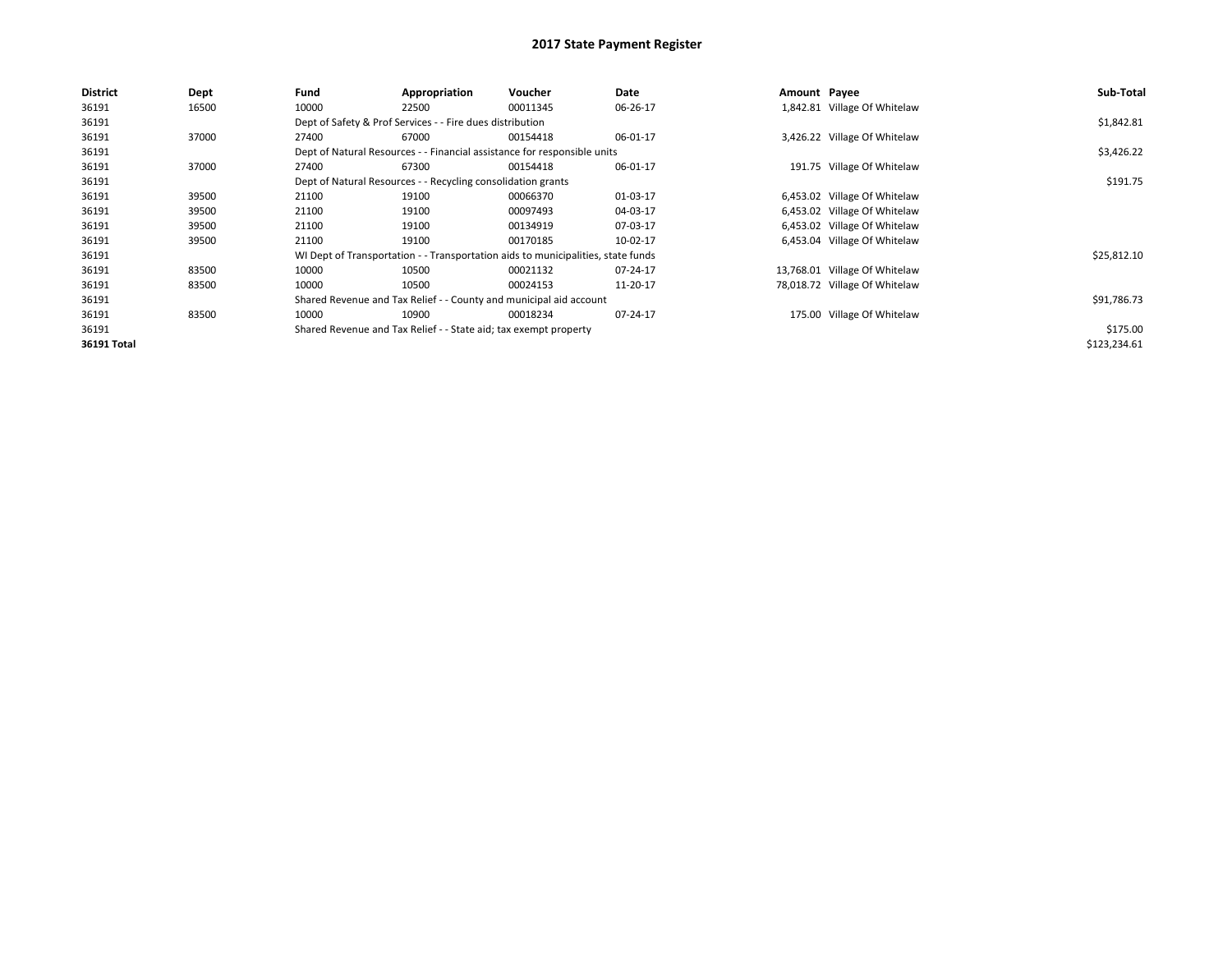| <b>District</b> | Dept  | Fund  | Appropriation                                                                    | Voucher  | Date        | Amount Payee |                         | Sub-Total    |  |  |
|-----------------|-------|-------|----------------------------------------------------------------------------------|----------|-------------|--------------|-------------------------|--------------|--|--|
| 36241           | 37000 | 10000 | 50300                                                                            | 00144183 | 04-21-17    |              | 12.26 City of Kiel      |              |  |  |
| 36241           |       |       | Dept of Natural Resources - - Aids in lieu of taxes - general fund               |          |             |              |                         | \$12.26      |  |  |
| 36241           | 37000 | 21200 | 57900                                                                            | 00144184 | 04-21-17    |              | 1.23 City of Kiel       |              |  |  |
| 36241           |       |       | Dept of Natural Resources - - Aids in lieu of taxes - sum sufficient             |          |             |              |                         | \$1.23       |  |  |
| 36241           | 37000 | 27400 | 67000                                                                            | 00154558 | 06-01-17    |              | 21,556.54 City of Kiel  |              |  |  |
| 36241           |       |       | Dept of Natural Resources - - Financial assistance for responsible units         |          | \$21,556.54 |              |                         |              |  |  |
| 36241           | 37000 | 27400 | 67300                                                                            | 00154558 | 06-01-17    |              | 965.93 City of Kiel     |              |  |  |
| 36241           |       |       | Dept of Natural Resources - - Recycling consolidation grants                     |          |             |              |                         |              |  |  |
| 36241           | 39500 | 21100 | 16200                                                                            | 00067369 | 01-03-17    |              | 4,668.94 City of Kiel   |              |  |  |
| 36241           | 39500 | 21100 | 16200                                                                            | 00098492 | 04-03-17    |              | 4,668.94 City of Kiel   |              |  |  |
| 36241           | 39500 | 21100 | 16200                                                                            | 00135918 | 07-03-17    |              | 4,668.94 City of Kiel   |              |  |  |
| 36241           | 39500 | 21100 | 16200                                                                            | 00171184 | 10-02-17    |              | 4,668.97 City of Kiel   |              |  |  |
| 36241           |       |       | WI Dept of Transportation - - Connecting highways aids, state funds              |          |             |              |                         |              |  |  |
| 36241           | 39500 | 21100 | 19100                                                                            | 00066371 | 01-03-17    |              | 49,953.07 City of Kiel  |              |  |  |
| 36241           | 39500 | 21100 | 19100                                                                            | 00097494 | 04-03-17    |              | 49,953.07 City of Kiel  |              |  |  |
| 36241           | 39500 | 21100 | 19100                                                                            | 00134920 | 07-03-17    |              | 49,953.07 City of Kiel  |              |  |  |
| 36241           | 39500 | 21100 | 19100                                                                            | 00170186 | 10-02-17    |              | 49,953.09 City of Kiel  |              |  |  |
| 36241           |       |       | WI Dept of Transportation - - Transportation aids to municipalities, state funds |          |             |              |                         | \$199,812.30 |  |  |
| 36241           | 43500 | 00005 | 16300                                                                            | 01LGS    | 11-17-17    |              | 4,132.08 City of Kiel   |              |  |  |
| 36241           |       |       | Department of Health Services - - Guardianship grant program                     |          |             |              |                         | \$4,132.08   |  |  |
| 36241           | 83500 | 10000 | 10500                                                                            | 00021133 | 07-24-17    |              | 82,150.54 City of Kiel  |              |  |  |
| 36241           | 83500 | 10000 | 10500                                                                            | 00024154 | 11-20-17    |              | 461,387.66 City of Kiel |              |  |  |
| 36241           |       |       | Shared Revenue and Tax Relief - - County and municipal aid account               |          |             |              |                         | \$543,538.20 |  |  |
| 36241           | 83500 | 10000 | 10900                                                                            | 00018235 | 07-24-17    |              | 4,318.00 City of Kiel   |              |  |  |
| 36241           | 83500 | 10000 | 10900                                                                            | 00019838 | 07-24-17    |              | 1,866.00 City of Kiel   |              |  |  |
| 36241           |       |       | Shared Revenue and Tax Relief - - State aid; tax exempt property                 |          |             |              |                         | \$6,184.00   |  |  |
| 36241 Total     |       |       |                                                                                  |          |             |              |                         | \$794,878.33 |  |  |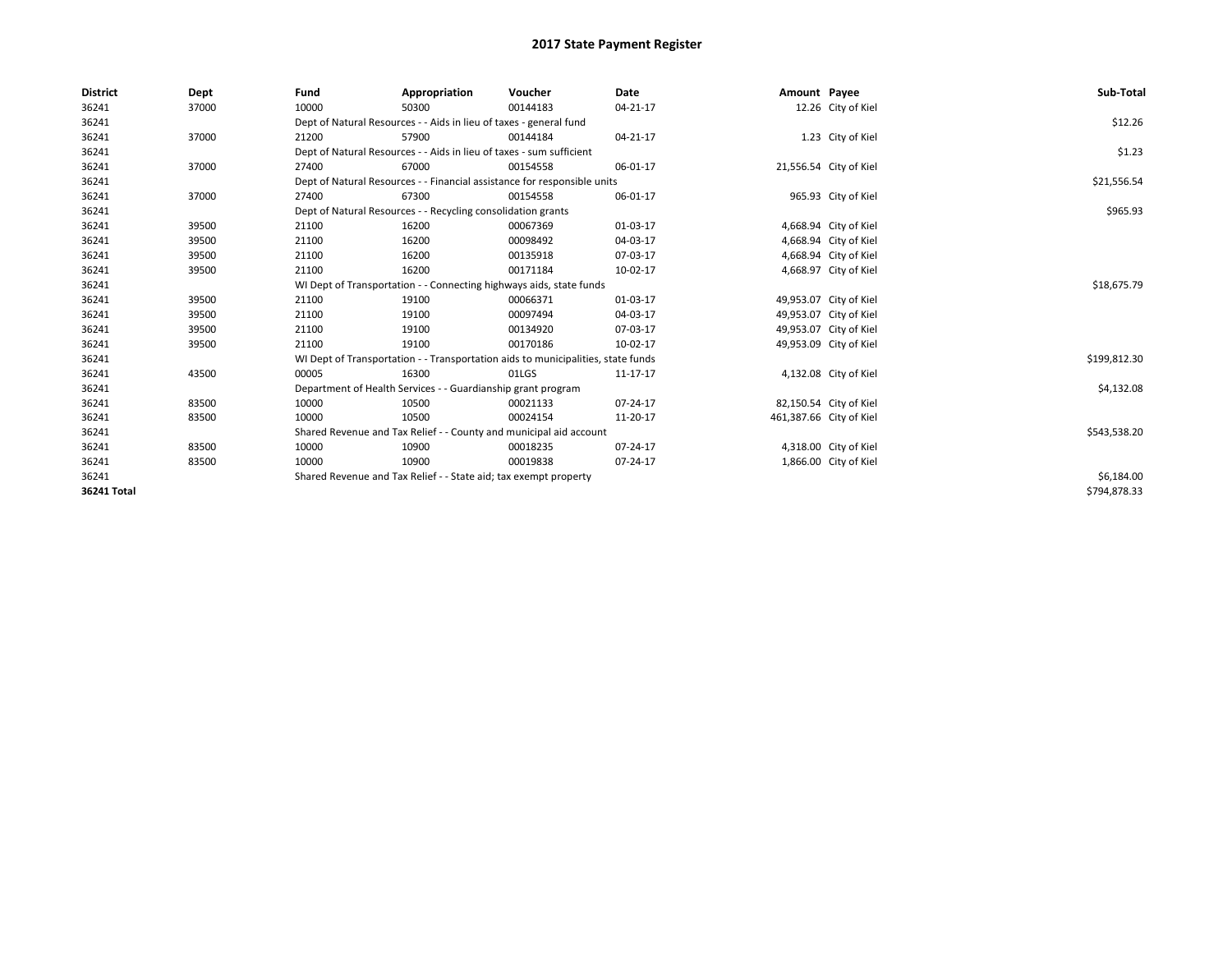| 10000<br>22500<br>00011346<br>84,125.53 Manitowoc, City of<br>36251<br>16500<br>06-26-17<br>\$84,125.53<br>36251<br>Dept of Safety & Prof Services - - Fire dues distribution<br>25500<br>36251<br>10000<br>34300<br>00076055<br>05-08-17<br>2,066.62 Manitowoc, City of<br>36251<br>25500<br>10000<br>34300<br>00076056<br>05-08-17<br>1,405.00 Manitowoc, City of<br>36251<br>\$3,471.62<br>Dept of Public Instruction - - Federal funds, local assistance<br>36251<br>37000<br>27200<br>66700<br>00144665<br>04-26-17<br>3,249.60 Manitowoc, City of<br>36251<br>Dept of Natural Resources - - Petroleum storage environmental remedial action; awards<br>\$3,249.60<br>37000<br>27400<br>67000<br>00154464<br>06-01-17<br>207,370.86 Manitowoc, City of<br>\$207,370.86<br>Dept of Natural Resources - - Financial assistance for responsible units<br>67300<br>00154464<br>36251<br>37000<br>27400<br>06-01-17<br>8,660.29 Manitowoc, City of<br>36251<br>\$8,660.29<br>Dept of Natural Resources - - Recycling consolidation grants<br>36251<br>37000<br>36300<br>TA100<br>00178363<br>08-31-17<br>5,500.50 Manitowoc, City of<br>\$5,500.50<br>Dept of Natural Resources - - LAND ACQUISITION<br>36251<br>39500<br>21100<br>16200<br>00067370<br>01-03-17<br>57,320.26 Manitowoc, City of<br>00098493<br>04-03-17<br>36251<br>39500<br>21100<br>16200<br>57,320.26 Manitowoc, City of<br>00135919<br>36251<br>39500<br>21100<br>16200<br>07-03-17<br>57,320.26 Manitowoc, City of<br>00171185<br>36251<br>39500<br>21100<br>16200<br>10-02-17<br>57,320.29 Manitowoc, City of<br>WI Dept of Transportation - - Connecting highways aids, state funds<br>\$229,281.07<br>39500<br>21100<br>16400<br>00133270<br>07-03-17<br>210,271.54 Manitowoc, City of<br>36251<br>\$210,271.54<br>WI Dept of Transportation - - Lift bridge aids, state funds<br>00117071<br>36251<br>39500<br>21100<br>17500<br>05-17-17<br>23,707.00 Manitowoc, City of<br>\$23,707.00<br>36251<br>WI Dept of Transportation - - Paratransit aids<br>39500<br>21100<br>17700<br>00125395<br>06-12-17<br>60,572.00 Manitowoc, City of<br>21100<br>17700<br>00154657<br>36251<br>39500<br>08-16-17<br>164,540.00 Manitowoc, City of<br>\$225,112.00<br>36251<br>WI Dept of Transportation - - Tier C transit operating aids, state funds<br>36251<br>39500<br>21100<br>18200<br>00085954<br>262,642.00 Manitowoc, City of<br>02-16-17<br>18200<br>36251<br>39500<br>21100<br>00108488<br>04-24-17<br>40,553.60 Manitowoc, City of<br>21100<br>18200<br>00180176<br>10-19-17<br>154,782.50 Manitowoc, City of<br>36251<br>39500<br>18200<br>00180177<br>36251<br>39500<br>21100<br>10-19-17<br>205,877.91 Manitowoc, City of<br>18200<br>00195288<br>$11 - 27 - 17$<br>36251<br>39500<br>21100<br>218,072.72 Manitowoc, City of<br>\$881,928.73<br>36251<br>WI Dept of Transportation - - Transit and other transportation-related aids, federal funds<br>36251<br>39500<br>21100<br>18500<br>00071325<br>01-06-17<br>6,081.72 Manitowoc, City of<br>18500<br>00093342<br>36251<br>39500<br>21100<br>03-22-17<br>2,565.42 Manitowoc, City of<br>36251<br>39500<br>21100<br>18500<br>00100370<br>05-09-17<br>1,003.67 Manitowoc, City of<br>36251<br>18500<br>00100373<br>05-09-17<br>39500<br>21100<br>2,298.60 Manitowoc, City of<br>36251<br>39500<br>21100<br>18500<br>00100374<br>05-09-17<br>1,558.00 Manitowoc, City of<br>36251<br>39500<br>21100<br>18500<br>00108598<br>05-09-17<br>1,327.46 Manitowoc, City of<br>39500<br>21100<br>18500<br>00125795<br>06-14-17<br>2,991.75 Manitowoc, City of<br>36251<br>39500<br>21100<br>18500<br>00136704<br>06-30-17<br>4,000.00 Manitowoc, City of<br>00136705<br>36251<br>39500<br>21100<br>18500<br>06-30-17<br>2,814.09 Manitowoc, City of<br>00153507<br>36251<br>39500<br>21100<br>18500<br>08-14-17<br>998.00 Manitowoc, City of<br>18500<br>00153516<br>36251<br>39500<br>21100<br>08-14-17<br>1,757.89 Manitowoc, City of<br>36251<br>39500<br>18500<br>00156377<br>08-30-17<br>21100<br>5,135.72 Manitowoc, City of<br>36251<br>39500<br>21100<br>18500<br>00168805<br>10-02-17<br>3,329.85 Manitowoc, City of<br>36251<br>39500<br>21100<br>18500<br>00187876<br>11-06-17<br>3,586.70 Manitowoc, City of<br>00198982<br>36251<br>39500<br>21100<br>18500<br>12-11-17<br>1,849.41 Manitowoc, City of<br>18500<br>00203188<br>21100<br>12-29-17<br>36251<br>39500<br>4,063.48 Manitowoc, City of<br>36251<br>WI Dept of Transportation - - Highway safety, local assistance, federal funds<br>\$45,361.76<br>21100<br>36251<br>39500<br>19100<br>00066372<br>01-03-17<br>353,186.95 Manitowoc, City of<br>36251<br>21100<br>19100<br>00097495<br>04-03-17<br>353,186.95 Manitowoc, City of<br>39500<br>36251<br>39500<br>21100<br>19100<br>00134921<br>07-03-17<br>353,186.95 Manitowoc, City of<br>39500<br>21100<br>19100<br>00170187<br>10-02-17<br>353,186.95 Manitowoc, City of | <b>District</b> | Dept | Fund | Appropriation | Voucher | Date | Amount Payee | Sub-Total |
|--------------------------------------------------------------------------------------------------------------------------------------------------------------------------------------------------------------------------------------------------------------------------------------------------------------------------------------------------------------------------------------------------------------------------------------------------------------------------------------------------------------------------------------------------------------------------------------------------------------------------------------------------------------------------------------------------------------------------------------------------------------------------------------------------------------------------------------------------------------------------------------------------------------------------------------------------------------------------------------------------------------------------------------------------------------------------------------------------------------------------------------------------------------------------------------------------------------------------------------------------------------------------------------------------------------------------------------------------------------------------------------------------------------------------------------------------------------------------------------------------------------------------------------------------------------------------------------------------------------------------------------------------------------------------------------------------------------------------------------------------------------------------------------------------------------------------------------------------------------------------------------------------------------------------------------------------------------------------------------------------------------------------------------------------------------------------------------------------------------------------------------------------------------------------------------------------------------------------------------------------------------------------------------------------------------------------------------------------------------------------------------------------------------------------------------------------------------------------------------------------------------------------------------------------------------------------------------------------------------------------------------------------------------------------------------------------------------------------------------------------------------------------------------------------------------------------------------------------------------------------------------------------------------------------------------------------------------------------------------------------------------------------------------------------------------------------------------------------------------------------------------------------------------------------------------------------------------------------------------------------------------------------------------------------------------------------------------------------------------------------------------------------------------------------------------------------------------------------------------------------------------------------------------------------------------------------------------------------------------------------------------------------------------------------------------------------------------------------------------------------------------------------------------------------------------------------------------------------------------------------------------------------------------------------------------------------------------------------------------------------------------------------------------------------------------------------------------------------------------------------------------------------------------------------------------------------------------------------------------------------------------------------------------------------------------------------------------------------------------------------------------------------------------------------------------------------------------------------------------------------------------------------------------------------------------------------------------------------------------------------------------------------------------------------------------------------------------------------------------------------------------------------------------------------------------------------------------------------------------------------------------------------------------------------|-----------------|------|------|---------------|---------|------|--------------|-----------|
|                                                                                                                                                                                                                                                                                                                                                                                                                                                                                                                                                                                                                                                                                                                                                                                                                                                                                                                                                                                                                                                                                                                                                                                                                                                                                                                                                                                                                                                                                                                                                                                                                                                                                                                                                                                                                                                                                                                                                                                                                                                                                                                                                                                                                                                                                                                                                                                                                                                                                                                                                                                                                                                                                                                                                                                                                                                                                                                                                                                                                                                                                                                                                                                                                                                                                                                                                                                                                                                                                                                                                                                                                                                                                                                                                                                                                                                                                                                                                                                                                                                                                                                                                                                                                                                                                                                                                                                                                                                                                                                                                                                                                                                                                                                                                                                                                                                                                                                          |                 |      |      |               |         |      |              |           |
|                                                                                                                                                                                                                                                                                                                                                                                                                                                                                                                                                                                                                                                                                                                                                                                                                                                                                                                                                                                                                                                                                                                                                                                                                                                                                                                                                                                                                                                                                                                                                                                                                                                                                                                                                                                                                                                                                                                                                                                                                                                                                                                                                                                                                                                                                                                                                                                                                                                                                                                                                                                                                                                                                                                                                                                                                                                                                                                                                                                                                                                                                                                                                                                                                                                                                                                                                                                                                                                                                                                                                                                                                                                                                                                                                                                                                                                                                                                                                                                                                                                                                                                                                                                                                                                                                                                                                                                                                                                                                                                                                                                                                                                                                                                                                                                                                                                                                                                          |                 |      |      |               |         |      |              |           |
|                                                                                                                                                                                                                                                                                                                                                                                                                                                                                                                                                                                                                                                                                                                                                                                                                                                                                                                                                                                                                                                                                                                                                                                                                                                                                                                                                                                                                                                                                                                                                                                                                                                                                                                                                                                                                                                                                                                                                                                                                                                                                                                                                                                                                                                                                                                                                                                                                                                                                                                                                                                                                                                                                                                                                                                                                                                                                                                                                                                                                                                                                                                                                                                                                                                                                                                                                                                                                                                                                                                                                                                                                                                                                                                                                                                                                                                                                                                                                                                                                                                                                                                                                                                                                                                                                                                                                                                                                                                                                                                                                                                                                                                                                                                                                                                                                                                                                                                          |                 |      |      |               |         |      |              |           |
|                                                                                                                                                                                                                                                                                                                                                                                                                                                                                                                                                                                                                                                                                                                                                                                                                                                                                                                                                                                                                                                                                                                                                                                                                                                                                                                                                                                                                                                                                                                                                                                                                                                                                                                                                                                                                                                                                                                                                                                                                                                                                                                                                                                                                                                                                                                                                                                                                                                                                                                                                                                                                                                                                                                                                                                                                                                                                                                                                                                                                                                                                                                                                                                                                                                                                                                                                                                                                                                                                                                                                                                                                                                                                                                                                                                                                                                                                                                                                                                                                                                                                                                                                                                                                                                                                                                                                                                                                                                                                                                                                                                                                                                                                                                                                                                                                                                                                                                          |                 |      |      |               |         |      |              |           |
|                                                                                                                                                                                                                                                                                                                                                                                                                                                                                                                                                                                                                                                                                                                                                                                                                                                                                                                                                                                                                                                                                                                                                                                                                                                                                                                                                                                                                                                                                                                                                                                                                                                                                                                                                                                                                                                                                                                                                                                                                                                                                                                                                                                                                                                                                                                                                                                                                                                                                                                                                                                                                                                                                                                                                                                                                                                                                                                                                                                                                                                                                                                                                                                                                                                                                                                                                                                                                                                                                                                                                                                                                                                                                                                                                                                                                                                                                                                                                                                                                                                                                                                                                                                                                                                                                                                                                                                                                                                                                                                                                                                                                                                                                                                                                                                                                                                                                                                          |                 |      |      |               |         |      |              |           |
|                                                                                                                                                                                                                                                                                                                                                                                                                                                                                                                                                                                                                                                                                                                                                                                                                                                                                                                                                                                                                                                                                                                                                                                                                                                                                                                                                                                                                                                                                                                                                                                                                                                                                                                                                                                                                                                                                                                                                                                                                                                                                                                                                                                                                                                                                                                                                                                                                                                                                                                                                                                                                                                                                                                                                                                                                                                                                                                                                                                                                                                                                                                                                                                                                                                                                                                                                                                                                                                                                                                                                                                                                                                                                                                                                                                                                                                                                                                                                                                                                                                                                                                                                                                                                                                                                                                                                                                                                                                                                                                                                                                                                                                                                                                                                                                                                                                                                                                          |                 |      |      |               |         |      |              |           |
|                                                                                                                                                                                                                                                                                                                                                                                                                                                                                                                                                                                                                                                                                                                                                                                                                                                                                                                                                                                                                                                                                                                                                                                                                                                                                                                                                                                                                                                                                                                                                                                                                                                                                                                                                                                                                                                                                                                                                                                                                                                                                                                                                                                                                                                                                                                                                                                                                                                                                                                                                                                                                                                                                                                                                                                                                                                                                                                                                                                                                                                                                                                                                                                                                                                                                                                                                                                                                                                                                                                                                                                                                                                                                                                                                                                                                                                                                                                                                                                                                                                                                                                                                                                                                                                                                                                                                                                                                                                                                                                                                                                                                                                                                                                                                                                                                                                                                                                          |                 |      |      |               |         |      |              |           |
|                                                                                                                                                                                                                                                                                                                                                                                                                                                                                                                                                                                                                                                                                                                                                                                                                                                                                                                                                                                                                                                                                                                                                                                                                                                                                                                                                                                                                                                                                                                                                                                                                                                                                                                                                                                                                                                                                                                                                                                                                                                                                                                                                                                                                                                                                                                                                                                                                                                                                                                                                                                                                                                                                                                                                                                                                                                                                                                                                                                                                                                                                                                                                                                                                                                                                                                                                                                                                                                                                                                                                                                                                                                                                                                                                                                                                                                                                                                                                                                                                                                                                                                                                                                                                                                                                                                                                                                                                                                                                                                                                                                                                                                                                                                                                                                                                                                                                                                          | 36251           |      |      |               |         |      |              |           |
|                                                                                                                                                                                                                                                                                                                                                                                                                                                                                                                                                                                                                                                                                                                                                                                                                                                                                                                                                                                                                                                                                                                                                                                                                                                                                                                                                                                                                                                                                                                                                                                                                                                                                                                                                                                                                                                                                                                                                                                                                                                                                                                                                                                                                                                                                                                                                                                                                                                                                                                                                                                                                                                                                                                                                                                                                                                                                                                                                                                                                                                                                                                                                                                                                                                                                                                                                                                                                                                                                                                                                                                                                                                                                                                                                                                                                                                                                                                                                                                                                                                                                                                                                                                                                                                                                                                                                                                                                                                                                                                                                                                                                                                                                                                                                                                                                                                                                                                          | 36251           |      |      |               |         |      |              |           |
|                                                                                                                                                                                                                                                                                                                                                                                                                                                                                                                                                                                                                                                                                                                                                                                                                                                                                                                                                                                                                                                                                                                                                                                                                                                                                                                                                                                                                                                                                                                                                                                                                                                                                                                                                                                                                                                                                                                                                                                                                                                                                                                                                                                                                                                                                                                                                                                                                                                                                                                                                                                                                                                                                                                                                                                                                                                                                                                                                                                                                                                                                                                                                                                                                                                                                                                                                                                                                                                                                                                                                                                                                                                                                                                                                                                                                                                                                                                                                                                                                                                                                                                                                                                                                                                                                                                                                                                                                                                                                                                                                                                                                                                                                                                                                                                                                                                                                                                          |                 |      |      |               |         |      |              |           |
|                                                                                                                                                                                                                                                                                                                                                                                                                                                                                                                                                                                                                                                                                                                                                                                                                                                                                                                                                                                                                                                                                                                                                                                                                                                                                                                                                                                                                                                                                                                                                                                                                                                                                                                                                                                                                                                                                                                                                                                                                                                                                                                                                                                                                                                                                                                                                                                                                                                                                                                                                                                                                                                                                                                                                                                                                                                                                                                                                                                                                                                                                                                                                                                                                                                                                                                                                                                                                                                                                                                                                                                                                                                                                                                                                                                                                                                                                                                                                                                                                                                                                                                                                                                                                                                                                                                                                                                                                                                                                                                                                                                                                                                                                                                                                                                                                                                                                                                          |                 |      |      |               |         |      |              |           |
|                                                                                                                                                                                                                                                                                                                                                                                                                                                                                                                                                                                                                                                                                                                                                                                                                                                                                                                                                                                                                                                                                                                                                                                                                                                                                                                                                                                                                                                                                                                                                                                                                                                                                                                                                                                                                                                                                                                                                                                                                                                                                                                                                                                                                                                                                                                                                                                                                                                                                                                                                                                                                                                                                                                                                                                                                                                                                                                                                                                                                                                                                                                                                                                                                                                                                                                                                                                                                                                                                                                                                                                                                                                                                                                                                                                                                                                                                                                                                                                                                                                                                                                                                                                                                                                                                                                                                                                                                                                                                                                                                                                                                                                                                                                                                                                                                                                                                                                          |                 |      |      |               |         |      |              |           |
|                                                                                                                                                                                                                                                                                                                                                                                                                                                                                                                                                                                                                                                                                                                                                                                                                                                                                                                                                                                                                                                                                                                                                                                                                                                                                                                                                                                                                                                                                                                                                                                                                                                                                                                                                                                                                                                                                                                                                                                                                                                                                                                                                                                                                                                                                                                                                                                                                                                                                                                                                                                                                                                                                                                                                                                                                                                                                                                                                                                                                                                                                                                                                                                                                                                                                                                                                                                                                                                                                                                                                                                                                                                                                                                                                                                                                                                                                                                                                                                                                                                                                                                                                                                                                                                                                                                                                                                                                                                                                                                                                                                                                                                                                                                                                                                                                                                                                                                          | 36251           |      |      |               |         |      |              |           |
|                                                                                                                                                                                                                                                                                                                                                                                                                                                                                                                                                                                                                                                                                                                                                                                                                                                                                                                                                                                                                                                                                                                                                                                                                                                                                                                                                                                                                                                                                                                                                                                                                                                                                                                                                                                                                                                                                                                                                                                                                                                                                                                                                                                                                                                                                                                                                                                                                                                                                                                                                                                                                                                                                                                                                                                                                                                                                                                                                                                                                                                                                                                                                                                                                                                                                                                                                                                                                                                                                                                                                                                                                                                                                                                                                                                                                                                                                                                                                                                                                                                                                                                                                                                                                                                                                                                                                                                                                                                                                                                                                                                                                                                                                                                                                                                                                                                                                                                          |                 |      |      |               |         |      |              |           |
|                                                                                                                                                                                                                                                                                                                                                                                                                                                                                                                                                                                                                                                                                                                                                                                                                                                                                                                                                                                                                                                                                                                                                                                                                                                                                                                                                                                                                                                                                                                                                                                                                                                                                                                                                                                                                                                                                                                                                                                                                                                                                                                                                                                                                                                                                                                                                                                                                                                                                                                                                                                                                                                                                                                                                                                                                                                                                                                                                                                                                                                                                                                                                                                                                                                                                                                                                                                                                                                                                                                                                                                                                                                                                                                                                                                                                                                                                                                                                                                                                                                                                                                                                                                                                                                                                                                                                                                                                                                                                                                                                                                                                                                                                                                                                                                                                                                                                                                          |                 |      |      |               |         |      |              |           |
|                                                                                                                                                                                                                                                                                                                                                                                                                                                                                                                                                                                                                                                                                                                                                                                                                                                                                                                                                                                                                                                                                                                                                                                                                                                                                                                                                                                                                                                                                                                                                                                                                                                                                                                                                                                                                                                                                                                                                                                                                                                                                                                                                                                                                                                                                                                                                                                                                                                                                                                                                                                                                                                                                                                                                                                                                                                                                                                                                                                                                                                                                                                                                                                                                                                                                                                                                                                                                                                                                                                                                                                                                                                                                                                                                                                                                                                                                                                                                                                                                                                                                                                                                                                                                                                                                                                                                                                                                                                                                                                                                                                                                                                                                                                                                                                                                                                                                                                          |                 |      |      |               |         |      |              |           |
|                                                                                                                                                                                                                                                                                                                                                                                                                                                                                                                                                                                                                                                                                                                                                                                                                                                                                                                                                                                                                                                                                                                                                                                                                                                                                                                                                                                                                                                                                                                                                                                                                                                                                                                                                                                                                                                                                                                                                                                                                                                                                                                                                                                                                                                                                                                                                                                                                                                                                                                                                                                                                                                                                                                                                                                                                                                                                                                                                                                                                                                                                                                                                                                                                                                                                                                                                                                                                                                                                                                                                                                                                                                                                                                                                                                                                                                                                                                                                                                                                                                                                                                                                                                                                                                                                                                                                                                                                                                                                                                                                                                                                                                                                                                                                                                                                                                                                                                          |                 |      |      |               |         |      |              |           |
|                                                                                                                                                                                                                                                                                                                                                                                                                                                                                                                                                                                                                                                                                                                                                                                                                                                                                                                                                                                                                                                                                                                                                                                                                                                                                                                                                                                                                                                                                                                                                                                                                                                                                                                                                                                                                                                                                                                                                                                                                                                                                                                                                                                                                                                                                                                                                                                                                                                                                                                                                                                                                                                                                                                                                                                                                                                                                                                                                                                                                                                                                                                                                                                                                                                                                                                                                                                                                                                                                                                                                                                                                                                                                                                                                                                                                                                                                                                                                                                                                                                                                                                                                                                                                                                                                                                                                                                                                                                                                                                                                                                                                                                                                                                                                                                                                                                                                                                          | 36251           |      |      |               |         |      |              |           |
|                                                                                                                                                                                                                                                                                                                                                                                                                                                                                                                                                                                                                                                                                                                                                                                                                                                                                                                                                                                                                                                                                                                                                                                                                                                                                                                                                                                                                                                                                                                                                                                                                                                                                                                                                                                                                                                                                                                                                                                                                                                                                                                                                                                                                                                                                                                                                                                                                                                                                                                                                                                                                                                                                                                                                                                                                                                                                                                                                                                                                                                                                                                                                                                                                                                                                                                                                                                                                                                                                                                                                                                                                                                                                                                                                                                                                                                                                                                                                                                                                                                                                                                                                                                                                                                                                                                                                                                                                                                                                                                                                                                                                                                                                                                                                                                                                                                                                                                          | 36251           |      |      |               |         |      |              |           |
|                                                                                                                                                                                                                                                                                                                                                                                                                                                                                                                                                                                                                                                                                                                                                                                                                                                                                                                                                                                                                                                                                                                                                                                                                                                                                                                                                                                                                                                                                                                                                                                                                                                                                                                                                                                                                                                                                                                                                                                                                                                                                                                                                                                                                                                                                                                                                                                                                                                                                                                                                                                                                                                                                                                                                                                                                                                                                                                                                                                                                                                                                                                                                                                                                                                                                                                                                                                                                                                                                                                                                                                                                                                                                                                                                                                                                                                                                                                                                                                                                                                                                                                                                                                                                                                                                                                                                                                                                                                                                                                                                                                                                                                                                                                                                                                                                                                                                                                          |                 |      |      |               |         |      |              |           |
|                                                                                                                                                                                                                                                                                                                                                                                                                                                                                                                                                                                                                                                                                                                                                                                                                                                                                                                                                                                                                                                                                                                                                                                                                                                                                                                                                                                                                                                                                                                                                                                                                                                                                                                                                                                                                                                                                                                                                                                                                                                                                                                                                                                                                                                                                                                                                                                                                                                                                                                                                                                                                                                                                                                                                                                                                                                                                                                                                                                                                                                                                                                                                                                                                                                                                                                                                                                                                                                                                                                                                                                                                                                                                                                                                                                                                                                                                                                                                                                                                                                                                                                                                                                                                                                                                                                                                                                                                                                                                                                                                                                                                                                                                                                                                                                                                                                                                                                          |                 |      |      |               |         |      |              |           |
|                                                                                                                                                                                                                                                                                                                                                                                                                                                                                                                                                                                                                                                                                                                                                                                                                                                                                                                                                                                                                                                                                                                                                                                                                                                                                                                                                                                                                                                                                                                                                                                                                                                                                                                                                                                                                                                                                                                                                                                                                                                                                                                                                                                                                                                                                                                                                                                                                                                                                                                                                                                                                                                                                                                                                                                                                                                                                                                                                                                                                                                                                                                                                                                                                                                                                                                                                                                                                                                                                                                                                                                                                                                                                                                                                                                                                                                                                                                                                                                                                                                                                                                                                                                                                                                                                                                                                                                                                                                                                                                                                                                                                                                                                                                                                                                                                                                                                                                          |                 |      |      |               |         |      |              |           |
|                                                                                                                                                                                                                                                                                                                                                                                                                                                                                                                                                                                                                                                                                                                                                                                                                                                                                                                                                                                                                                                                                                                                                                                                                                                                                                                                                                                                                                                                                                                                                                                                                                                                                                                                                                                                                                                                                                                                                                                                                                                                                                                                                                                                                                                                                                                                                                                                                                                                                                                                                                                                                                                                                                                                                                                                                                                                                                                                                                                                                                                                                                                                                                                                                                                                                                                                                                                                                                                                                                                                                                                                                                                                                                                                                                                                                                                                                                                                                                                                                                                                                                                                                                                                                                                                                                                                                                                                                                                                                                                                                                                                                                                                                                                                                                                                                                                                                                                          | 36251           |      |      |               |         |      |              |           |
|                                                                                                                                                                                                                                                                                                                                                                                                                                                                                                                                                                                                                                                                                                                                                                                                                                                                                                                                                                                                                                                                                                                                                                                                                                                                                                                                                                                                                                                                                                                                                                                                                                                                                                                                                                                                                                                                                                                                                                                                                                                                                                                                                                                                                                                                                                                                                                                                                                                                                                                                                                                                                                                                                                                                                                                                                                                                                                                                                                                                                                                                                                                                                                                                                                                                                                                                                                                                                                                                                                                                                                                                                                                                                                                                                                                                                                                                                                                                                                                                                                                                                                                                                                                                                                                                                                                                                                                                                                                                                                                                                                                                                                                                                                                                                                                                                                                                                                                          |                 |      |      |               |         |      |              |           |
|                                                                                                                                                                                                                                                                                                                                                                                                                                                                                                                                                                                                                                                                                                                                                                                                                                                                                                                                                                                                                                                                                                                                                                                                                                                                                                                                                                                                                                                                                                                                                                                                                                                                                                                                                                                                                                                                                                                                                                                                                                                                                                                                                                                                                                                                                                                                                                                                                                                                                                                                                                                                                                                                                                                                                                                                                                                                                                                                                                                                                                                                                                                                                                                                                                                                                                                                                                                                                                                                                                                                                                                                                                                                                                                                                                                                                                                                                                                                                                                                                                                                                                                                                                                                                                                                                                                                                                                                                                                                                                                                                                                                                                                                                                                                                                                                                                                                                                                          |                 |      |      |               |         |      |              |           |
|                                                                                                                                                                                                                                                                                                                                                                                                                                                                                                                                                                                                                                                                                                                                                                                                                                                                                                                                                                                                                                                                                                                                                                                                                                                                                                                                                                                                                                                                                                                                                                                                                                                                                                                                                                                                                                                                                                                                                                                                                                                                                                                                                                                                                                                                                                                                                                                                                                                                                                                                                                                                                                                                                                                                                                                                                                                                                                                                                                                                                                                                                                                                                                                                                                                                                                                                                                                                                                                                                                                                                                                                                                                                                                                                                                                                                                                                                                                                                                                                                                                                                                                                                                                                                                                                                                                                                                                                                                                                                                                                                                                                                                                                                                                                                                                                                                                                                                                          |                 |      |      |               |         |      |              |           |
|                                                                                                                                                                                                                                                                                                                                                                                                                                                                                                                                                                                                                                                                                                                                                                                                                                                                                                                                                                                                                                                                                                                                                                                                                                                                                                                                                                                                                                                                                                                                                                                                                                                                                                                                                                                                                                                                                                                                                                                                                                                                                                                                                                                                                                                                                                                                                                                                                                                                                                                                                                                                                                                                                                                                                                                                                                                                                                                                                                                                                                                                                                                                                                                                                                                                                                                                                                                                                                                                                                                                                                                                                                                                                                                                                                                                                                                                                                                                                                                                                                                                                                                                                                                                                                                                                                                                                                                                                                                                                                                                                                                                                                                                                                                                                                                                                                                                                                                          |                 |      |      |               |         |      |              |           |
|                                                                                                                                                                                                                                                                                                                                                                                                                                                                                                                                                                                                                                                                                                                                                                                                                                                                                                                                                                                                                                                                                                                                                                                                                                                                                                                                                                                                                                                                                                                                                                                                                                                                                                                                                                                                                                                                                                                                                                                                                                                                                                                                                                                                                                                                                                                                                                                                                                                                                                                                                                                                                                                                                                                                                                                                                                                                                                                                                                                                                                                                                                                                                                                                                                                                                                                                                                                                                                                                                                                                                                                                                                                                                                                                                                                                                                                                                                                                                                                                                                                                                                                                                                                                                                                                                                                                                                                                                                                                                                                                                                                                                                                                                                                                                                                                                                                                                                                          |                 |      |      |               |         |      |              |           |
|                                                                                                                                                                                                                                                                                                                                                                                                                                                                                                                                                                                                                                                                                                                                                                                                                                                                                                                                                                                                                                                                                                                                                                                                                                                                                                                                                                                                                                                                                                                                                                                                                                                                                                                                                                                                                                                                                                                                                                                                                                                                                                                                                                                                                                                                                                                                                                                                                                                                                                                                                                                                                                                                                                                                                                                                                                                                                                                                                                                                                                                                                                                                                                                                                                                                                                                                                                                                                                                                                                                                                                                                                                                                                                                                                                                                                                                                                                                                                                                                                                                                                                                                                                                                                                                                                                                                                                                                                                                                                                                                                                                                                                                                                                                                                                                                                                                                                                                          |                 |      |      |               |         |      |              |           |
|                                                                                                                                                                                                                                                                                                                                                                                                                                                                                                                                                                                                                                                                                                                                                                                                                                                                                                                                                                                                                                                                                                                                                                                                                                                                                                                                                                                                                                                                                                                                                                                                                                                                                                                                                                                                                                                                                                                                                                                                                                                                                                                                                                                                                                                                                                                                                                                                                                                                                                                                                                                                                                                                                                                                                                                                                                                                                                                                                                                                                                                                                                                                                                                                                                                                                                                                                                                                                                                                                                                                                                                                                                                                                                                                                                                                                                                                                                                                                                                                                                                                                                                                                                                                                                                                                                                                                                                                                                                                                                                                                                                                                                                                                                                                                                                                                                                                                                                          |                 |      |      |               |         |      |              |           |
|                                                                                                                                                                                                                                                                                                                                                                                                                                                                                                                                                                                                                                                                                                                                                                                                                                                                                                                                                                                                                                                                                                                                                                                                                                                                                                                                                                                                                                                                                                                                                                                                                                                                                                                                                                                                                                                                                                                                                                                                                                                                                                                                                                                                                                                                                                                                                                                                                                                                                                                                                                                                                                                                                                                                                                                                                                                                                                                                                                                                                                                                                                                                                                                                                                                                                                                                                                                                                                                                                                                                                                                                                                                                                                                                                                                                                                                                                                                                                                                                                                                                                                                                                                                                                                                                                                                                                                                                                                                                                                                                                                                                                                                                                                                                                                                                                                                                                                                          |                 |      |      |               |         |      |              |           |
|                                                                                                                                                                                                                                                                                                                                                                                                                                                                                                                                                                                                                                                                                                                                                                                                                                                                                                                                                                                                                                                                                                                                                                                                                                                                                                                                                                                                                                                                                                                                                                                                                                                                                                                                                                                                                                                                                                                                                                                                                                                                                                                                                                                                                                                                                                                                                                                                                                                                                                                                                                                                                                                                                                                                                                                                                                                                                                                                                                                                                                                                                                                                                                                                                                                                                                                                                                                                                                                                                                                                                                                                                                                                                                                                                                                                                                                                                                                                                                                                                                                                                                                                                                                                                                                                                                                                                                                                                                                                                                                                                                                                                                                                                                                                                                                                                                                                                                                          |                 |      |      |               |         |      |              |           |
|                                                                                                                                                                                                                                                                                                                                                                                                                                                                                                                                                                                                                                                                                                                                                                                                                                                                                                                                                                                                                                                                                                                                                                                                                                                                                                                                                                                                                                                                                                                                                                                                                                                                                                                                                                                                                                                                                                                                                                                                                                                                                                                                                                                                                                                                                                                                                                                                                                                                                                                                                                                                                                                                                                                                                                                                                                                                                                                                                                                                                                                                                                                                                                                                                                                                                                                                                                                                                                                                                                                                                                                                                                                                                                                                                                                                                                                                                                                                                                                                                                                                                                                                                                                                                                                                                                                                                                                                                                                                                                                                                                                                                                                                                                                                                                                                                                                                                                                          |                 |      |      |               |         |      |              |           |
|                                                                                                                                                                                                                                                                                                                                                                                                                                                                                                                                                                                                                                                                                                                                                                                                                                                                                                                                                                                                                                                                                                                                                                                                                                                                                                                                                                                                                                                                                                                                                                                                                                                                                                                                                                                                                                                                                                                                                                                                                                                                                                                                                                                                                                                                                                                                                                                                                                                                                                                                                                                                                                                                                                                                                                                                                                                                                                                                                                                                                                                                                                                                                                                                                                                                                                                                                                                                                                                                                                                                                                                                                                                                                                                                                                                                                                                                                                                                                                                                                                                                                                                                                                                                                                                                                                                                                                                                                                                                                                                                                                                                                                                                                                                                                                                                                                                                                                                          |                 |      |      |               |         |      |              |           |
|                                                                                                                                                                                                                                                                                                                                                                                                                                                                                                                                                                                                                                                                                                                                                                                                                                                                                                                                                                                                                                                                                                                                                                                                                                                                                                                                                                                                                                                                                                                                                                                                                                                                                                                                                                                                                                                                                                                                                                                                                                                                                                                                                                                                                                                                                                                                                                                                                                                                                                                                                                                                                                                                                                                                                                                                                                                                                                                                                                                                                                                                                                                                                                                                                                                                                                                                                                                                                                                                                                                                                                                                                                                                                                                                                                                                                                                                                                                                                                                                                                                                                                                                                                                                                                                                                                                                                                                                                                                                                                                                                                                                                                                                                                                                                                                                                                                                                                                          |                 |      |      |               |         |      |              |           |
|                                                                                                                                                                                                                                                                                                                                                                                                                                                                                                                                                                                                                                                                                                                                                                                                                                                                                                                                                                                                                                                                                                                                                                                                                                                                                                                                                                                                                                                                                                                                                                                                                                                                                                                                                                                                                                                                                                                                                                                                                                                                                                                                                                                                                                                                                                                                                                                                                                                                                                                                                                                                                                                                                                                                                                                                                                                                                                                                                                                                                                                                                                                                                                                                                                                                                                                                                                                                                                                                                                                                                                                                                                                                                                                                                                                                                                                                                                                                                                                                                                                                                                                                                                                                                                                                                                                                                                                                                                                                                                                                                                                                                                                                                                                                                                                                                                                                                                                          |                 |      |      |               |         |      |              |           |
|                                                                                                                                                                                                                                                                                                                                                                                                                                                                                                                                                                                                                                                                                                                                                                                                                                                                                                                                                                                                                                                                                                                                                                                                                                                                                                                                                                                                                                                                                                                                                                                                                                                                                                                                                                                                                                                                                                                                                                                                                                                                                                                                                                                                                                                                                                                                                                                                                                                                                                                                                                                                                                                                                                                                                                                                                                                                                                                                                                                                                                                                                                                                                                                                                                                                                                                                                                                                                                                                                                                                                                                                                                                                                                                                                                                                                                                                                                                                                                                                                                                                                                                                                                                                                                                                                                                                                                                                                                                                                                                                                                                                                                                                                                                                                                                                                                                                                                                          |                 |      |      |               |         |      |              |           |
|                                                                                                                                                                                                                                                                                                                                                                                                                                                                                                                                                                                                                                                                                                                                                                                                                                                                                                                                                                                                                                                                                                                                                                                                                                                                                                                                                                                                                                                                                                                                                                                                                                                                                                                                                                                                                                                                                                                                                                                                                                                                                                                                                                                                                                                                                                                                                                                                                                                                                                                                                                                                                                                                                                                                                                                                                                                                                                                                                                                                                                                                                                                                                                                                                                                                                                                                                                                                                                                                                                                                                                                                                                                                                                                                                                                                                                                                                                                                                                                                                                                                                                                                                                                                                                                                                                                                                                                                                                                                                                                                                                                                                                                                                                                                                                                                                                                                                                                          | 36251           |      |      |               |         |      |              |           |
|                                                                                                                                                                                                                                                                                                                                                                                                                                                                                                                                                                                                                                                                                                                                                                                                                                                                                                                                                                                                                                                                                                                                                                                                                                                                                                                                                                                                                                                                                                                                                                                                                                                                                                                                                                                                                                                                                                                                                                                                                                                                                                                                                                                                                                                                                                                                                                                                                                                                                                                                                                                                                                                                                                                                                                                                                                                                                                                                                                                                                                                                                                                                                                                                                                                                                                                                                                                                                                                                                                                                                                                                                                                                                                                                                                                                                                                                                                                                                                                                                                                                                                                                                                                                                                                                                                                                                                                                                                                                                                                                                                                                                                                                                                                                                                                                                                                                                                                          |                 |      |      |               |         |      |              |           |
|                                                                                                                                                                                                                                                                                                                                                                                                                                                                                                                                                                                                                                                                                                                                                                                                                                                                                                                                                                                                                                                                                                                                                                                                                                                                                                                                                                                                                                                                                                                                                                                                                                                                                                                                                                                                                                                                                                                                                                                                                                                                                                                                                                                                                                                                                                                                                                                                                                                                                                                                                                                                                                                                                                                                                                                                                                                                                                                                                                                                                                                                                                                                                                                                                                                                                                                                                                                                                                                                                                                                                                                                                                                                                                                                                                                                                                                                                                                                                                                                                                                                                                                                                                                                                                                                                                                                                                                                                                                                                                                                                                                                                                                                                                                                                                                                                                                                                                                          |                 |      |      |               |         |      |              |           |
|                                                                                                                                                                                                                                                                                                                                                                                                                                                                                                                                                                                                                                                                                                                                                                                                                                                                                                                                                                                                                                                                                                                                                                                                                                                                                                                                                                                                                                                                                                                                                                                                                                                                                                                                                                                                                                                                                                                                                                                                                                                                                                                                                                                                                                                                                                                                                                                                                                                                                                                                                                                                                                                                                                                                                                                                                                                                                                                                                                                                                                                                                                                                                                                                                                                                                                                                                                                                                                                                                                                                                                                                                                                                                                                                                                                                                                                                                                                                                                                                                                                                                                                                                                                                                                                                                                                                                                                                                                                                                                                                                                                                                                                                                                                                                                                                                                                                                                                          |                 |      |      |               |         |      |              |           |
|                                                                                                                                                                                                                                                                                                                                                                                                                                                                                                                                                                                                                                                                                                                                                                                                                                                                                                                                                                                                                                                                                                                                                                                                                                                                                                                                                                                                                                                                                                                                                                                                                                                                                                                                                                                                                                                                                                                                                                                                                                                                                                                                                                                                                                                                                                                                                                                                                                                                                                                                                                                                                                                                                                                                                                                                                                                                                                                                                                                                                                                                                                                                                                                                                                                                                                                                                                                                                                                                                                                                                                                                                                                                                                                                                                                                                                                                                                                                                                                                                                                                                                                                                                                                                                                                                                                                                                                                                                                                                                                                                                                                                                                                                                                                                                                                                                                                                                                          |                 |      |      |               |         |      |              |           |
|                                                                                                                                                                                                                                                                                                                                                                                                                                                                                                                                                                                                                                                                                                                                                                                                                                                                                                                                                                                                                                                                                                                                                                                                                                                                                                                                                                                                                                                                                                                                                                                                                                                                                                                                                                                                                                                                                                                                                                                                                                                                                                                                                                                                                                                                                                                                                                                                                                                                                                                                                                                                                                                                                                                                                                                                                                                                                                                                                                                                                                                                                                                                                                                                                                                                                                                                                                                                                                                                                                                                                                                                                                                                                                                                                                                                                                                                                                                                                                                                                                                                                                                                                                                                                                                                                                                                                                                                                                                                                                                                                                                                                                                                                                                                                                                                                                                                                                                          |                 |      |      |               |         |      |              |           |
|                                                                                                                                                                                                                                                                                                                                                                                                                                                                                                                                                                                                                                                                                                                                                                                                                                                                                                                                                                                                                                                                                                                                                                                                                                                                                                                                                                                                                                                                                                                                                                                                                                                                                                                                                                                                                                                                                                                                                                                                                                                                                                                                                                                                                                                                                                                                                                                                                                                                                                                                                                                                                                                                                                                                                                                                                                                                                                                                                                                                                                                                                                                                                                                                                                                                                                                                                                                                                                                                                                                                                                                                                                                                                                                                                                                                                                                                                                                                                                                                                                                                                                                                                                                                                                                                                                                                                                                                                                                                                                                                                                                                                                                                                                                                                                                                                                                                                                                          |                 |      |      |               |         |      |              |           |
|                                                                                                                                                                                                                                                                                                                                                                                                                                                                                                                                                                                                                                                                                                                                                                                                                                                                                                                                                                                                                                                                                                                                                                                                                                                                                                                                                                                                                                                                                                                                                                                                                                                                                                                                                                                                                                                                                                                                                                                                                                                                                                                                                                                                                                                                                                                                                                                                                                                                                                                                                                                                                                                                                                                                                                                                                                                                                                                                                                                                                                                                                                                                                                                                                                                                                                                                                                                                                                                                                                                                                                                                                                                                                                                                                                                                                                                                                                                                                                                                                                                                                                                                                                                                                                                                                                                                                                                                                                                                                                                                                                                                                                                                                                                                                                                                                                                                                                                          |                 |      |      |               |         |      |              |           |
|                                                                                                                                                                                                                                                                                                                                                                                                                                                                                                                                                                                                                                                                                                                                                                                                                                                                                                                                                                                                                                                                                                                                                                                                                                                                                                                                                                                                                                                                                                                                                                                                                                                                                                                                                                                                                                                                                                                                                                                                                                                                                                                                                                                                                                                                                                                                                                                                                                                                                                                                                                                                                                                                                                                                                                                                                                                                                                                                                                                                                                                                                                                                                                                                                                                                                                                                                                                                                                                                                                                                                                                                                                                                                                                                                                                                                                                                                                                                                                                                                                                                                                                                                                                                                                                                                                                                                                                                                                                                                                                                                                                                                                                                                                                                                                                                                                                                                                                          |                 |      |      |               |         |      |              |           |
|                                                                                                                                                                                                                                                                                                                                                                                                                                                                                                                                                                                                                                                                                                                                                                                                                                                                                                                                                                                                                                                                                                                                                                                                                                                                                                                                                                                                                                                                                                                                                                                                                                                                                                                                                                                                                                                                                                                                                                                                                                                                                                                                                                                                                                                                                                                                                                                                                                                                                                                                                                                                                                                                                                                                                                                                                                                                                                                                                                                                                                                                                                                                                                                                                                                                                                                                                                                                                                                                                                                                                                                                                                                                                                                                                                                                                                                                                                                                                                                                                                                                                                                                                                                                                                                                                                                                                                                                                                                                                                                                                                                                                                                                                                                                                                                                                                                                                                                          |                 |      |      |               |         |      |              |           |
|                                                                                                                                                                                                                                                                                                                                                                                                                                                                                                                                                                                                                                                                                                                                                                                                                                                                                                                                                                                                                                                                                                                                                                                                                                                                                                                                                                                                                                                                                                                                                                                                                                                                                                                                                                                                                                                                                                                                                                                                                                                                                                                                                                                                                                                                                                                                                                                                                                                                                                                                                                                                                                                                                                                                                                                                                                                                                                                                                                                                                                                                                                                                                                                                                                                                                                                                                                                                                                                                                                                                                                                                                                                                                                                                                                                                                                                                                                                                                                                                                                                                                                                                                                                                                                                                                                                                                                                                                                                                                                                                                                                                                                                                                                                                                                                                                                                                                                                          |                 |      |      |               |         |      |              |           |
|                                                                                                                                                                                                                                                                                                                                                                                                                                                                                                                                                                                                                                                                                                                                                                                                                                                                                                                                                                                                                                                                                                                                                                                                                                                                                                                                                                                                                                                                                                                                                                                                                                                                                                                                                                                                                                                                                                                                                                                                                                                                                                                                                                                                                                                                                                                                                                                                                                                                                                                                                                                                                                                                                                                                                                                                                                                                                                                                                                                                                                                                                                                                                                                                                                                                                                                                                                                                                                                                                                                                                                                                                                                                                                                                                                                                                                                                                                                                                                                                                                                                                                                                                                                                                                                                                                                                                                                                                                                                                                                                                                                                                                                                                                                                                                                                                                                                                                                          |                 |      |      |               |         |      |              |           |
|                                                                                                                                                                                                                                                                                                                                                                                                                                                                                                                                                                                                                                                                                                                                                                                                                                                                                                                                                                                                                                                                                                                                                                                                                                                                                                                                                                                                                                                                                                                                                                                                                                                                                                                                                                                                                                                                                                                                                                                                                                                                                                                                                                                                                                                                                                                                                                                                                                                                                                                                                                                                                                                                                                                                                                                                                                                                                                                                                                                                                                                                                                                                                                                                                                                                                                                                                                                                                                                                                                                                                                                                                                                                                                                                                                                                                                                                                                                                                                                                                                                                                                                                                                                                                                                                                                                                                                                                                                                                                                                                                                                                                                                                                                                                                                                                                                                                                                                          |                 |      |      |               |         |      |              |           |
|                                                                                                                                                                                                                                                                                                                                                                                                                                                                                                                                                                                                                                                                                                                                                                                                                                                                                                                                                                                                                                                                                                                                                                                                                                                                                                                                                                                                                                                                                                                                                                                                                                                                                                                                                                                                                                                                                                                                                                                                                                                                                                                                                                                                                                                                                                                                                                                                                                                                                                                                                                                                                                                                                                                                                                                                                                                                                                                                                                                                                                                                                                                                                                                                                                                                                                                                                                                                                                                                                                                                                                                                                                                                                                                                                                                                                                                                                                                                                                                                                                                                                                                                                                                                                                                                                                                                                                                                                                                                                                                                                                                                                                                                                                                                                                                                                                                                                                                          |                 |      |      |               |         |      |              |           |
|                                                                                                                                                                                                                                                                                                                                                                                                                                                                                                                                                                                                                                                                                                                                                                                                                                                                                                                                                                                                                                                                                                                                                                                                                                                                                                                                                                                                                                                                                                                                                                                                                                                                                                                                                                                                                                                                                                                                                                                                                                                                                                                                                                                                                                                                                                                                                                                                                                                                                                                                                                                                                                                                                                                                                                                                                                                                                                                                                                                                                                                                                                                                                                                                                                                                                                                                                                                                                                                                                                                                                                                                                                                                                                                                                                                                                                                                                                                                                                                                                                                                                                                                                                                                                                                                                                                                                                                                                                                                                                                                                                                                                                                                                                                                                                                                                                                                                                                          | 36251           |      |      |               |         |      |              |           |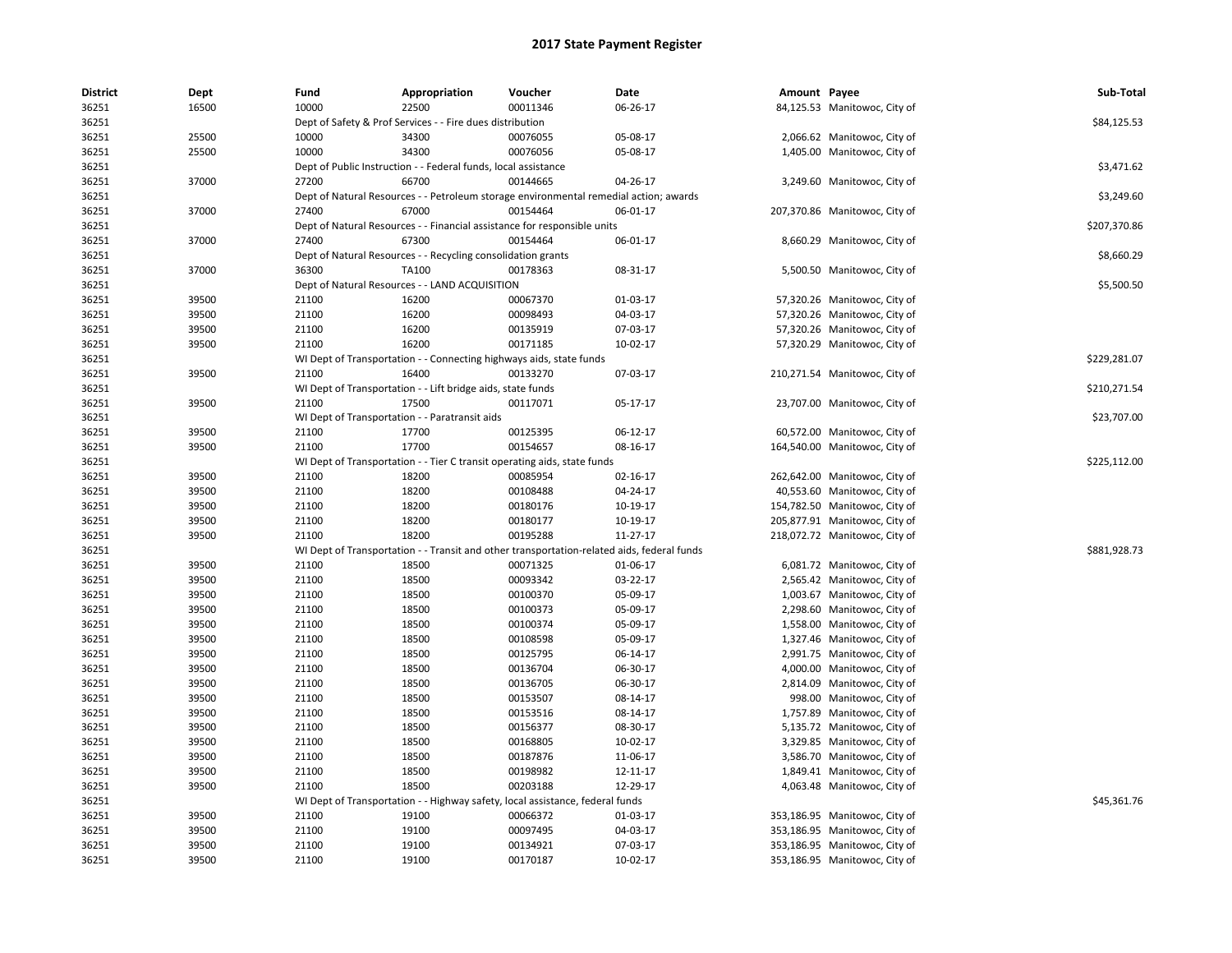| <b>District</b> | Dept  | Fund  | Appropriation                                                                    | Voucher  | Date     | Amount Payee |                                 | Sub-Total       |  |  |  |
|-----------------|-------|-------|----------------------------------------------------------------------------------|----------|----------|--------------|---------------------------------|-----------------|--|--|--|
| 36251           |       |       | WI Dept of Transportation - - Transportation aids to municipalities, state funds |          |          |              |                                 | \$1,412,747.80  |  |  |  |
| 36251           | 43500 | 10000 | 11900                                                                            | 00152330 | 09-01-17 |              | 4,892.93 Manitowoc, City of     |                 |  |  |  |
| 36251           |       |       | Department of Health Services - - Emergency medical services; aids               |          |          |              |                                 | \$4,892.93      |  |  |  |
| 36251           | 43500 | 00005 | 16300                                                                            | 01LGS    | 11-17-17 |              | 80,716.98 Manitowoc, City of    |                 |  |  |  |
| 36251           |       |       | Department of Health Services - - Guardianship grant program                     |          |          |              |                                 | \$80,716.98     |  |  |  |
| 36251           | 45500 | 10000 | 22100                                                                            | 00035921 | 10-13-17 |              | 230.00 Manitowoc, City of       |                 |  |  |  |
| 36251           |       |       | Department of Justice - - Crime laboratories; deoxyribonucleic acid analysis     |          |          |              |                                 | \$230.00        |  |  |  |
| 36251           | 45500 | 10000 | 23100                                                                            | 00035853 | 10-16-17 |              | 9,440.00 Manitowoc, City of     |                 |  |  |  |
| 36251           |       |       | Department of Justice - - Law enforcement training fund, local assistance        |          |          |              |                                 |                 |  |  |  |
| 36251           | 45500 | 10000 | 24100                                                                            | 00030992 | 06-30-17 |              | 1,062.83 Manitowoc, City of     |                 |  |  |  |
| 36251           | 45500 | 10000 | 24100                                                                            | 00030994 | 06-30-17 |              | 275.00 Manitowoc, City of       |                 |  |  |  |
| 36251           | 45500 | 10000 | 24100                                                                            | 00031040 | 07-03-17 |              | Manitowoc, City of              |                 |  |  |  |
| 36251           | 45500 | 10000 | 24100                                                                            | 00031041 | 07-03-17 |              | Manitowoc, City of              |                 |  |  |  |
| 36251           | 45500 | 10000 | 24100                                                                            | 00031506 | 07-14-17 |              | 2,499.95 Manitowoc, City of     |                 |  |  |  |
| 36251           | 45500 | 10000 | 24100                                                                            | 00033803 | 08-28-17 |              | 3,315.78 Manitowoc, City of     |                 |  |  |  |
| 36251           |       |       | Department of Justice - - Federal aid, state operations                          |          |          |              |                                 |                 |  |  |  |
| 36251           | 45500 | 10000 | 28400                                                                            | 00034285 | 09-11-17 |              | 50.00 Manitowoc, City of        |                 |  |  |  |
| 36251           | 45500 | 10000 | 28400                                                                            | 00034286 | 09-08-17 |              | 897.38 Manitowoc, City of       |                 |  |  |  |
| 36251           |       |       | Department of Justice - - Internet Crimes Against Childr                         |          |          |              |                                 |                 |  |  |  |
| 36251           | 83500 | 10000 | 10100                                                                            | 00021134 | 07-24-17 |              | 449,460.93 Manitowoc, City of   |                 |  |  |  |
| 36251           |       |       | Shared Revenue and Tax Relief - - Expenditure restraint program account          |          |          |              |                                 | \$449,460.93    |  |  |  |
| 36251           | 83500 | 10000 | 10500                                                                            | 00021134 | 07-24-17 |              | 805,238.69 Manitowoc, City of   |                 |  |  |  |
| 36251           | 83500 | 10000 | 10500                                                                            | 00024155 | 11-20-17 |              | 4,482,302.29 Manitowoc, City of |                 |  |  |  |
| 36251           |       |       | Shared Revenue and Tax Relief - - County and municipal aid account               |          |          |              |                                 | \$5,287,540.98  |  |  |  |
| 36251           | 83500 | 10000 | 10900                                                                            | 00018236 | 07-24-17 |              | 91,331.00 Manitowoc, City of    |                 |  |  |  |
| 36251           | 83500 | 10000 | 10900                                                                            | 00019839 | 07-24-17 |              | 208,660.00 Manitowoc, City of   |                 |  |  |  |
| 36251           |       |       | Shared Revenue and Tax Relief - - State aid; tax exempt property                 |          |          |              |                                 | \$299,991.00    |  |  |  |
| 36251           | 83500 | 10000 | 11000                                                                            | 00021134 | 07-24-17 |              | 4,755.79 Manitowoc, City of     |                 |  |  |  |
| 36251           | 83500 | 10000 | 11000                                                                            | 00024155 | 11-20-17 |              | 26,800.32 Manitowoc, City of    |                 |  |  |  |
| 36251           |       |       | Shared Revenue and Tax Relief - - Public utility distribution account            |          |          |              |                                 | \$31,556.11     |  |  |  |
| 36251           | 83500 | 10000 | 30200                                                                            | 00020113 | 07-24-17 |              | 691,299.58 Manitowoc, City of   |                 |  |  |  |
| 36251           | 83500 | 10000 | 30200                                                                            | 00022158 | 07-24-17 |              | 2,685,223.35 Manitowoc, City of |                 |  |  |  |
| 36251           |       |       | Shared Revenue and Tax Relief - - School levy tax credit and first dollar credit |          |          |              |                                 | \$3,376,522.93  |  |  |  |
| 36251           | 83500 | 10000 | 50100                                                                            | 00015312 | 01-31-17 |              | 33,114.67 Manitowoc, City of    |                 |  |  |  |
| 36251           |       |       | Shared Revenue and Tax Relief - - Payments for municipal services                |          |          |              |                                 | \$33,114.67     |  |  |  |
| 36251           | 83500 | 52100 | 36300                                                                            | 00015892 | 03-27-17 |              | 9,870.53 Manitowoc, City of     |                 |  |  |  |
| 36251           | 83500 | 52100 | 36300                                                                            | 00016163 | 03-27-17 |              | 905,638.74 Manitowoc, City of   |                 |  |  |  |
| 36251           |       |       | Shared Revenue and Tax Relief - - Lottery and gaming credit                      |          |          |              |                                 | \$915,509.27    |  |  |  |
| 36251 Total     |       |       |                                                                                  |          |          |              |                                 | \$13,837,865.04 |  |  |  |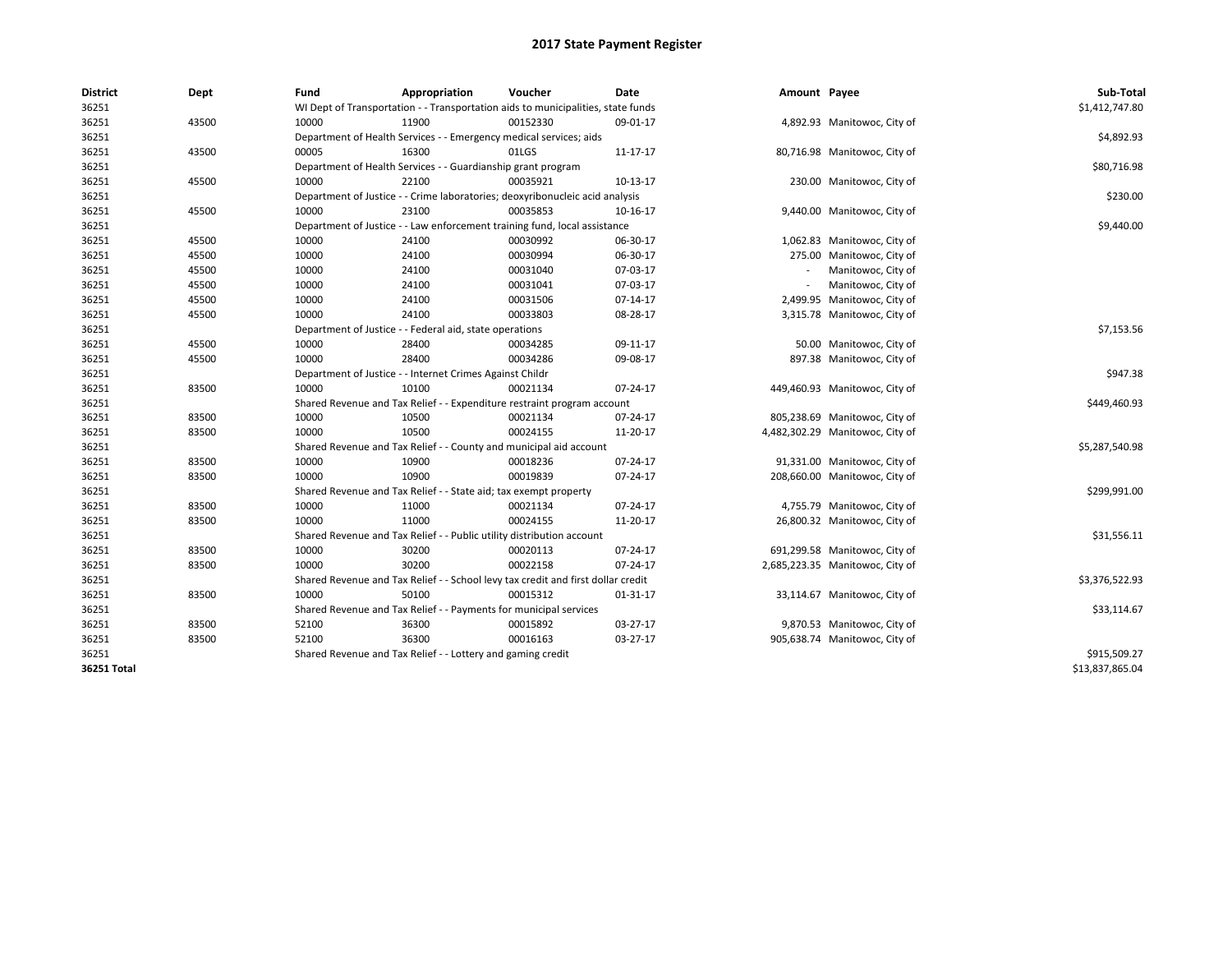| <b>District</b> | Dept  | Fund  | Appropriation                                                       | Voucher                                                                             | Date           | Amount Payee |                                 | Sub-Total      |
|-----------------|-------|-------|---------------------------------------------------------------------|-------------------------------------------------------------------------------------|----------------|--------------|---------------------------------|----------------|
| 36286           | 16500 | 10000 | 22500                                                               | 00011347                                                                            | 06-26-17       |              | 24,318.99 City Of Two Rivers    |                |
| 36286           |       |       | Dept of Safety & Prof Services - - Fire dues distribution           |                                                                                     |                |              |                                 | \$24,318.99    |
| 36286           | 37000 | 10000 | 50300                                                               | 00126093                                                                            | 02-06-17       |              | 48.49 City Of Two Rivers        |                |
| 36286           |       |       | Dept of Natural Resources - - Aids in lieu of taxes - general fund  |                                                                                     |                |              |                                 | \$48.49        |
| 36286           | 37000 | 27400 | 67000                                                               | 00154335                                                                            | 06-01-17       |              | 79,908.87 City Of Two Rivers    |                |
| 36286           |       |       |                                                                     | Dept of Natural Resources - - Financial assistance for responsible units            |                |              |                                 | \$79,908.87    |
| 36286           | 37000 | 27400 | 67300                                                               | 00154335                                                                            | 06-01-17       |              | 2,964.95 City Of Two Rivers     |                |
| 36286           |       |       | Dept of Natural Resources - - Recycling consolidation grants        |                                                                                     |                |              |                                 | \$2,964.95     |
| 36286           | 37000 | 36300 | TA100                                                               | 00122537                                                                            | 01-25-17       |              | 21,375.00 City Of Two Rivers    |                |
| 36286           | 37000 | 36300 | TA100                                                               | 00122579                                                                            | $01 - 25 - 17$ |              | 57,403.25 City Of Two Rivers    |                |
| 36286           | 37000 | 36300 | TA100                                                               | 00137110                                                                            | 03-30-17       |              | 2,477.50 City Of Two Rivers     |                |
| 36286           | 37000 | 36300 | TA100                                                               | 00141523                                                                            | 04-17-17       |              | 950,823.67 City Of Two Rivers   |                |
| 36286           |       |       | Dept of Natural Resources - - LAND ACQUISITION                      |                                                                                     |                |              |                                 | \$1,032,079.42 |
| 36286           | 39500 | 21100 | 16200                                                               | 00067371                                                                            | 01-03-17       |              | 22,292.77 City Of Two Rivers    |                |
| 36286           | 39500 | 21100 | 16200                                                               | 00098494                                                                            | 04-03-17       |              | 22,292.77 City Of Two Rivers    |                |
| 36286           | 39500 | 21100 | 16200                                                               | 00135920                                                                            | 07-03-17       |              | 22,292.77 City Of Two Rivers    |                |
| 36286           | 39500 | 21100 | 16200                                                               | 00171186                                                                            | 10-02-17       |              | 22,292.78 City Of Two Rivers    |                |
| 36286           |       |       | WI Dept of Transportation - - Connecting highways aids, state funds |                                                                                     |                |              |                                 | \$89,171.09    |
| 36286           | 39500 | 21100 | 19100                                                               | 00066373                                                                            | 01-03-17       |              | 146,599.24 City Of Two Rivers   |                |
| 36286           | 39500 | 21100 | 19100                                                               | 00097496                                                                            | 04-03-17       |              | 146,599.24 City Of Two Rivers   |                |
| 36286           | 39500 | 21100 | 19100                                                               | 00134922                                                                            | 07-03-17       |              | 146,599.24 City Of Two Rivers   |                |
| 36286           | 39500 | 21100 | 19100                                                               | 00170188                                                                            | 10-02-17       |              | 146,599.25 City Of Two Rivers   |                |
| 36286           |       |       |                                                                     | WI Dept of Transportation - - Transportation aids to municipalities, state funds    |                |              |                                 | \$586,396.97   |
| 36286           | 39500 | 21100 | 36500                                                               | 00117951                                                                            | 05-17-17       |              | 139.98 City Of Two Rivers       |                |
| 36286           | 39500 | 21100 | 36500                                                               | 00177474                                                                            | 10-11-17       |              | 210.25 City Of Two Rivers       |                |
| 36286           | 39500 | 21100 | 36500                                                               | 00074937                                                                            | 01-18-17       |              | 162.06 City Of Two Rivers       |                |
| 36286           | 39500 | 21100 | 36500                                                               | 00085999                                                                            | 02-14-17       |              | 202.29 City Of Two Rivers       |                |
| 36286           | 39500 | 21100 | 36500                                                               | 00094740                                                                            | 03-15-17       |              | 191.74 City Of Two Rivers       |                |
| 36286           | 39500 | 21100 | 36500                                                               | 00104880                                                                            | 04-11-17       |              | 212.64 City Of Two Rivers       |                |
|                 |       |       | 36500                                                               | 00129009                                                                            |                |              |                                 |                |
| 36286           | 39500 | 21100 |                                                                     |                                                                                     | 06-15-17       |              | 203.73 City Of Two Rivers       |                |
| 36286           | 39500 | 21100 | 36500                                                               | 00142171                                                                            | 06-30-17       |              | 209.18 City Of Two Rivers       |                |
| 36286           | 39500 | 21100 | 36500                                                               | 00155146                                                                            | 08-16-17       |              | 239.92 City Of Two Rivers       |                |
| 36286           | 39500 | 21100 | 36500                                                               | 00165390                                                                            | 09-15-17       |              | 231.10 City Of Two Rivers       |                |
| 36286           | 39500 | 21100 | 36500                                                               | 00191348                                                                            | 11-13-17       |              | 208.46 City Of Two Rivers       |                |
| 36286           | 39500 | 21100 | 36500                                                               | 00202798                                                                            | 12-19-17       |              | 128.74 City Of Two Rivers       |                |
| 36286           |       |       |                                                                     | WI Dept of Transportation - - Highway system management and operations, state funds |                |              |                                 | \$2,340.09     |
| 36286           | 43500 | 10000 | 11900                                                               | 00152584                                                                            | 09-01-17       |              | 5,790.07 City Of Two Rivers     |                |
| 36286           |       |       | Department of Health Services - - Emergency medical services; aids  |                                                                                     |                |              |                                 | \$5,790.07     |
| 36286           | 43500 | 00005 | 16300                                                               | 01LGS                                                                               | 11-17-17       |              | 25,867.92 City Of Two Rivers    |                |
| 36286           |       |       | Department of Health Services - - Guardianship grant program        |                                                                                     |                |              |                                 | \$25,867.92    |
| 36286           | 45500 | 10000 | 22100                                                               | 00035966                                                                            | 10-13-17       |              | 10.00 City Of Two Rivers        |                |
| 36286           |       |       |                                                                     | Department of Justice - - Crime laboratories; deoxyribonucleic acid analysis        |                |              |                                 | \$10.00        |
| 36286           | 45500 | 10000 | 23100                                                               | 00023498                                                                            | 02-09-17       |              | 7,881.51 City Of Two Rivers     |                |
| 36286           | 45500 | 10000 | 23100                                                               | 00038403                                                                            | 12-06-17       |              | 3,040.00 City Of Two Rivers     |                |
| 36286           |       |       |                                                                     | Department of Justice - - Law enforcement training fund, local assistance           |                |              |                                 | \$10,921.51    |
| 36286           | 50500 | 10000 | 14200                                                               | 00057752                                                                            | 08-16-17       |              | 14,883.27 City Of Two Rivers    |                |
| 36286           |       |       | Department of Administration - - Federal aid                        |                                                                                     |                |              |                                 | \$14,883.27    |
| 36286           | 83500 | 10000 | 10100                                                               | 00021135                                                                            | 07-24-17       |              | 196,420.36 City Of Two Rivers   |                |
| 36286           |       |       |                                                                     | Shared Revenue and Tax Relief - - Expenditure restraint program account             |                |              |                                 | \$196,420.36   |
| 36286           | 83500 | 10000 | 10500                                                               | 00021135                                                                            | 07-24-17       |              | 566,571.67 City Of Two Rivers   |                |
| 36286           | 83500 | 10000 | 10500                                                               | 00024156                                                                            | 11-20-17       |              | 3,184,704.85 City Of Two Rivers |                |
| 36286           |       |       | Shared Revenue and Tax Relief - - County and municipal aid account  |                                                                                     |                |              |                                 | \$3,751,276.52 |